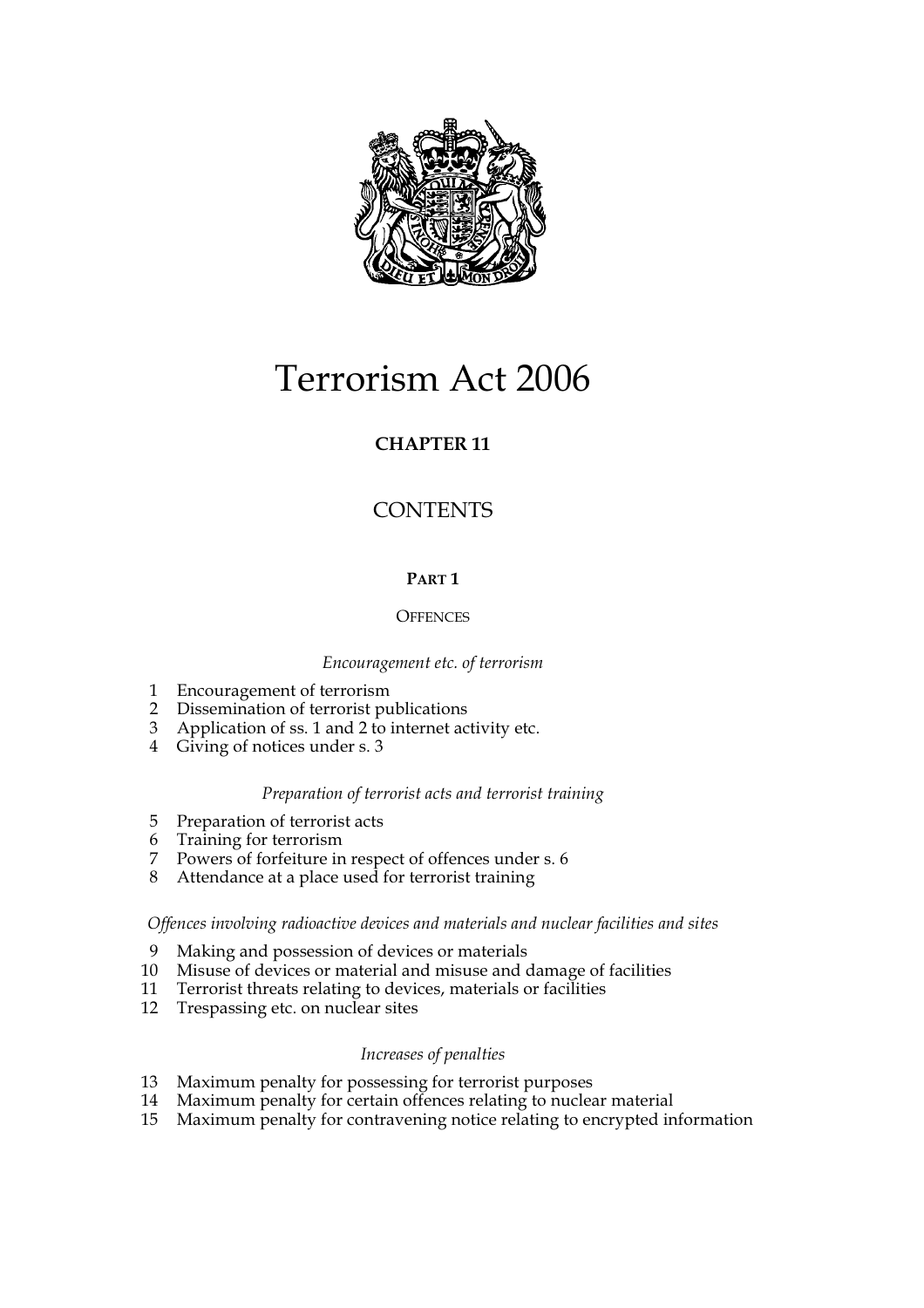#### *Incidental provisions about offences*

- 16 Preparatory hearings in terrorism cases
- 17 Commission of offences abroad
- 18 Liability of company directors etc.
- 19 Consents to prosecutions

#### *Interpretation of Part 1*

20 Interpretation of Part 1

#### **PART 2**

#### MISCELLANEOUS PROVISIONS

#### *Proscription of terrorist organisations*

- 21 Grounds of proscription
- 22 Name changes by proscribed organisations

#### *Detention of terrorist suspects*

- 23 Extension of period of detention of terrorist suspects
- 24 Grounds for extending detention
- 25 Expiry or renewal of extended maximum detention period

#### *Searches etc.*

- 26 All premises warrants: England and Wales and Northern Ireland
- 27 All premises warrants: Scotland<br>28 Search, seizure and forfeiture of
- Search, seizure and forfeiture of terrorist publications
- 29 Power to search vehicles under Schedule 7 to the Terrorism Act 2000
- 30 Extension to internal waters of authorisations to stop and search

#### *Other investigatory powers*

- 31 Amendment of the Intelligence Services Act 1994
- 32 Interception warrants
- 33 Disclosure notices for the purposes of terrorist investigations

#### *Definition of terrorism etc.*

34 Amendment of the definition of "terrorism" etc.

#### *Other amendments*

35 Applications for extended detention of seized cash

#### **PART 3**

#### SUPPLEMENTAL PROVISIONS

- 36 Review of terrorism legislation<br>37 Consequential amendments an
- Consequential amendments and repeals
- 38 Expenses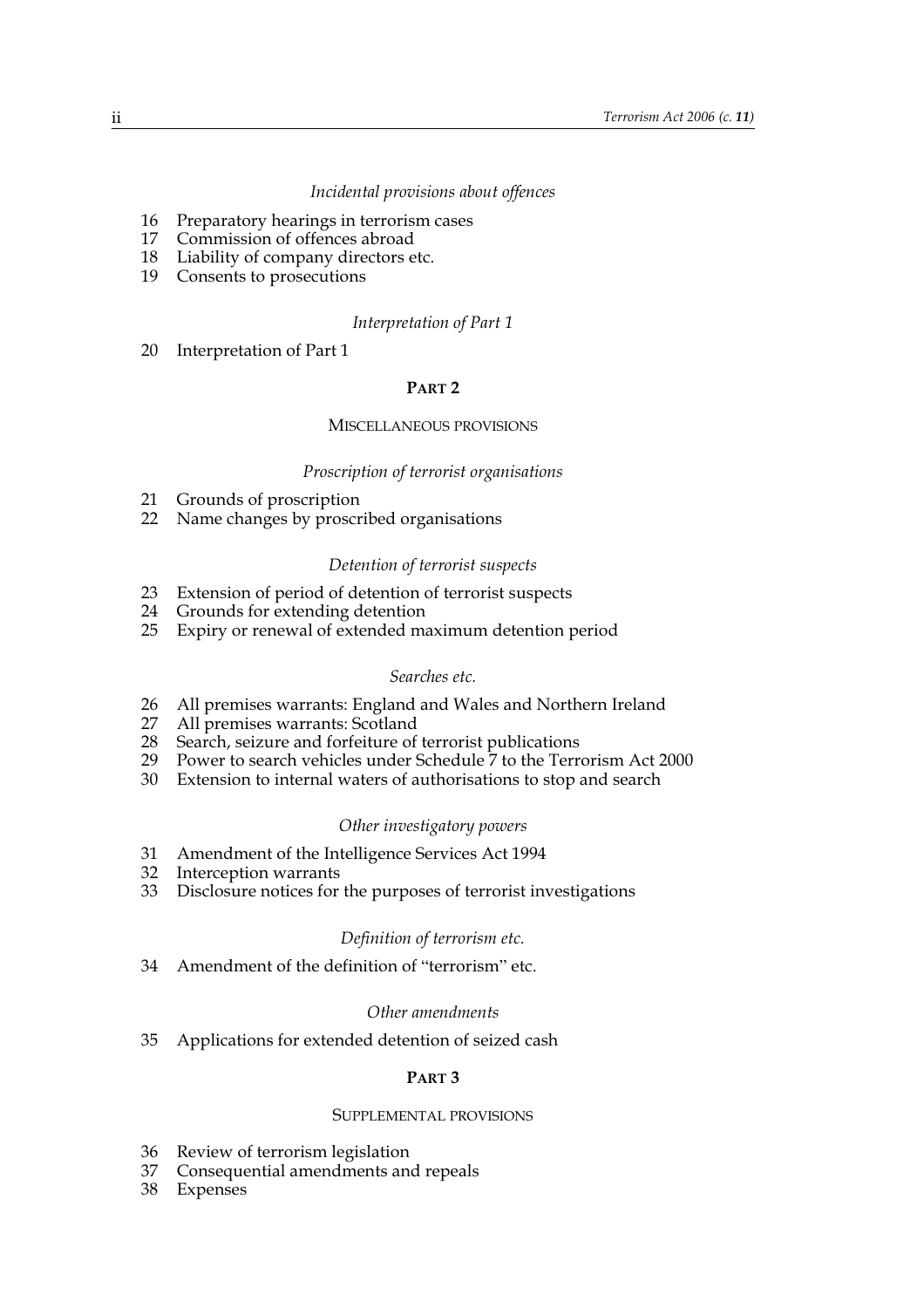- 39 Short title, commencement and extent
	- Schedule 1 Convention offences
	- Schedule 2 Seizure and forfeiture of terrorist publications
	- Schedule 3 Repeals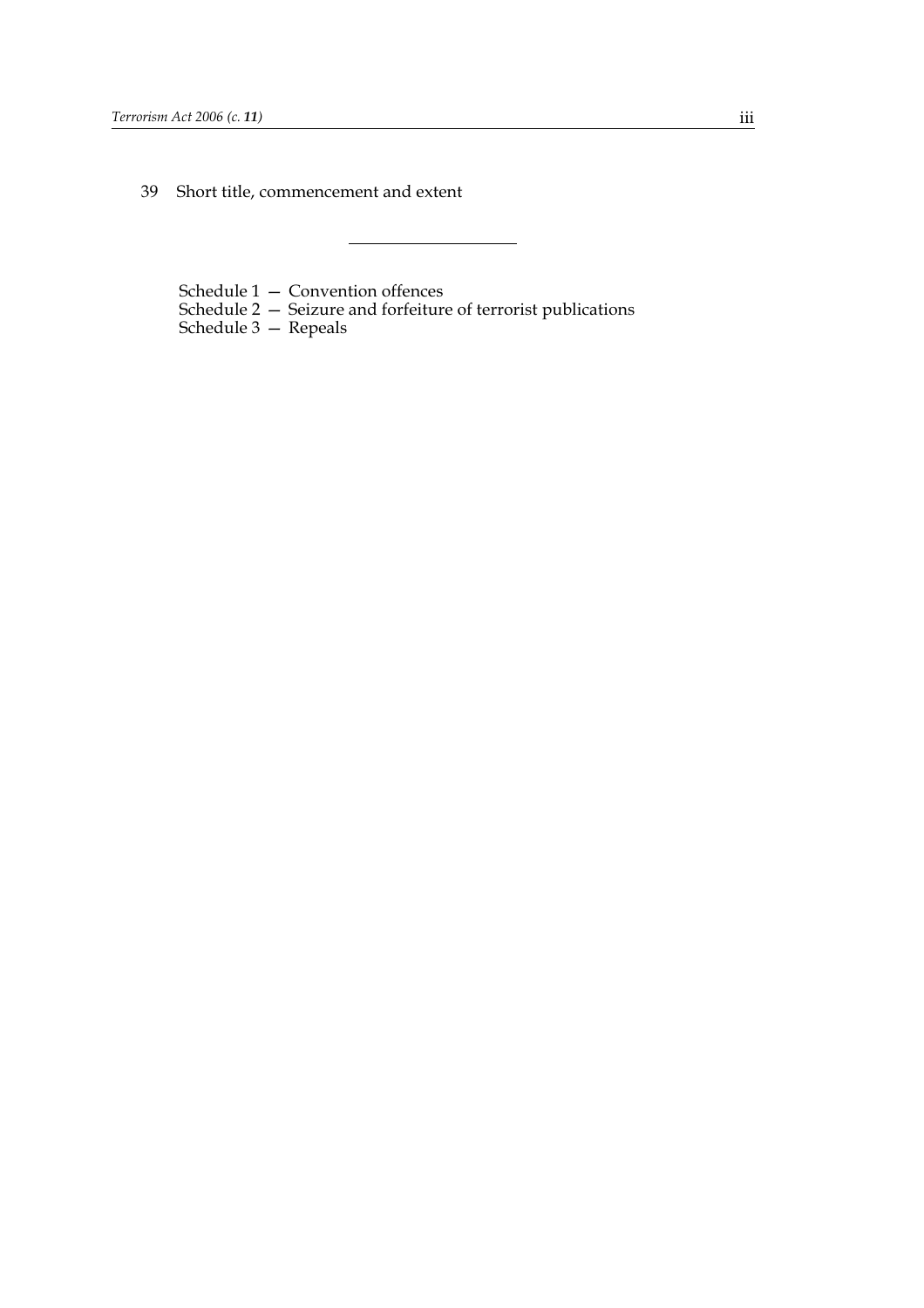

# Terrorism Act 2006

## **2006 CHAPTER 11**

An Act to make provision for and about offences relating to conduct carried out, or capable of being carried out, for purposes connected with terrorism; to amend enactments relating to terrorism; to amend the Intelligence Services Act 1994 and the Regulation of Investigatory Powers Act 2000; and for connected purposes. [30th March 2006]

E IT ENACTED by the Queen's most Excellent Majesty, by and with the advice and consent of the Lords Spiritual and Temporal, and Commons, in this present **B** E IT ENACTED by the Queen's most Excellent Majesty, by and with consent of the Lords Spiritual and Temporal, and Commons, Parliament assembled, and by the authority of the same, as follows:

## **PART 1**

## **OFFENCES**

## *Encouragement etc. of terrorism*

#### **1 Encouragement of terrorism**

- (1) This section applies to a statement that is likely to be understood by some or all of the members of the public to whom it is published as a direct or indirect encouragement or other inducement to them to the commission, preparation or instigation of acts of terrorism or Convention offences.
- (2) A person commits an offence if—
	- (a) he publishes a statement to which this section applies or causes another to publish such a statement; and
	- (b) at the time he publishes it or causes it to be published, he  $-$ 
		- (i) intends members of the public to be directly or indirectly encouraged or otherwise induced by the statement to commit, prepare or instigate acts of terrorism or Convention offences; or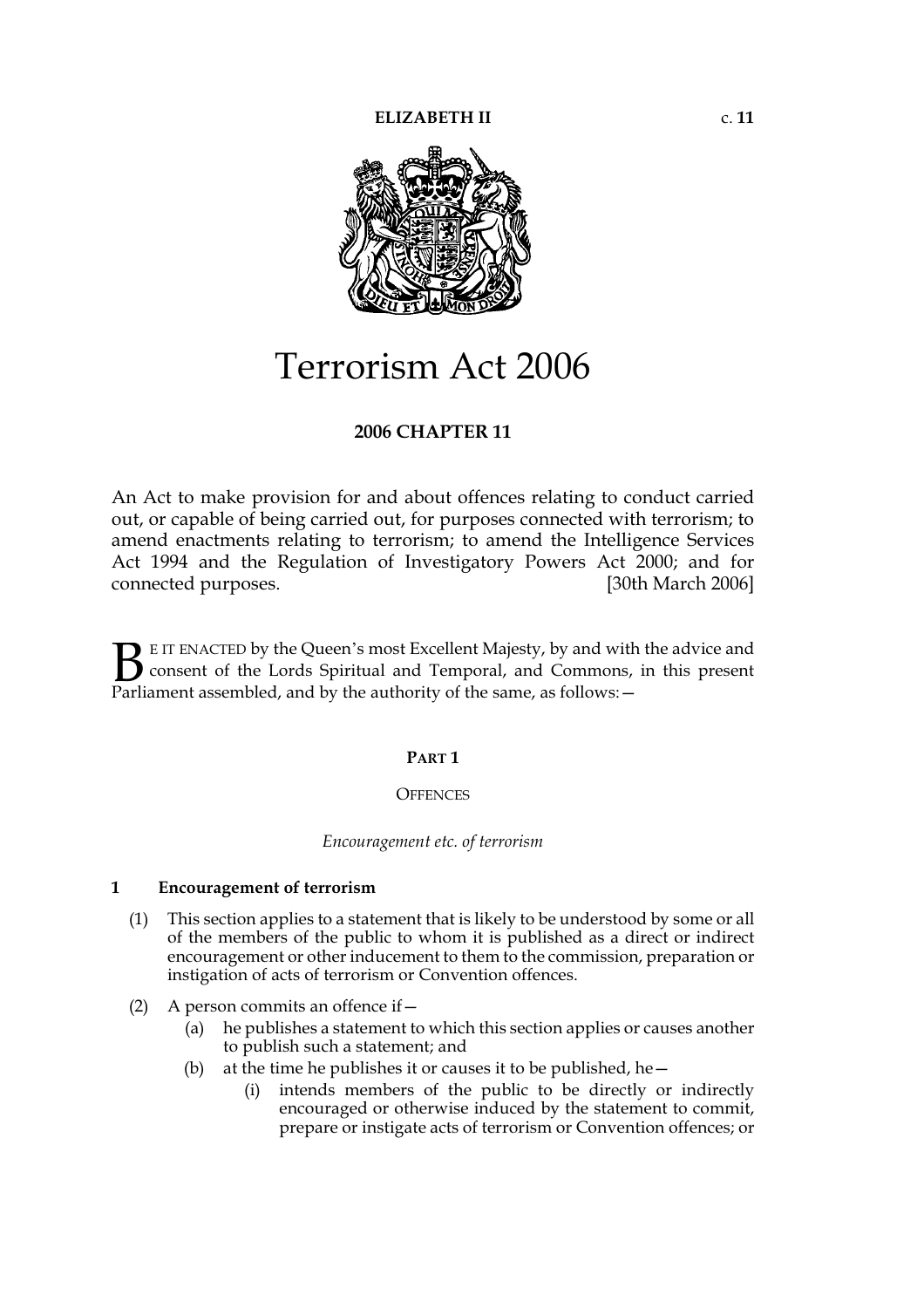- (ii) is reckless as to whether members of the public will be directly or indirectly encouraged or otherwise induced by the statement to commit, prepare or instigate such acts or offences.
- (3) For the purposes of this section, the statements that are likely to be understood by members of the public as indirectly encouraging the commission or preparation of acts of terrorism or Convention offences include every statement which—
	- (a) glorifies the commission or preparation (whether in the past, in the future or generally) of such acts or offences; and
	- (b) is a statement from which those members of the public could reasonably be expected to infer that what is being glorified is being glorified as conduct that should be emulated by them in existing circumstances.
- (4) For the purposes of this section the questions how a statement is likely to be understood and what members of the public could reasonably be expected to infer from it must be determined having regard both—
	- (a) to the contents of the statement as a whole; and
	- (b) to the circumstances and manner of its publication.
- (5) It is irrelevant for the purposes of subsections  $(1)$  to  $(3)$  -
	- (a) whether anything mentioned in those subsections relates to the commission, preparation or instigation of one or more particular acts of terrorism or Convention offences, of acts of terrorism or Convention offences of a particular description or of acts of terrorism or Convention offences generally; and,
	- (b) whether any person is in fact encouraged or induced by the statement to commit, prepare or instigate any such act or offence.
- (6) In proceedings for an offence under this section against a person in whose case it is not proved that he intended the statement directly or indirectly to encourage or otherwise induce the commission, preparation or instigation of acts of terrorism or Convention offences, it is a defence for him to show—
	- (a) that the statement neither expressed his views nor had his endorsement (whether by virtue of section 3 or otherwise); and
	- (b) that it was clear, in all the circumstances of the statement's publication, that it did not express his views and (apart from the possibility of his having been given and failed to comply with a notice under subsection (3) of that section) did not have his endorsement.
- (7) A person guilty of an offence under this section shall be liable—
	- (a) on conviction on indictment, to imprisonment for a term not exceeding 7 years or to a fine, or to both;
	- (b) on summary conviction in England and Wales, to imprisonment for a term not exceeding 12 months or to a fine not exceeding the statutory maximum, or to both;
	- (c) on summary conviction in Scotland or Northern Ireland, to imprisonment for a term not exceeding 6 months or to a fine not exceeding the statutory maximum, or to both.
- (8) In relation to an offence committed before the commencement of section 154(1) of the Criminal Justice Act 2003 (c. 44), the reference in subsection (7)(b) to 12 months is to be read as a reference to 6 months.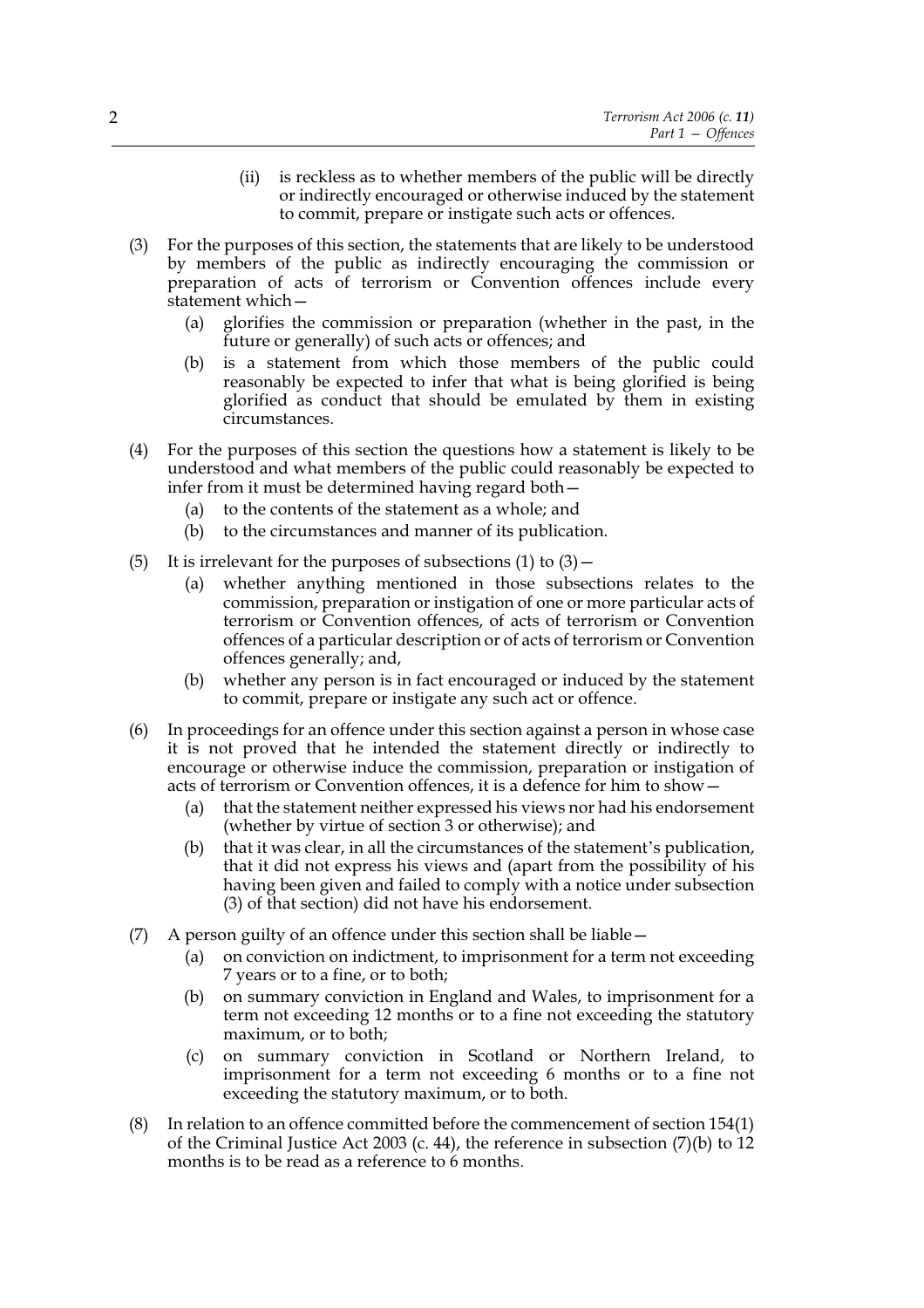## **2 Dissemination of terrorist publications**

- (1) A person commits an offence if he engages in conduct falling within subsection (2) and, at the time he does so  $-$ 
	- (a) he intends an effect of his conduct to be a direct or indirect encouragement or other inducement to the commission, preparation or instigation of acts of terrorism;
	- (b) he intends an effect of his conduct to be the provision of assistance in the commission or preparation of such acts; or
	- (c) he is reckless as to whether his conduct has an effect mentioned in paragraph (a) or (b).
- (2) For the purposes of this section a person engages in conduct falling within this subsection if he—
	- (a) distributes or circulates a terrorist publication;
	- (b) gives, sells or lends such a publication;
	- (c) offers such a publication for sale or loan;
	- (d) provides a service to others that enables them to obtain, read, listen to or look at such a publication, or to acquire it by means of a gift, sale or loan;
	- (e) transmits the contents of such a publication electronically; or
	- (f) has such a publication in his possession with a view to its becoming the subject of conduct falling within any of paragraphs (a) to (e).
- (3) For the purposes of this section a publication is a terrorist publication, in relation to conduct falling within subsection (2), if matter contained in it is likely—
	- (a) to be understood, by some or all of the persons to whom it is or may become available as a consequence of that conduct, as a direct or indirect encouragement or other inducement to them to the commission, preparation or instigation of acts of terrorism; or
	- (b) to be useful in the commission or preparation of such acts and to be understood, by some or all of those persons, as contained in the publication, or made available to them, wholly or mainly for the purpose of being so useful to them.
- (4) For the purposes of this section matter that is likely to be understood by a person as indirectly encouraging the commission or preparation of acts of terrorism includes any matter which—
	- (a) glorifies the commission or preparation (whether in the past, in the future or generally) of such acts; and
	- (b) is matter from which that person could reasonably be expected to infer that what is being glorified is being glorified as conduct that should be emulated by him in existing circumstances.
- (5) For the purposes of this section the question whether a publication is a terrorist publication in relation to particular conduct must be determined—
	- (a) as at the time of that conduct; and
	- (b) having regard both to the contents of the publication as a whole and to the circumstances in which that conduct occurs.
- (6) In subsection (1) references to the effect of a person's conduct in relation to a terrorist publication include references to an effect of the publication on one or more persons to whom it is or may become available as a consequence of that conduct.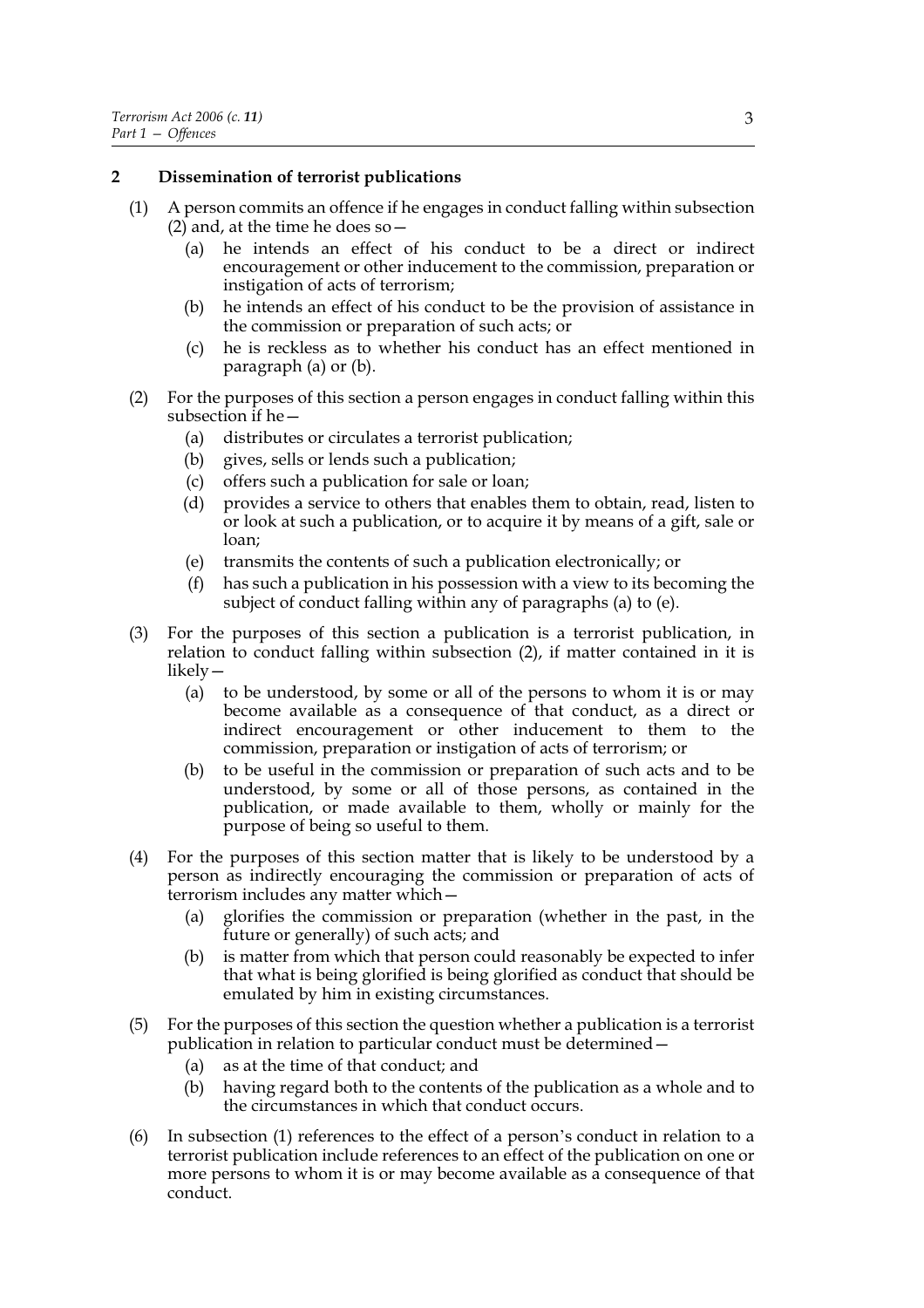- (7) It is irrelevant for the purposes of this section whether anything mentioned in subsections (1) to (4) is in relation to the commission, preparation or instigation of one or more particular acts of terrorism, of acts of terrorism of a particular description or of acts of terrorism generally.
- (8) For the purposes of this section it is also irrelevant, in relation to matter contained in any article whether any person—
	- (a) is in fact encouraged or induced by that matter to commit, prepare or instigate acts of terrorism; or
	- (b) in fact makes use of it in the commission or preparation of such acts.
- (9) In proceedings for an offence under this section against a person in respect of conduct to which subsection (10) applies, it is a defence for him to show  $-$ 
	- (a) that the matter by reference to which the publication in question was a terrorist publication neither expressed his views nor had his endorsement (whether by virtue of section 3 or otherwise); and
	- (b) that it was clear, in all the circumstances of the conduct, that that matter did not express his views and (apart from the possibility of his having been given and failed to comply with a notice under subsection (3) of that section) did not have his endorsement.
- (10) This subsection applies to the conduct of a person to the extent that—
	- (a) the publication to which his conduct related contained matter by reference to which it was a terrorist publication by virtue of subsection (3)(a); and
	- (b) that person is not proved to have engaged in that conduct with the intention specified in subsection (1)(a).
- (11) A person guilty of an offence under this section shall be liable—
	- (a) on conviction on indictment, to imprisonment for a term not exceeding 7 years or to a fine, or to both;
	- (b) on summary conviction in England and Wales, to imprisonment for a term not exceeding 12 months or to a fine not exceeding the statutory maximum, or to both;
	- (c) on summary conviction in Scotland or Northern Ireland, to imprisonment for a term not exceeding 6 months or to a fine not exceeding the statutory maximum, or to both.
- (12) In relation to an offence committed before the commencement of section 154(1) of the Criminal Justice Act 2003 (c. 44), the reference in subsection (11)(b) to 12 months is to be read as a reference to 6 months.
- (13) In this section—
	- "lend" includes let on hire, and "loan" is to be construed accordingly; "publication" means an article or record of any description that contains any of the following, or any combination of them—
		- (a) matter to be read;
		- (b) matter to be listened to;
		- (c) matter to be looked at or watched.

## **3 Application of ss. 1 and 2 to internet activity etc.**

(1) This section applies for the purposes of sections 1 and 2 in relation to cases where—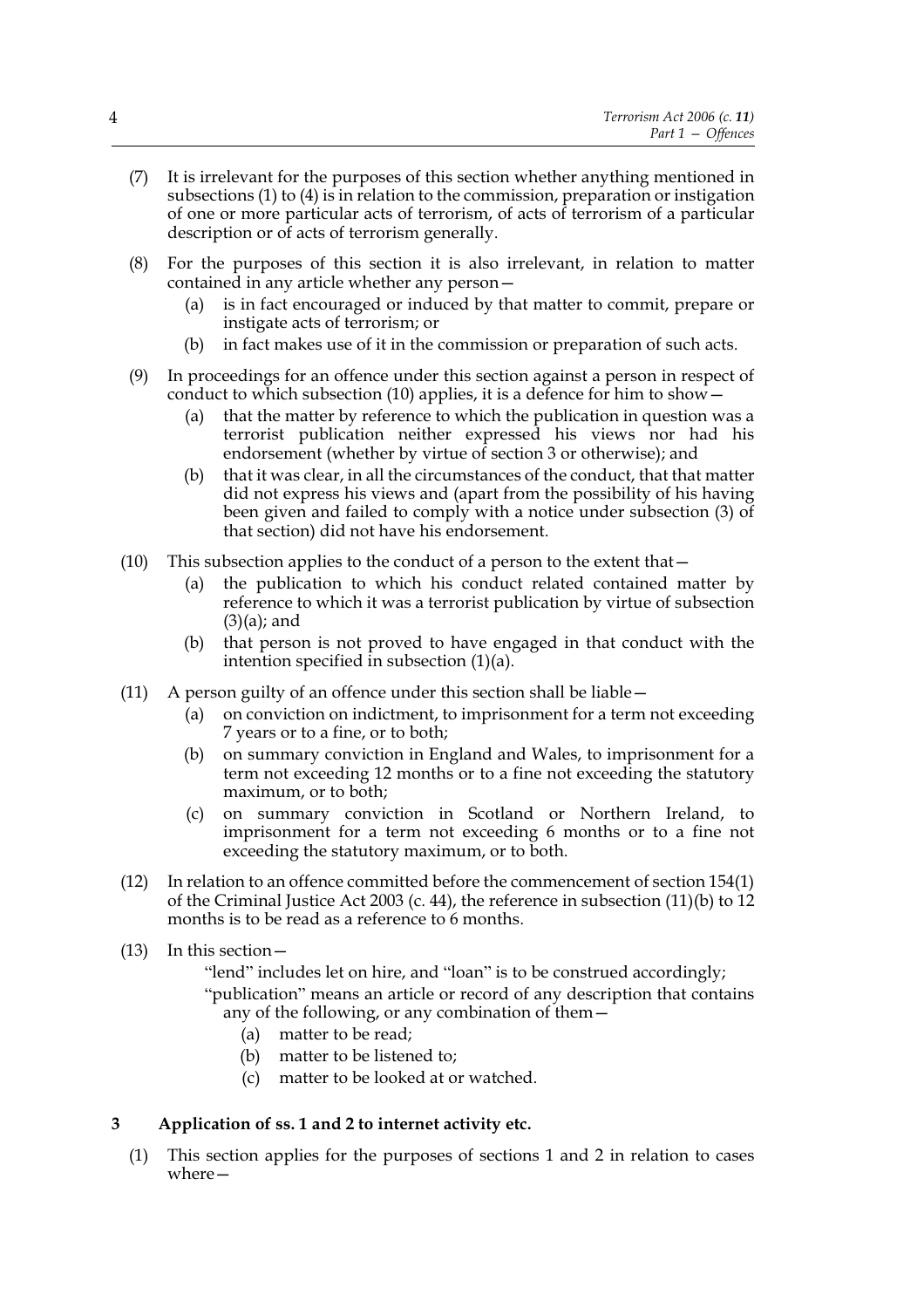- (a) a statement is published or caused to be published in the course of, or in connection with, the provision or use of a service provided electronically; or
- (b) conduct falling within section  $2(2)$  was in the course of, or in connection with, the provision or use of such a service.
- (2) The cases in which the statement, or the article or record to which the conduct relates, is to be regarded as having the endorsement of a person ("the relevant person") at any time include a case in which—
	- (a) a constable has given him a notice under subsection (3);
	- (b) that time falls more than 2 working days after the day on which the notice was given; and
	- (c) the relevant person has failed, without reasonable excuse, to comply with the notice.
- $(3)$  A notice under this subsection is a notice which
	- (a) declares that, in the opinion of the constable giving it, the statement or the article or record is unlawfully terrorism-related;
	- (b) requires the relevant person to secure that the statement or the article or record, so far as it is so related, is not available to the public or is modified so as no longer to be so related;
	- (c) warns the relevant person that a failure to comply with the notice within 2 working days will result in the statement, or the article or record, being regarded as having his endorsement; and
	- (d) explains how, under subsection (4), he may become liable by virtue of the notice if the statement, or the article or record, becomes available to the public after he has complied with the notice.
- (4) Where—
	- (a) a notice under subsection (3) has been given to the relevant person in respect of a statement, or an article or record, and he has complied with it, but
	- (b) he subsequently publishes or causes to be published a statement which is, or is for all practical purposes, the same or to the same effect as the statement to which the notice related, or to matter contained in the article or record to which it related, (a "repeat statement");

the requirements of subsection (2)(a) to (c) shall be regarded as satisfied in the case of the repeat statement in relation to the times of its subsequent publication by the relevant person.

- (5) In proceedings against a person for an offence under section 1 or 2 the requirements of subsection  $(2)(a)$  to  $(c)$  are not, in his case, to be regarded as satisfied in relation to any time by virtue of subsection  $(4)$  if he shows that he  $-$ 
	- (a) has, before that time, taken every step he reasonably could to prevent a repeat statement from becoming available to the public and to ascertain whether it does; and
	- (b) was, at that time, a person to whom subsection (6) applied.
- (6) This subsection applies to a person at any time when he  $-$ 
	- (a) is not aware of the publication of the repeat statement; or
	- (b) having become aware of its publication, has taken every step that he reasonably could to secure that it either ceased to be available to the public or was modified as mentioned in subsection (3)(b).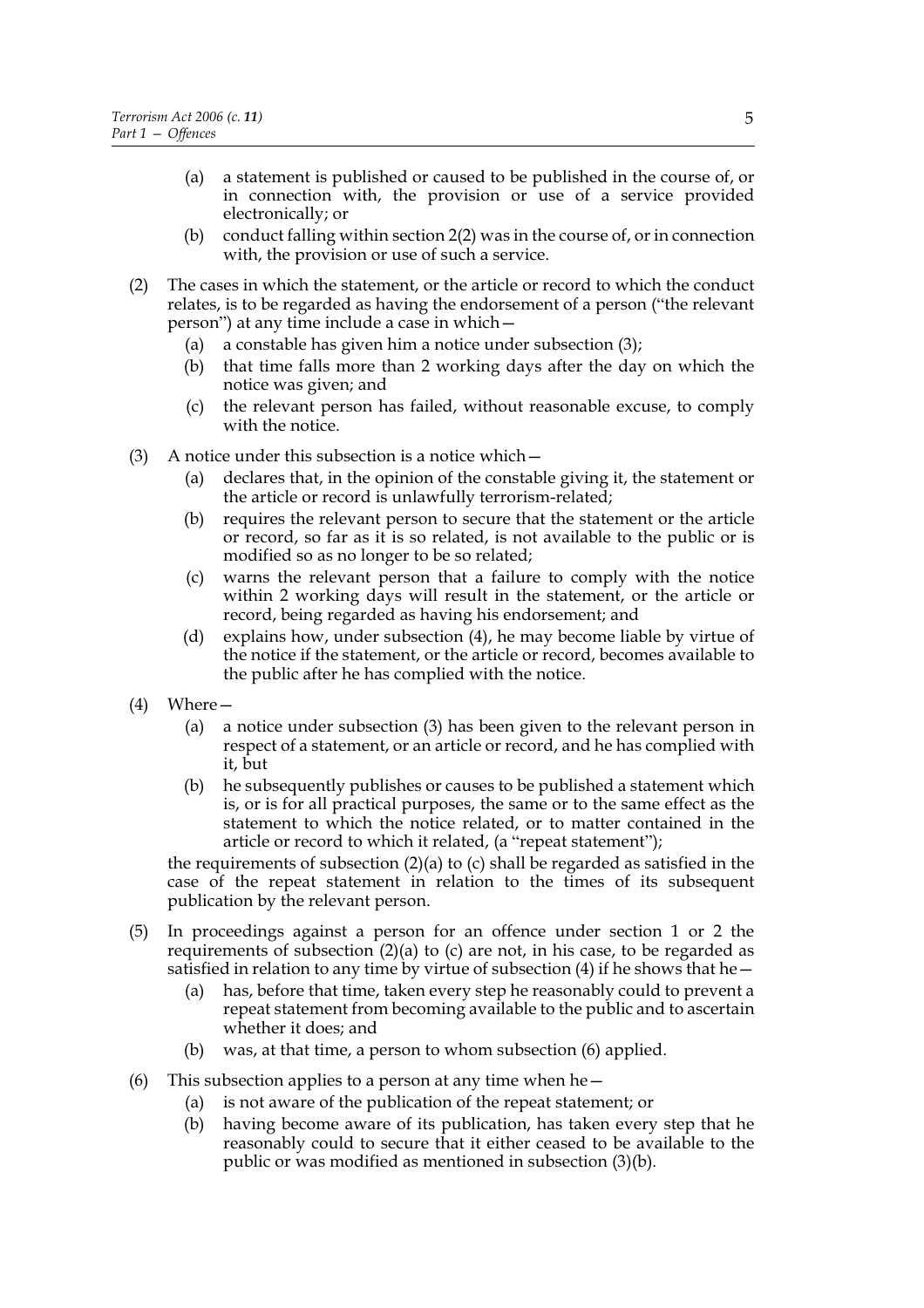- (7) For the purposes of this section a statement or an article or record is unlawfully terrorism-related if it constitutes, or if matter contained in the article or record constitutes—
	- (a) something that is likely to be understood, by any one or more of the persons to whom it has or may become available, as a direct or indirect encouragement or other inducement to the commission, preparation or instigation of acts of terrorism or Convention offences; or
	- (b) information which—
		- (i) is likely to be useful to any one or more of those persons in the commission or preparation of such acts; and
		- (ii) is in a form or context in which it is likely to be understood by any one or more of those persons as being wholly or mainly for the purpose of being so useful.
- (8) The reference in subsection (7) to something that is likely to be understood as an indirect encouragement to the commission or preparation of acts of terrorism or Convention offences includes anything which is likely to be understood as—
	- (a) the glorification of the commission or preparation (whether in the past, in the future or generally) of such acts or such offences; and
	- (b) a suggestion that what is being glorified is being glorified as conduct that should be emulated in existing circumstances.
- (9) In this section "working day" means any day other than—
	- (a) a Saturday or a Sunday;
	- (b) Christmas Day or Good Friday; or
	- (c) a day which is a bank holiday under the Banking and Financial Dealings Act 1971 (c. 80) in any part of the United Kingdom.

## **4 Giving of notices under s. 3**

- (1) Except in a case to which any of subsections (2) to (4) applies, a notice under section 3(3) may be given to a person only  $-$ 
	- (a) by delivering it to him in person; or
	- (b) by sending it to him, by means of a postal service providing for delivery to be recorded, at his last known address.
- (2) Such a notice may be given to a body corporate only—
	- (a) by delivering it to the secretary of that body in person; or
	- (b) by sending it to the appropriate person, by means of a postal service providing for delivery to be recorded, at the address of the registered or principal office of the body.
- (3) Such a notice may be given to a firm only  $-$ 
	- (a) by delivering it to a partner of the firm in person;
	- (b) by so delivering it to a person having the control or management of the partnership business; or
	- (c) by sending it to the appropriate person, by means of a postal service providing for delivery to be recorded, at the address of the principal office of the partnership.
- (4) Such a notice may be given to an unincorporated body or association only  $-$ 
	- (a) by delivering it to a member of its governing body in person; or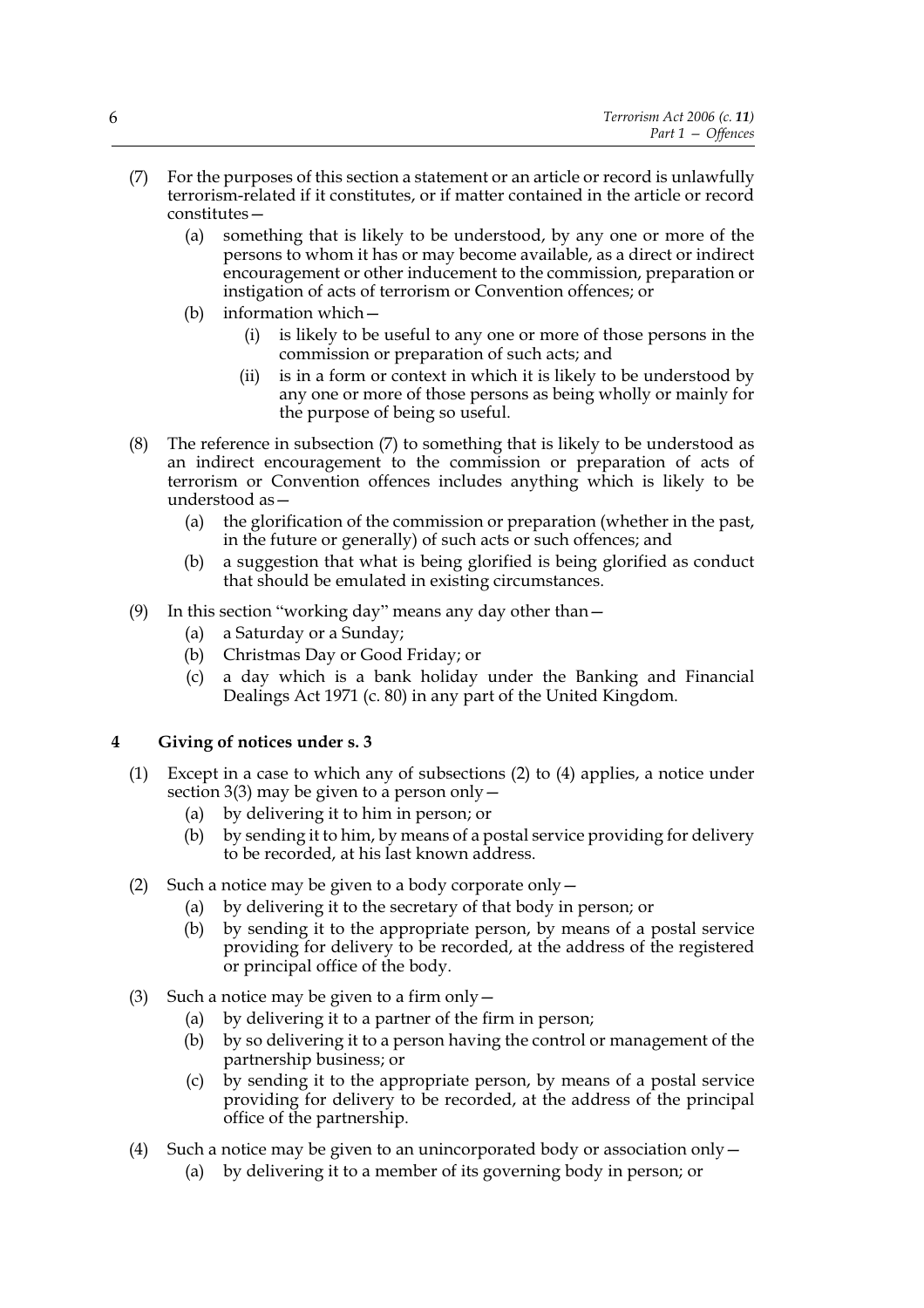- (b) by sending it to the appropriate person, by means of a postal service providing for delivery to be recorded, at the address of the principal office of the body or association.
- (5) In the case of  $-$ 
	- (a) a company registered outside the United Kingdom,
	- (b) a firm carrying on business outside the United Kingdom, or
	- (c) an unincorporated body or association with offices outside the United Kingdom,

the references in this section to its principal office include references to its principal office within the United Kingdom (if any).

- (6) In this section "the appropriate person" means—
	- (a) in the case of a body corporate, the body itself or its secretary;
	- (b) in the case of a firm, the firm itself or a partner of the firm or a person having the control or management of the partnership business; and
	- (c) in the case of an unincorporated body or association, the body or association itself or a member of its governing body.
- (7) For the purposes of section 3 the time at which a notice under subsection (3) of that section is to be regarded as given is  $-$ 
	- (a) where it is delivered to a person, the time at which it is so delivered; and
	- (b) where it is sent by a postal service providing for delivery to be recorded, the time recorded as the time of its delivery.
- (8) In this section "secretary", in relation to a body corporate, means the secretary or other equivalent officer of the body.

*Preparation of terrorist acts and terrorist training*

## **5 Preparation of terrorist acts**

- (1) A person commits an offence if, with the intention of  $-$ 
	- (a) committing acts of terrorism, or
	- (b) assisting another to commit such acts,

he engages in any conduct in preparation for giving effect to his intention.

- (2) It is irrelevant for the purposes of subsection (1) whether the intention and preparations relate to one or more particular acts of terrorism, acts of terrorism of a particular description or acts of terrorism generally.
- (3) A person guilty of an offence under this section shall be liable, on conviction on indictment, to imprisonment for life.

## **6 Training for terrorism**

- (1) A person commits an offence if—
	- (a) he provides instruction or training in any of the skills mentioned in subsection (3); and
	- (b) at the time he provides the instruction or training, he knows that a person receiving it intends to use the skills in which he is being instructed or trained—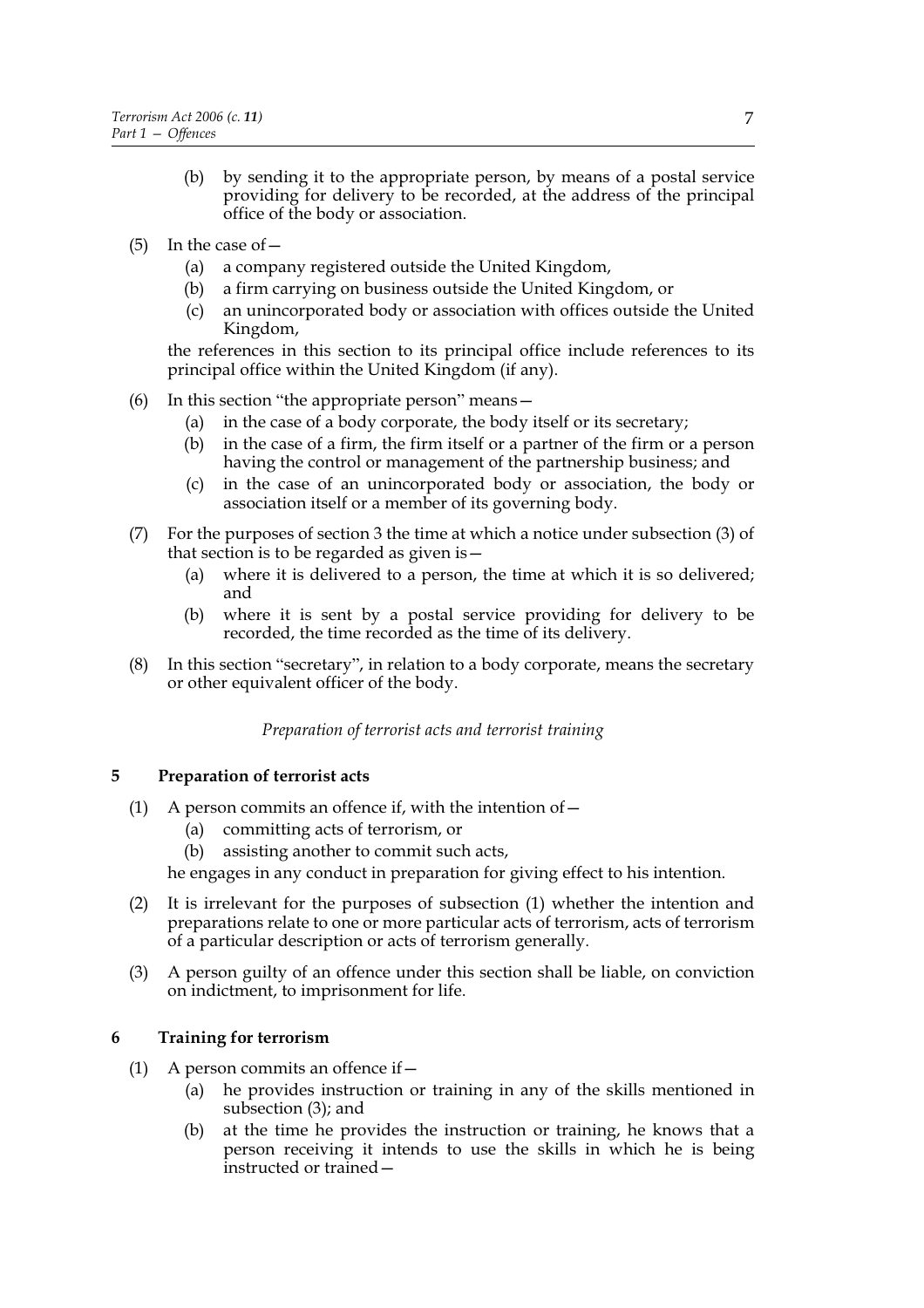- (i) for or in connection with the commission or preparation of acts of terrorism or Convention offences; or
- (ii) for assisting the commission or preparation by others of such acts or offences.
- (2) A person commits an offence if  $-$ 
	- (a) he receives instruction or training in any of the skills mentioned in subsection (3); and
	- (b) at the time of the instruction or training, he intends to use the skills in which he is being instructed or trained
		- for or in connection with the commission or preparation of acts of terrorism or Convention offences; or
		- (ii) for assisting the commission or preparation by others of such acts or offences.
- (3) The skills are—
	- (a) the making, handling or use of a noxious substance, or of substances of a description of such substances;
	- (b) the use of any method or technique for doing anything else that is capable of being done for the purposes of terrorism, in connection with the commission or preparation of an act of terrorism or Convention offence or in connection with assisting the commission or preparation by another of such an act or offence; and
	- (c) the design or adaptation for the purposes of terrorism, or in connection with the commission or preparation of an act of terrorism or Convention offence, of any method or technique for doing anything.
- (4) It is irrelevant for the purposes of subsections (1) and  $(2)$ 
	- (a) whether any instruction or training that is provided is provided to one or more particular persons or generally;
	- (b) whether the acts or offences in relation to which a person intends to use skills in which he is instructed or trained consist of one or more particular acts of terrorism or Convention offences, acts of terrorism or Convention offences of a particular description or acts of terrorism or Convention offences generally; and
	- (c) whether assistance that a person intends to provide to others is intended to be provided to one or more particular persons or to one or more persons whose identities are not yet known.
- (5) A person guilty of an offence under this section shall be liable—
	- (a) on conviction on indictment, to imprisonment for a term not exceeding 10 years or to a fine, or to both;
	- (b) on summary conviction in England and Wales, to imprisonment for a term not exceeding 12 months or to a fine not exceeding the statutory maximum, or to both;
	- (c) on summary conviction in Scotland or Northern Ireland, to imprisonment for a term not exceeding 6 months or to a fine not exceeding the statutory maximum, or to both.
- (6) In relation to an offence committed before the commencement of section 154(1) of the Criminal Justice Act 2003 (c. 44), the reference in subsection (5)(b) to 12 months is to be read as a reference to 6 months.
- (7) In this section—

"noxious substance" means—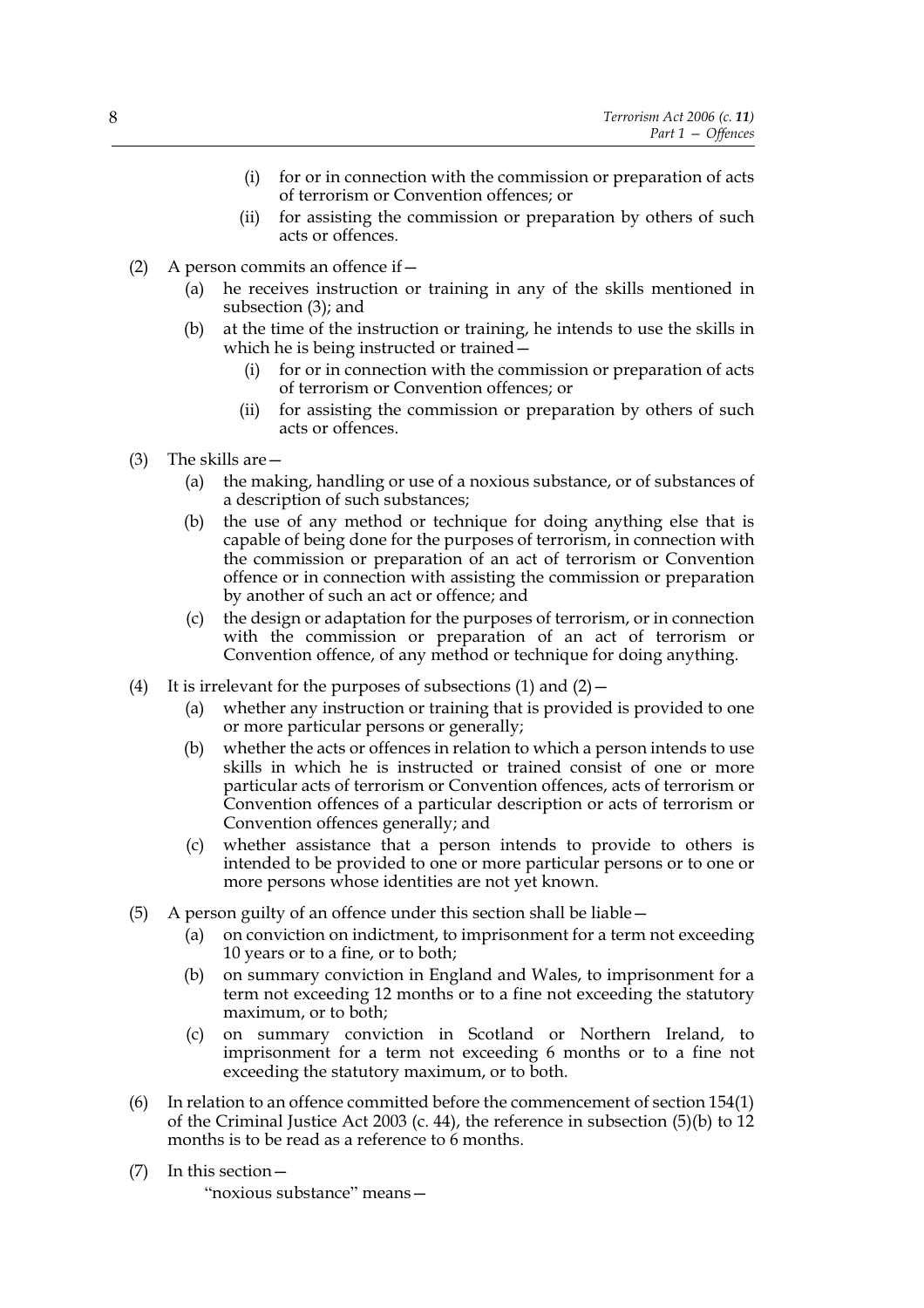- (a) a dangerous substance within the meaning of Part 7 of the Antiterrorism, Crime and Security Act 2001 (c. 24); or
- (b) any other substance which is hazardous or noxious or which may be or become hazardous or noxious only in certain circumstances;

"substance" includes any natural or artificial substance (whatever its origin or method of production and whether in solid or liquid form or in the form of a gas or vapour) and any mixture of substances.

## **7 Powers of forfeiture in respect of offences under s. 6**

- (1) A court before which a person is convicted of an offence under section 6 may order the forfeiture of anything the court considers to have been in the person's possession for purposes connected with the offence.
- (2) Before making an order under subsection (1) in relation to anything the court must give an opportunity of being heard to any person (in addition to the convicted person) who claims to be the owner of that thing or otherwise to have an interest in it.
- (3) An order under subsection (1) may not be made so as to come into force at any time before there is no further possibility (disregarding any power to grant permission for the bringing of an appeal out of time) of the order's being varied or set aside on appeal.
- (4) Where a court makes an order under subsection (1), it may also make such other provision as appears to it to be necessary for giving effect to the forfeiture.
- (5) That provision may include, in particular, provision relating to the retention, handling, destruction or other disposal of what is forfeited.
- (6) Provision made by virtue of this section may be varied at any time by the court that made it.

## **8 Attendance at a place used for terrorist training**

- (1) A person commits an offence if  $-$ 
	- (a) he attends at any place, whether in the United Kingdom or elsewhere;
	- (b) while he is at that place, instruction or training of the type mentioned in section 6(1) of this Act or section 54(1) of the Terrorism Act 2000 (c. 11) (weapons training) is provided there;
	- (c) that instruction or training is provided there wholly or partly for purposes connected with the commission or preparation of acts of terrorism or Convention offences; and
	- (d) the requirements of subsection (2) are satisfied in relation to that person.
- (2) The requirements of this subsection are satisfied in relation to a person if  $-$ 
	- (a) he knows or believes that instruction or training is being provided there wholly or partly for purposes connected with the commission or preparation of acts of terrorism or Convention offences; or
	- (b) a person attending at that place throughout the period of that person's attendance could not reasonably have failed to understand that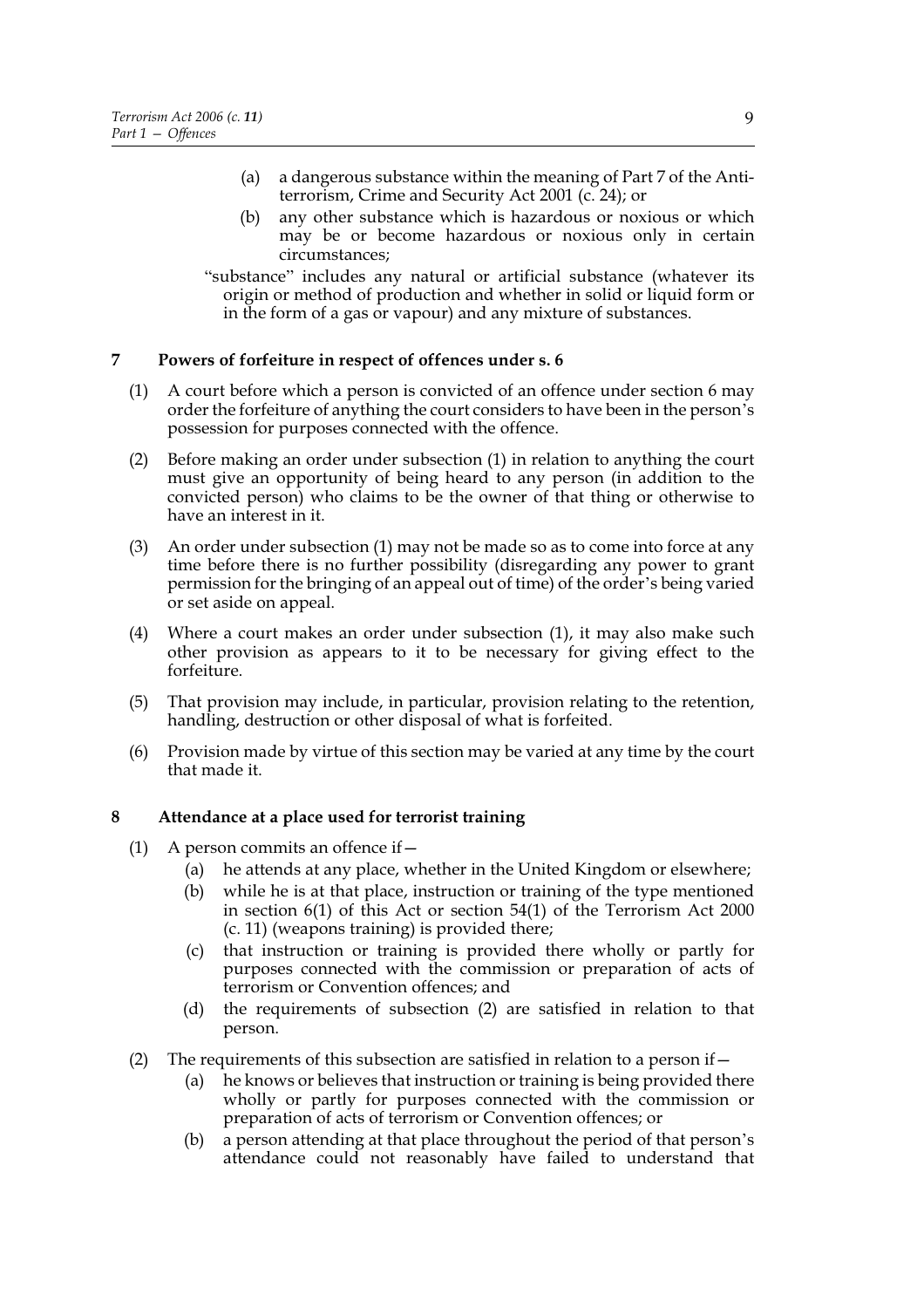instruction or training was being provided there wholly or partly for such purposes.

- (3) It is immaterial for the purposes of this section—
	- (a) whether the person concerned receives the instruction or training himself; and
	- (b) whether the instruction or training is provided for purposes connected with one or more particular acts of terrorism or Convention offences, acts of terrorism or Convention offences of a particular description or acts of terrorism or Convention offences generally.
- (4) A person guilty of an offence under this section shall be liable—
	- (a) on conviction on indictment, to imprisonment for a term not exceeding 10 years or to a fine, or to both;
	- (b) on summary conviction in England and Wales, to imprisonment for a term not exceeding 12 months or to a fine not exceeding the statutory maximum, or to both;
	- (c) on summary conviction in Scotland or Northern Ireland, to imprisonment for a term not exceeding 6 months or to a fine not exceeding the statutory maximum, or to both.
- (5) In relation to an offence committed before the commencement of section 154(1) of the Criminal Justice Act 2003 (c. 44), the reference in subsection (4)(b) to 12 months is to be read as a reference to 6 months.
- (6) References in this section to instruction or training being provided include references to its being made available.

*Offences involving radioactive devices and materials and nuclear facilities and sites*

## **9 Making and possession of devices or materials**

- (1) A person commits an offence if  $-$ 
	- (a) he makes or has in his possession a radioactive device, or
	- (b) he has in his possession radioactive material,

with the intention of using the device or material in the course of or in connection with the commission or preparation of an act of terrorism or for the purposes of terrorism, or of making it available to be so used.

- (2) It is irrelevant for the purposes of subsection (1) whether the act of terrorism to which an intention relates is a particular act of terrorism, an act of terrorism of a particular description or an act of terrorism generally.
- (3) A person guilty of an offence under this section shall be liable, on conviction on indictment, to imprisonment for life.
- (4) In this section—

"radioactive device" means—

- (a) a nuclear weapon or other nuclear explosive device;
- (b) a radioactive material dispersal device;
- (c) a radiation-emitting device;

"radioactive material" means nuclear material or any other radioactive substance which—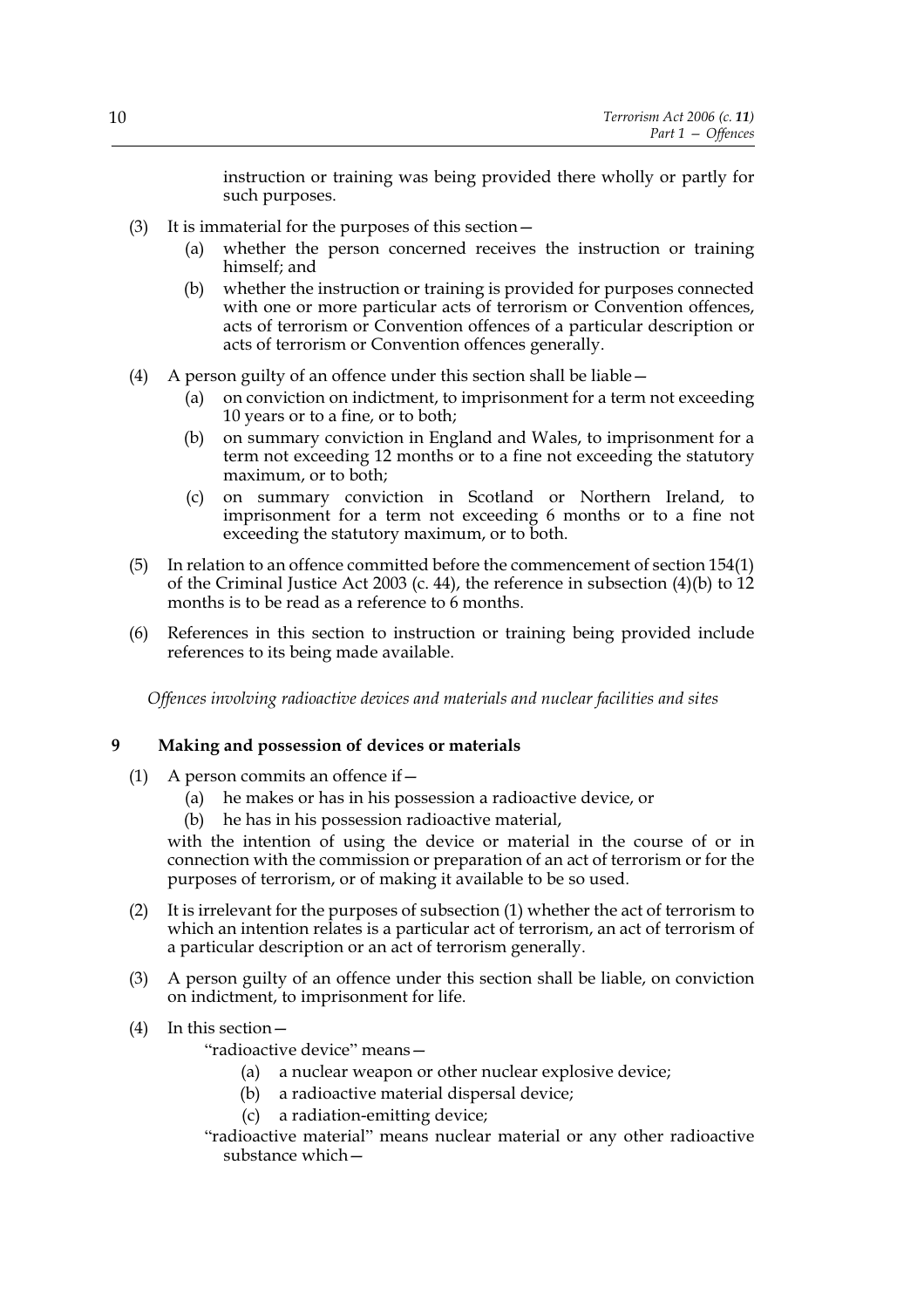- (a) contains nuclides that undergo spontaneous disintegration in a process accompanied by the emission of one or more types of ionising radiation, such as alpha radiation, beta radiation, neutron particles or gamma rays; and
- (b) is capable, owing to its radiological or fissile properties, of  $-$ 
	- (i) causing serious bodily injury to a person;
	- (ii) causing serious damage to property;
	- (iii) endangering a person's life; or
	- (iv) creating a serious risk to the health or safety of the public.
- (5) In subsection  $(4)$ 
	- "device" includes any of the following, whether or not fixed to land, namely, machinery, equipment, appliances, tanks, containers, pipes and conduits;
	- "nuclear material" has the same meaning as in the Nuclear Material (Offences) Act 1983 (c. 18) (see section 6 of that Act).

## **10 Misuse of devices or material and misuse and damage of facilities**

- (1) A person commits an offence if he uses—
	- (a) a radioactive device, or
	- (b) radioactive material,

in the course of or in connection with the commission of an act of terrorism or for the purposes of terrorism.

- (2) A person commits an offence if, in the course of or in connection with the commission of an act of terrorism or for the purposes of terrorism, he uses or damages a nuclear facility in a manner which -
	- (a) causes a release of radioactive material; or
	- (b) creates or increases a risk that such material will be released.
- (3) A person guilty of an offence under this section shall be liable, on conviction on indictment, to imprisonment for life.
- (4) In this section—
	- "nuclear facility" means—
		- (a) a nuclear reactor, including a reactor installed in or on any transportation device for use as an energy source in order to propel it or for any other purpose; or
		- (b) a plant or conveyance being used for the production, storage, processing or transport of radioactive material;

"radioactive device" and "radioactive material" have the same meanings as in section 9.

- (5) In subsection  $(4)$ 
	- "nuclear reactor" has the same meaning as in the Nuclear Installations Act 1965 (c. 57) (see section 26 of that Act);
	- "transportation device" means any vehicle or any space object (within the meaning of the Outer Space Act 1986 (c. 38)).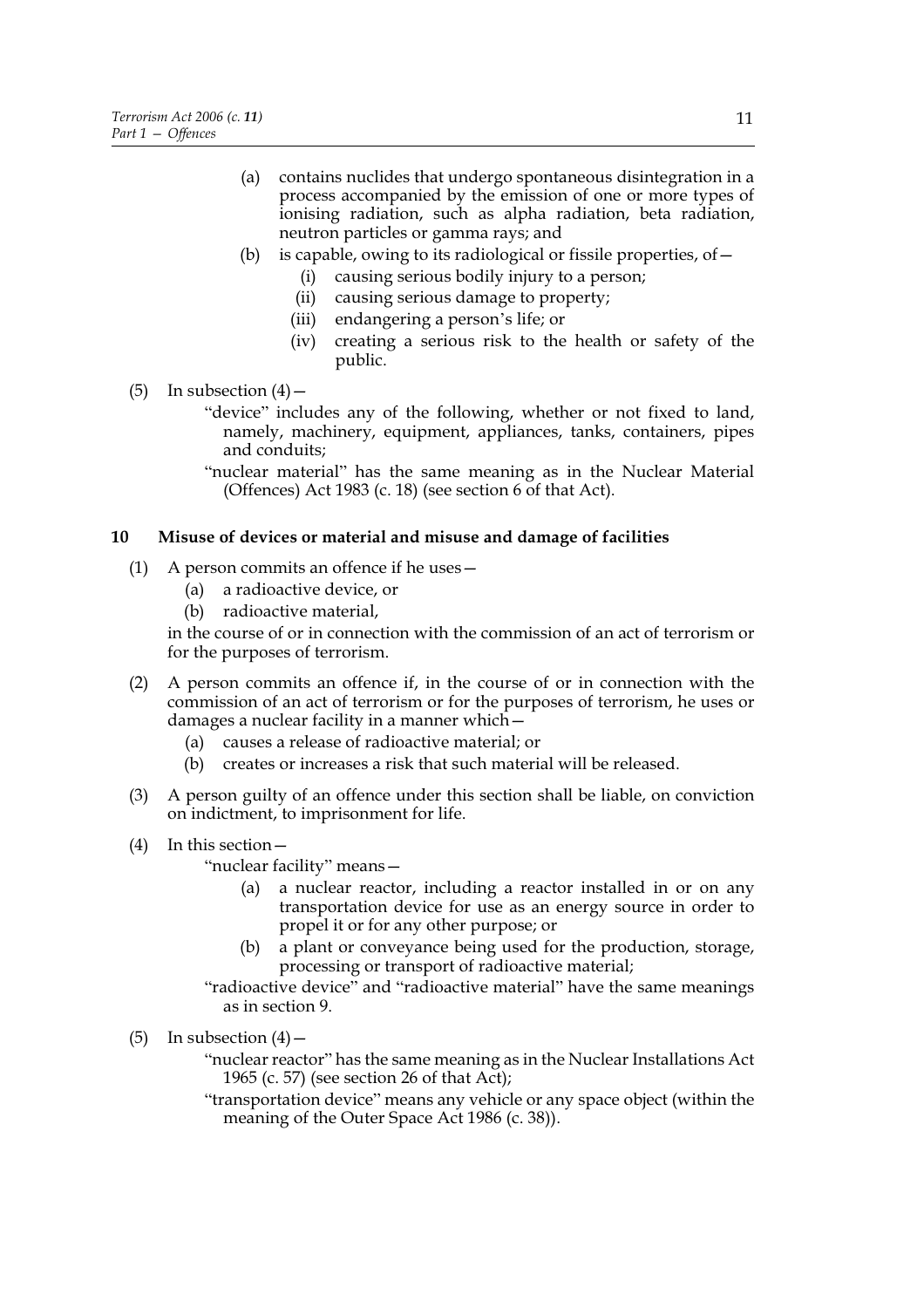## **11 Terrorist threats relating to devices, materials or facilities**

- (1) A person commits an offence if, in the course of or in connection with the commission of an act of terrorism or for the purposes of terrorism—
	- (a) he makes a demand—
		- (i) for the supply to himself or to another of a radioactive device or of radioactive material;
		- (ii) for a nuclear facility to be made available to himself or to another; or
		- (iii) for access to such a facility to be given to himself or to another;
	- (b) he supports the demand with a threat that he or another will take action if the demand is not met; and
	- (c) the circumstances and manner of the threat are such that it is reasonable for the person to whom it is made to assume that there is real risk that the threat will be carried out if the demand is not met.
- (2) A person also commits an offence if  $-$ 
	- (a) he makes a threat falling within subsection (3) in the course of or in connection with the commission of an act of terrorism or for the purposes of terrorism; and
	- (b) the circumstances and manner of the threat are such that it is reasonable for the person to whom it is made to assume that there is real risk that the threat will be carried out, or would be carried out if demands made in association with the threat are not met.
- $(3)$  A threat falls within this subsection if it is  $-$ 
	- (a) a threat to use radioactive material;
	- (b) a threat to use a radioactive device; or
	- (c) a threat to use or damage a nuclear facility in a manner that releases radioactive material or creates or increases a risk that such material will be released.
- (4) A person guilty of an offence under this section shall be liable, on conviction on indictment, to imprisonment for life.
- (5) In this section—

"nuclear facility" has the same meaning as in section 10;

"radioactive device" and "radioactive material" have the same meanings as in section 9.

## **12 Trespassing etc. on nuclear sites**

- (1) The Serious Organised Crime and Police Act 2005 (c. 15) is amended as follows.
- (2) In sections  $128(1)$ , (4) and (7) and  $129(1)$ , (4) and (6) (trespassing etc. on a designated site in England and Wales or Northern Ireland or in Scotland), for "designated", wherever occurring, substitute "protected".
- (3) After section 128(1) (sites in England and Wales and Northern Ireland) insert—
	- "(1A) In this section 'protected site' means—
		- (a) a nuclear site; or
		- (b) a designated site.
		- (1B) In this section 'nuclear site' means—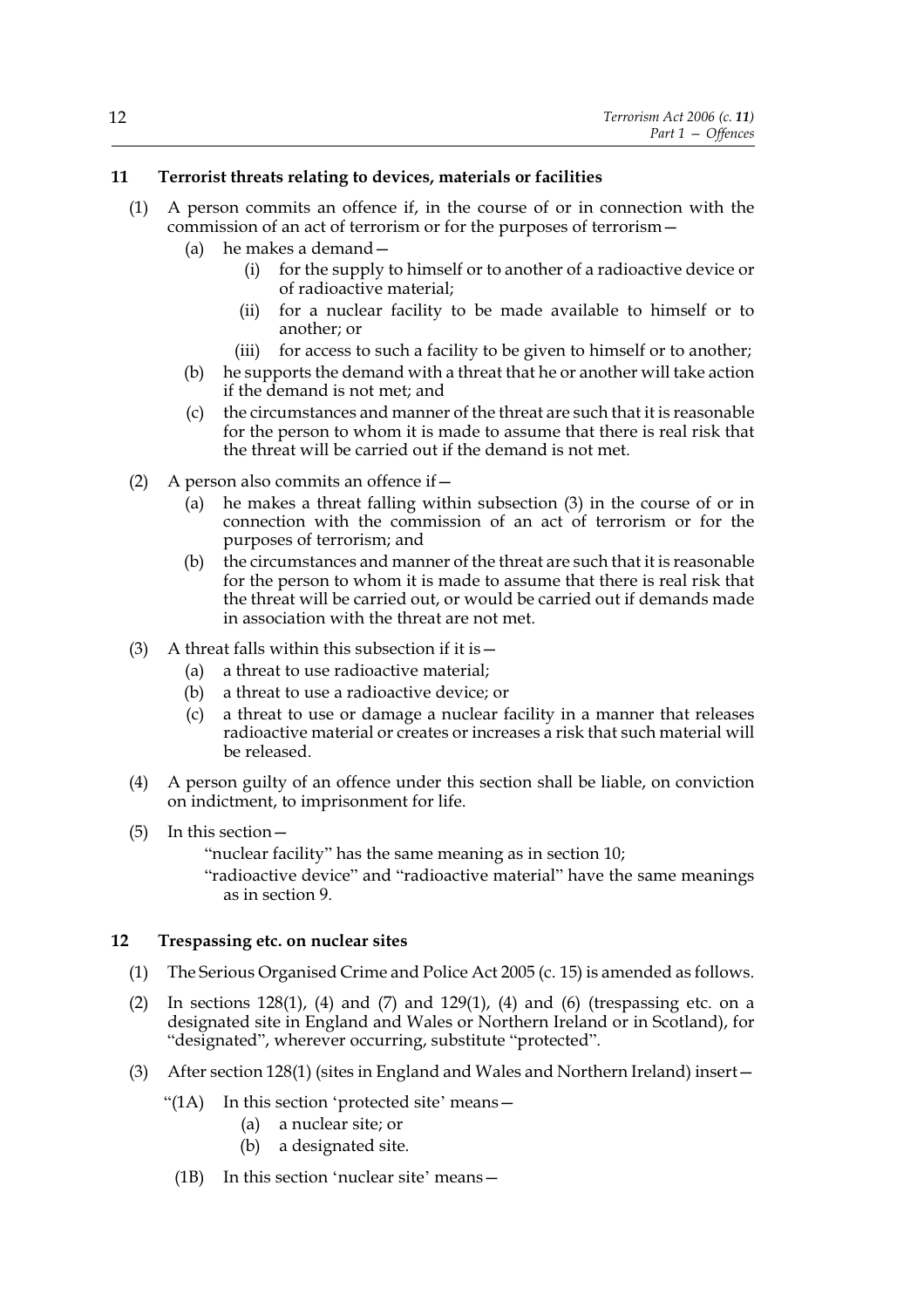- (a) so much of any premises in respect of which a nuclear site licence (within the meaning of the Nuclear Installations Act 1965) is for the time being in force as lies within the outer perimeter of the protection provided for those premises; and
- (b) so much of any other premises of which premises falling within paragraph (a) form a part as lies within that outer perimeter.
- (1C) For this purpose—
	- (a) the outer perimeter of the protection provided for any premises is the line of the outermost fences, walls or other obstacles provided or relied on for protecting those premises from intruders; and
	- (b) that line shall be determined on the assumption that every gate, door or other barrier across a way through a fence, wall or other obstacle is closed."
- (4) After section 129(1) (sites in Scotland) insert—
	- "(1A) In this section 'protected Scottish site' means—
		- (a) a nuclear site in Scotland; or
		- (b) a designated Scottish site.
	- (1B) In this section 'nuclear site' means—
		- (a) so much of any premises in respect of which a nuclear site licence (within the meaning of the Nuclear Installations Act 1965) is for the time being in force as lies within the outer perimeter of the protection provided for those premises; and
		- (b) so much of any other premises of which premises falling within paragraph (a) form a part as lies within that outer perimeter.
	- (1C) For this purpose—
		- (a) the outer perimeter of the protection provided for any premises is the line of the outermost fences, walls or other obstacles provided or relied on for protecting those premises from intruders; and
		- (b) that line shall be determined on the assumption that every gate, door or other barrier across a way through a fence, wall or other obstacle is closed."

## *Increases of penalties*

## **13 Maximum penalty for possessing for terrorist purposes**

- (1) In section  $57(4)(a)$  of the Terrorism Act 2000 (c. 11) (10 years maximum imprisonment for possession for terrorist purposes), for "10 years" substitute "15 years".
- (2) Subsection (1) does not apply to offences committed before the commencement of this section.

## **14 Maximum penalty for certain offences relating to nuclear material**

(1) In section 2 of the Nuclear Material (Offences) Act 1983 (c. 18) (offences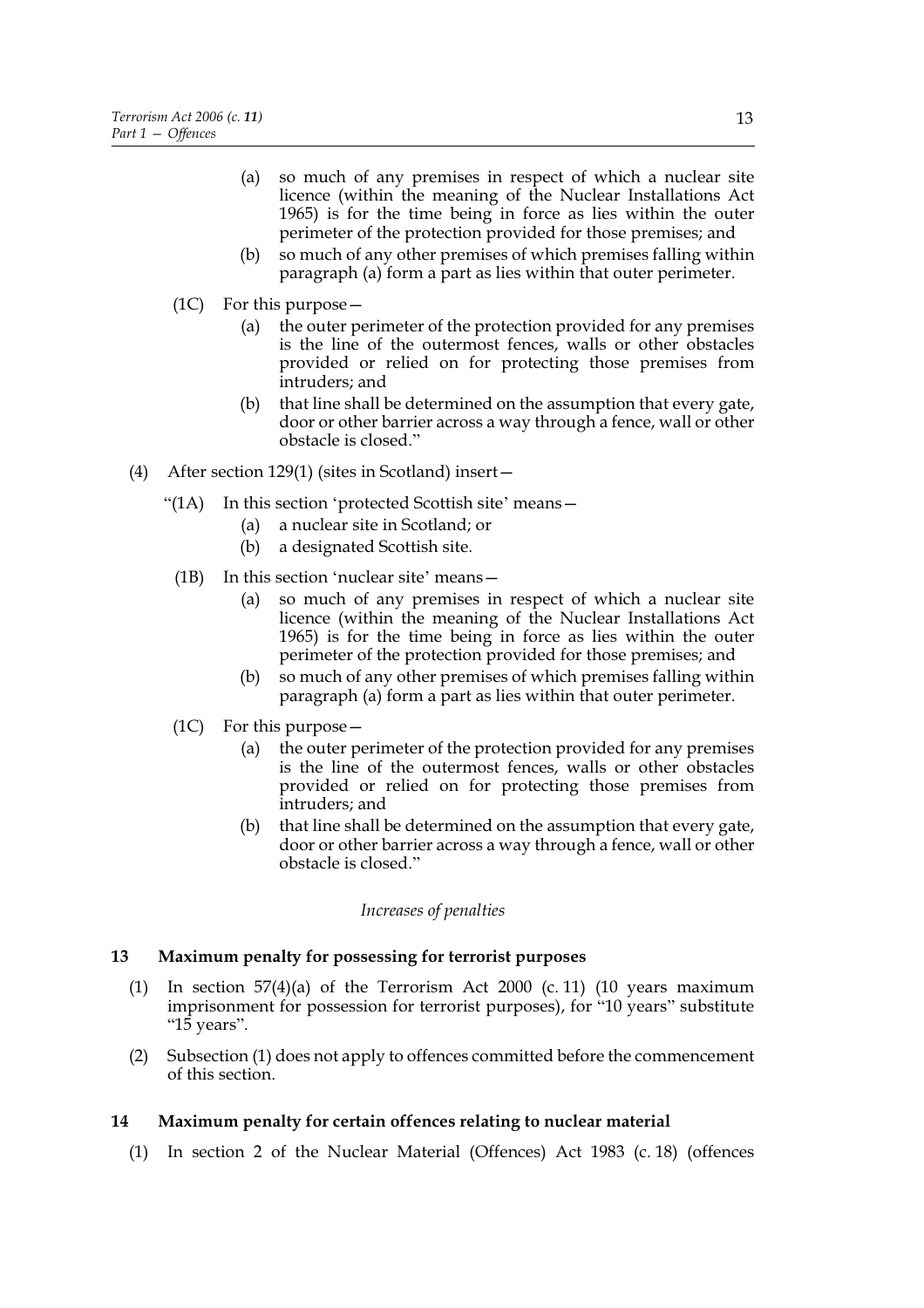involving preparatory acts and threats), for subsection (5) substitute—

- "(5) A person guilty of an offence under this section shall be liable, on conviction on indictment, to imprisonment for life."
- (2) Subsection (1) does not apply to offences committed before the commencement of this section.

#### **15 Maximum penalty for contravening notice relating to encrypted information**

- (1) In section 53 of the Regulation of Investigatory Powers Act 2000 (c. 23) (offence of contravening disclosure requirement)—
	- (a) in paragraph (a) of subsection (5), for "two years" substitute "the appropriate maximum term"; and
	- (b) after that subsection insert the subsections set out in subsection (2).
- (2) The inserted subsections are—
	- " $(5A)$  In subsection  $(5)$  'the appropriate maximum term' means -
		- (a) in a national security case, five years; and
		- (b) in any other case, two years.
	- (5B) In subsection (5A) 'a national security case' means a case in which the grounds specified in the notice to which the offence relates as the grounds for imposing a disclosure requirement were or included a belief that the imposition of the requirement was necessary in the interests of national security."
- (3) This section does not apply to offences committed before the commencement of this section.

#### *Incidental provisions about offences*

#### **16 Preparatory hearings in terrorism cases**

- (1) Section 29 of the Criminal Procedure and Investigations Act 1996 (c. 25) (power to order preparatory hearing) is amended as follows.
- (2) Before subsection (2) insert—
	- "(1B) An order that a preparatory hearing shall be held must be made by a judge of the Crown Court in every case which (whether or not it falls within subsection (1) or (1A)) is a case in which at least one of the offences charged by the indictment against at least one of the persons charged is a terrorism offence.
	- (1C) An order that a preparatory hearing shall be held must also be made by a judge of the Crown court in every case which (whether or not it falls within subsection (1) or (1A)) is a case in which  $-$ 
		- (a) at least one of the offences charged by the indictment against at least one of the persons charged is an offence carrying a maximum of at least 10 years' imprisonment; and
		- (b) it appears to the judge that evidence on the indictment reveals that conduct in respect of which that offence is charged had a terrorist connection."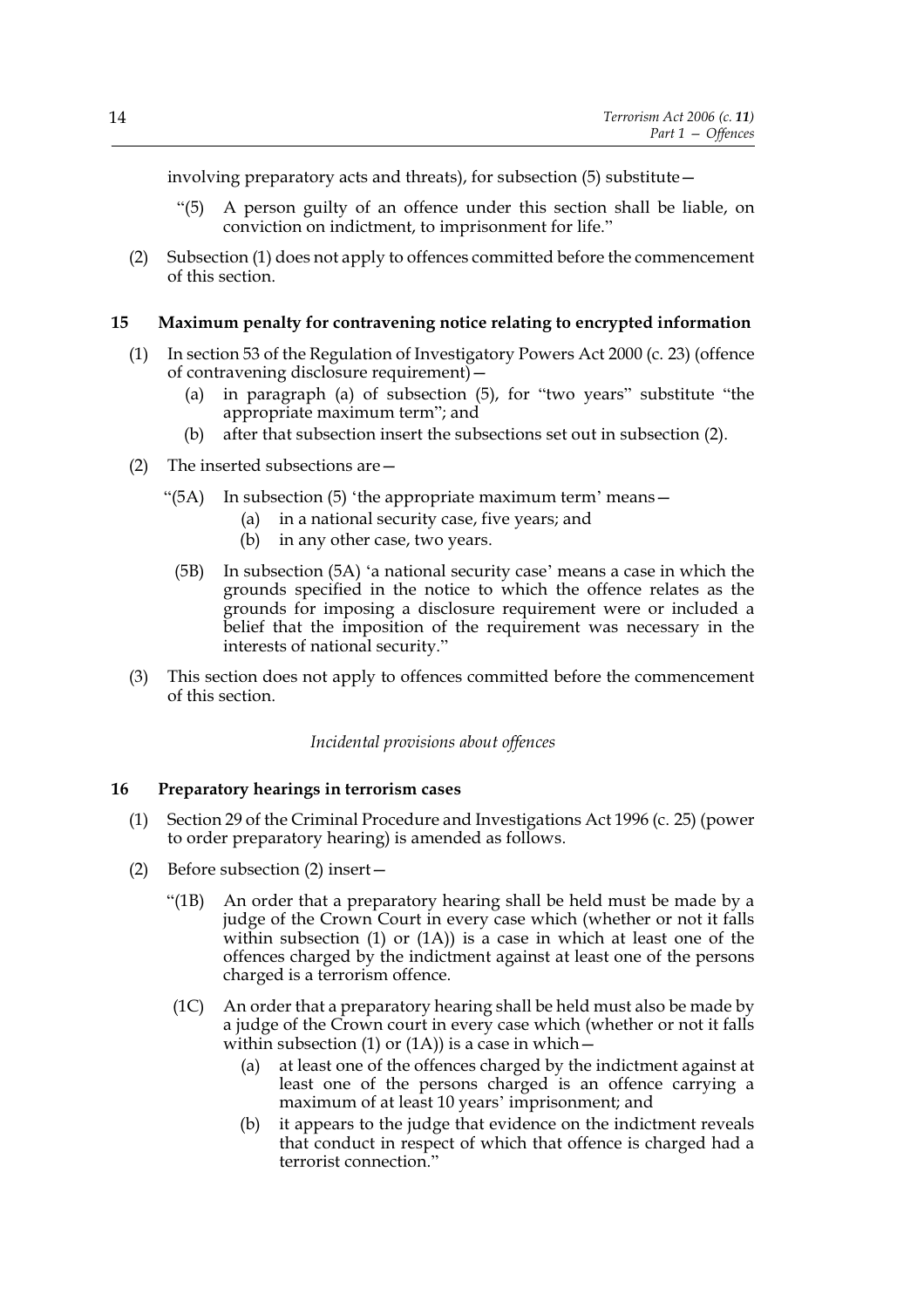- (3) For subsection (3) (no order in serious and complex fraud cases) substitute—
	- "(3) In a case in which it appears to a judge of the Crown Court that evidence on an indictment reveals a case of fraud of such seriousness or complexity as is mentioned in section 7 of the Criminal Justice Act 1987 (preparatory hearings in cases of serious or complex fraud)—
		- (a) the judge may make an order for a preparatory hearing under this section only if he is required to do so by subsection (1B) or  $(1C)$ ;
		- (b) before making an order in pursuance of either of those subsections, he must determine whether to make an order for a preparatory hearing under that section; and
		- (c) he is not required by either of those subsections to make an order for a preparatory hearing under this section if he determines that an order should be made for a preparatory hearing under that section;

and, in a case in which an order is made for a preparatory hearing under that section, requirements imposed by those subsections apply only if that order ceases to have effect."

- (4) In subsection (4) (orders to be capable of being made on application or on the judge's own motion), for the words before paragraph (a) substitute—
	- "(4) An order that a preparatory hearing shall be held may be made  $-$ "
- (5) After sub-paragraph (5) insert—
	- "(6) In this section 'terrorism offence' means—
		- (a) an offence under section 11 or 12 of the Terrorism Act 2000 (c. 11) (offences relating to proscribed organisations);
		- (b) an offence under any of sections 15 to 18 of that Act (offences relating to terrorist property);
		- (c) an offence under section 38B of that Act (failure to disclose information about acts of terrorism);
		- (d) an offence under section 54 of that Act (weapons training);
		- (e) an offence under any of sections 56 to 59 of that Act (directing terrorism, possessing things and collecting information for the purposes of terrorism and inciting terrorism outside the United Kingdom);
		- (f) an offence in respect of which there is jurisdiction by virtue of section 62 of that Act (extra-territorial jurisdiction in respect of certain offences committed outside the United Kingdom for the purposes of terrorism etc.);
		- (g) an offence under Part 1 of the Terrorism Act 2006 (miscellaneous terrorist related offences);
		- (h) conspiring or attempting to commit a terrorism offence;
		- (i) incitement to commit a terrorism offence.
	- (7) For the purposes of this section an offence carries a maximum of at least 10 years' imprisonment if—
		- (a) it is punishable, on conviction on indictment, with imprisonment; and
		- (b) the maximum term of imprisonment that may be imposed on conviction on indictment of that offence is 10 years or more or is imprisonment for life.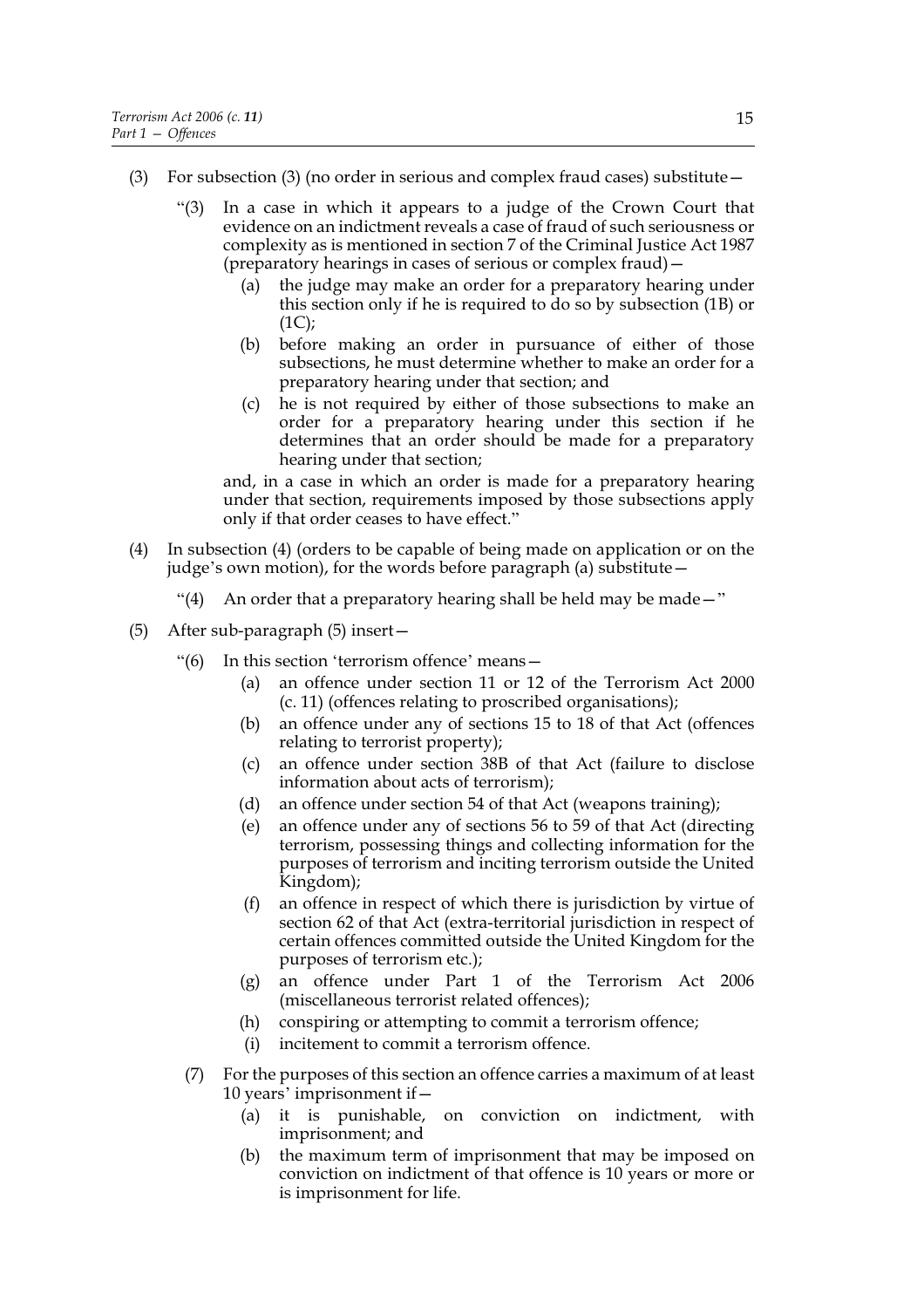- (8) For the purposes of this section conduct has a terrorist connection if it is or takes place in the course of an act of terrorism or is for the purposes of terrorism.
- (9) In subsection (8) 'terrorism' has the same meaning as in the Terrorism Act 2000 (see section 1 of that Act)."

## **17 Commission of offences abroad**

- $(1)$  If  $-$ 
	- (a) a person does anything outside the United Kingdom, and
	- (b) his action, if done in a part of the United Kingdom, would constitute an offence falling within subsection (2),

he shall be guilty in that part of the United Kingdom of the offence.

- (2) The offences falling within this subsection are—
	- (a) an offence under section 1 or 6 of this Act so far as it is committed in relation to any statement, instruction or training in relation to which that section has effect by reason of its relevance to the commission, preparation or instigation of one or more Convention offences;
	- (b) an offence under any of sections 8 to 11 of this Act;
	- (c) an offence under section 11(1) of the Terrorism Act 2000 (c. 11) (membership of proscribed organisations);
	- (d) an offence under section 54 of that Act (weapons training);
	- (e) conspiracy to commit an offence falling within this subsection;
	- (f) inciting a person to commit such an offence;
	- (g) attempting to commit such an offence;
	- (h) aiding, abetting, counselling or procuring the commission of such an offence.
- (3) Subsection (1) applies irrespective of whether the person is a British citizen or, in the case of a company, a company incorporated in a part of the United Kingdom.
- (4) In the case of an offence falling within subsection (2) which is committed wholly or partly outside the United Kingdom—
	- (a) proceedings for the offence may be taken at any place in the United Kingdom; and
	- (b) the offence may for all incidental purposes be treated as having been committed at any such place.
- (5) In section 3(1)(a) and (b) of the Explosive Substances Act 1883 (c. 3) (offences committed in preparation for use of explosives with intent to endanger life or property in the United Kingdom or the Republic of Ireland), in each place, for "the Republic of Ireland" substitute "elsewhere".
- (6) Subsection (5) does not extend to Scotland except in relation to  $-$ 
	- (a) the doing of an act as an act of terrorism or for the purposes of terrorism; or
	- (b) the possession or control of a substance for the purposes of terrorism.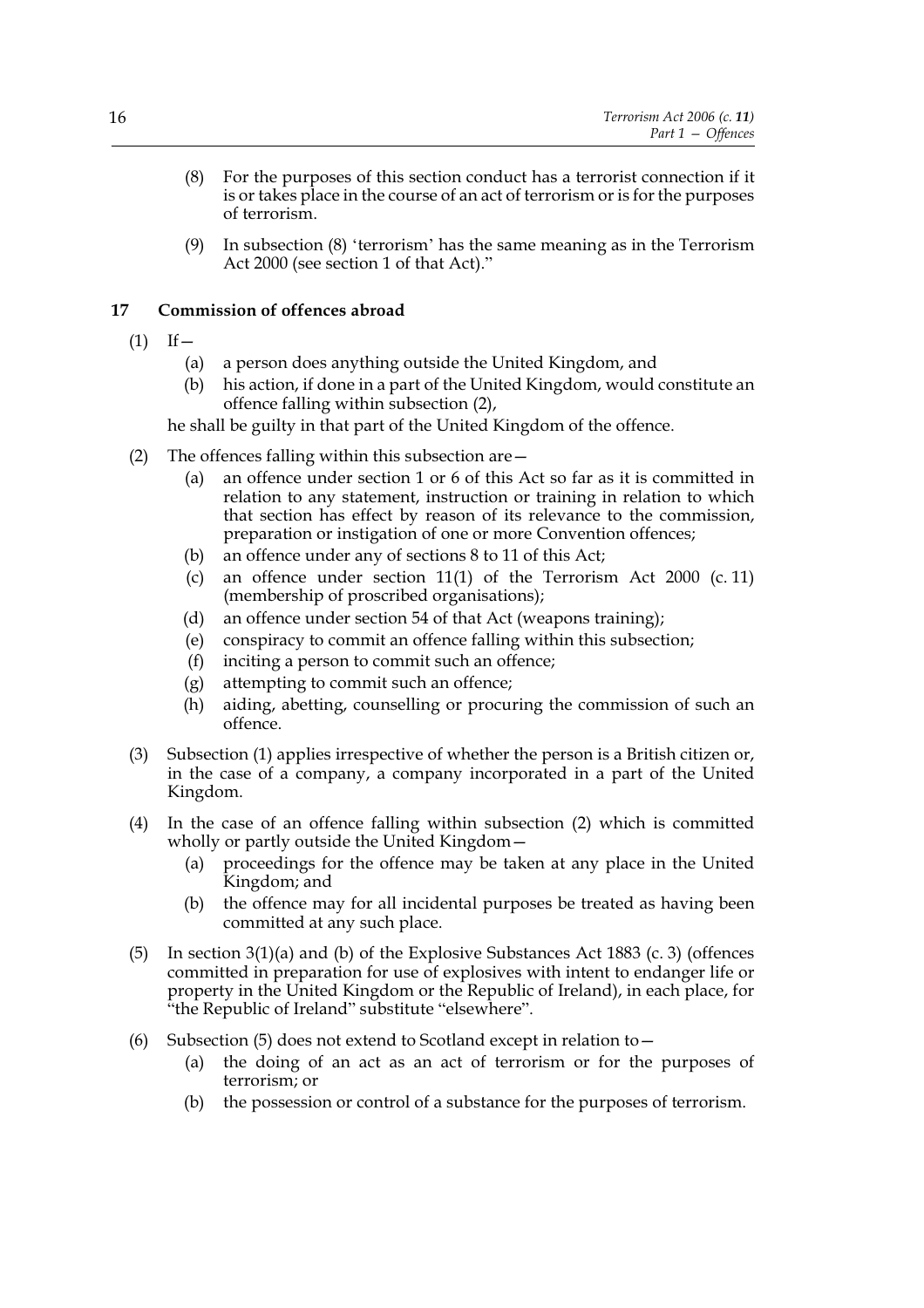## **18 Liability of company directors etc.**

- (1) Where an offence under this Part is committed by a body corporate and is proved to have been committed with the consent or connivance of—
	- (a) a director, manager, secretary or other similar officer of the body corporate, or
	- (b) a person who was purporting to act in any such capacity,

he (as well as the body corporate) is guilty of that offence and shall be liable to be proceeded against and punished accordingly.

- (2) Where an offence under this Part—
	- (a) is committed by a Scottish firm, and
	- (b) is proved to have been committed with the consent or connivance of a partner of the firm,

he (as well as the firm) is guilty of that offence and shall be liable to be proceeded against and punished accordingly.

(3) In this section "director", in relation to a body corporate whose affairs are managed by its members, means a member of the body corporate.

#### **19 Consents to prosecutions**

- (1) Proceedings for an offence under this Part—
	- (a) may be instituted in England and Wales only with the consent of the Director of Public Prosecutions; and
	- (b) may be instituted in Northern Ireland only with the consent of the Director of Public Prosecutions for Northern Ireland.
- (2) But if it appears to the Director of Public Prosecutions or the Director of Public Prosecutions for Northern Ireland that an offence under this Part has been committed for a purpose wholly or partly connected with the affairs of a country other than the United Kingdom, his consent for the purposes of this section may be given only with the permission—
	- (a) in the case of the Director of Public Prosecutions, of the Attorney General; and
	- (b) in the case of the Director of Public Prosecutions for Northern Ireland, of the Advocate General for Northern Ireland.
- (3) In relation to any time before the coming into force of section 27(1) of the Justice (Northern Ireland) Act 2002 (c. 26), the reference in subsection (2)(b) to the Advocate General for Northern Ireland is to be read as a reference to the Attorney General for Northern Ireland.

#### *Interpretation of Part 1*

#### **20 Interpretation of Part 1**

- (1) Expressions used in this Part and in the Terrorism Act 2000 (c. 11) have the same meanings in this Part as in that Act.
- (2) In this Part—
	- "act of terrorism" includes anything constituting an action taken for the purposes of terrorism, within the meaning of the Terrorism Act 2000 (see section  $1(5)$  of that Act);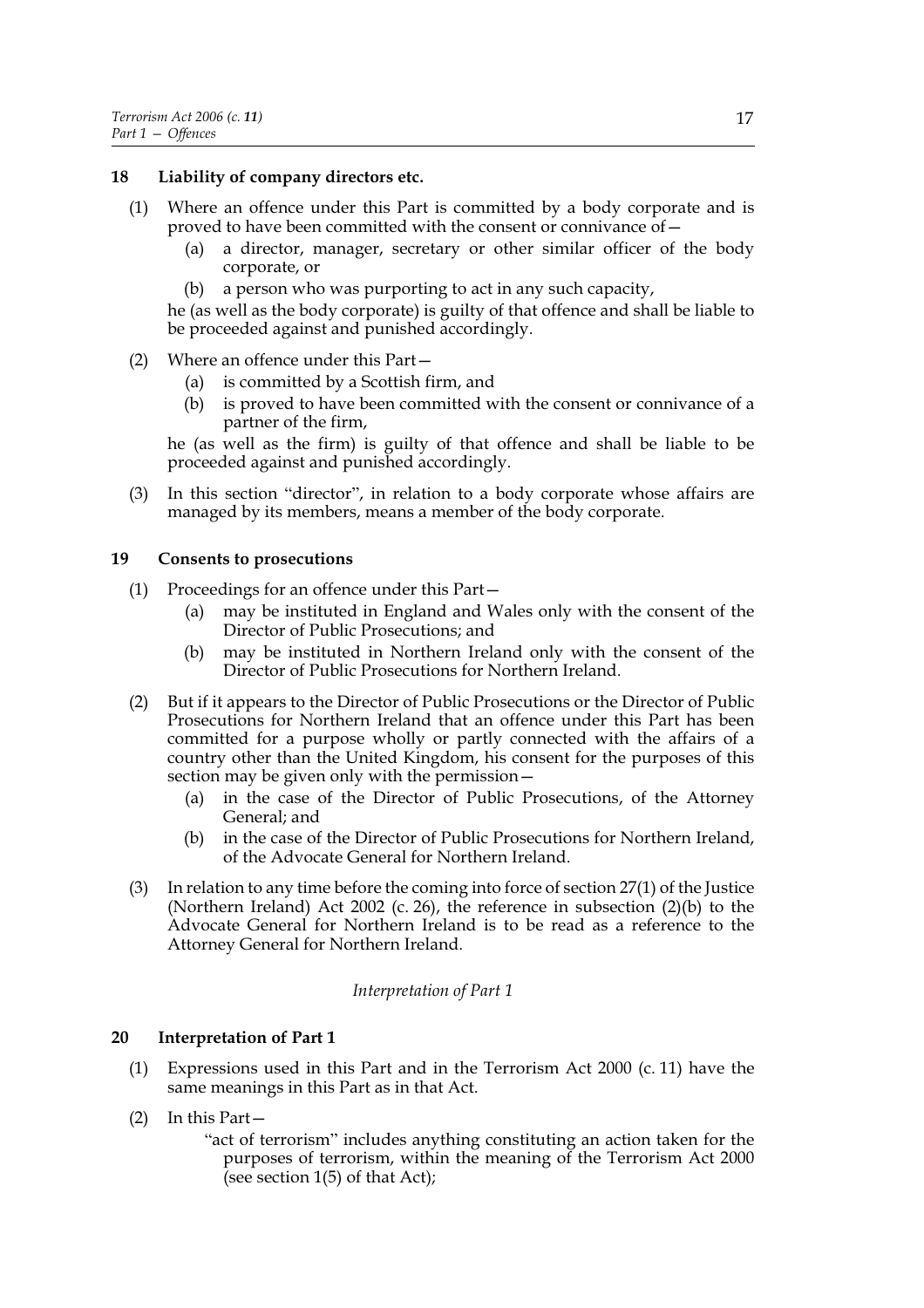"article" includes anything for storing data;

- "Convention offence" means an offence listed in Schedule 1 or an equivalent offence under the law of a country or territory outside the United Kingdom;
- "glorification" includes any form of praise or celebration, and cognate expressions are to be construed accordingly;
- "public" is to be construed in accordance with subsection (3);
- "publish" and cognate expressions are to be construed in accordance with subsection (4);
- "record" means a record so far as not comprised in an article, including a temporary record created electronically and existing solely in the course of, and for the purposes of, the transmission of the whole or a part of its contents;

"statement" is to be construed in accordance with subsection (6).

- (3) In this Part references to the public—
	- (a) are references to the public of any part of the United Kingdom or of a country or territory outside the United Kingdom, or any section of the public; and
	- (b) except in section 9(4), also include references to a meeting or other group of persons which is open to the public (whether unconditionally or on the making of a payment or the satisfaction of other conditions).
- (4) In this Part references to a person's publishing a statement are references to  $-$ 
	- (a) his publishing it in any manner to the public;
	- (b) his providing electronically any service by means of which the public have access to the statement; or
	- (c) his using a service provided to him electronically by another so as to enable or to facilitate access by the public to the statement;

but this subsection does not apply to the references to a publication in section 2.

- (5) In this Part references to providing a service include references to making a facility available; and references to a service provided to a person are to be construed accordingly.
- (6) In this Part references to a statement are references to a communication of any description, including a communication without words consisting of sounds or images or both.
- (7) In this Part references to conduct that should be emulated in existing circumstances include references to conduct that is illustrative of a type of conduct that should be so emulated.
- (8) In this Part references to what is contained in an article or record include references—
	- (a) to anything that is embodied or stored in or on it; and
	- (b) to anything that may be reproduced from it using apparatus designed or adapted for the purpose.
- (9) The Secretary of State may by order made by statutory instrument—
	- (a) modify Schedule 1 so as to add an offence to the offences listed in that Schedule;
	- (b) modify that Schedule so as to remove an offence from the offences so listed;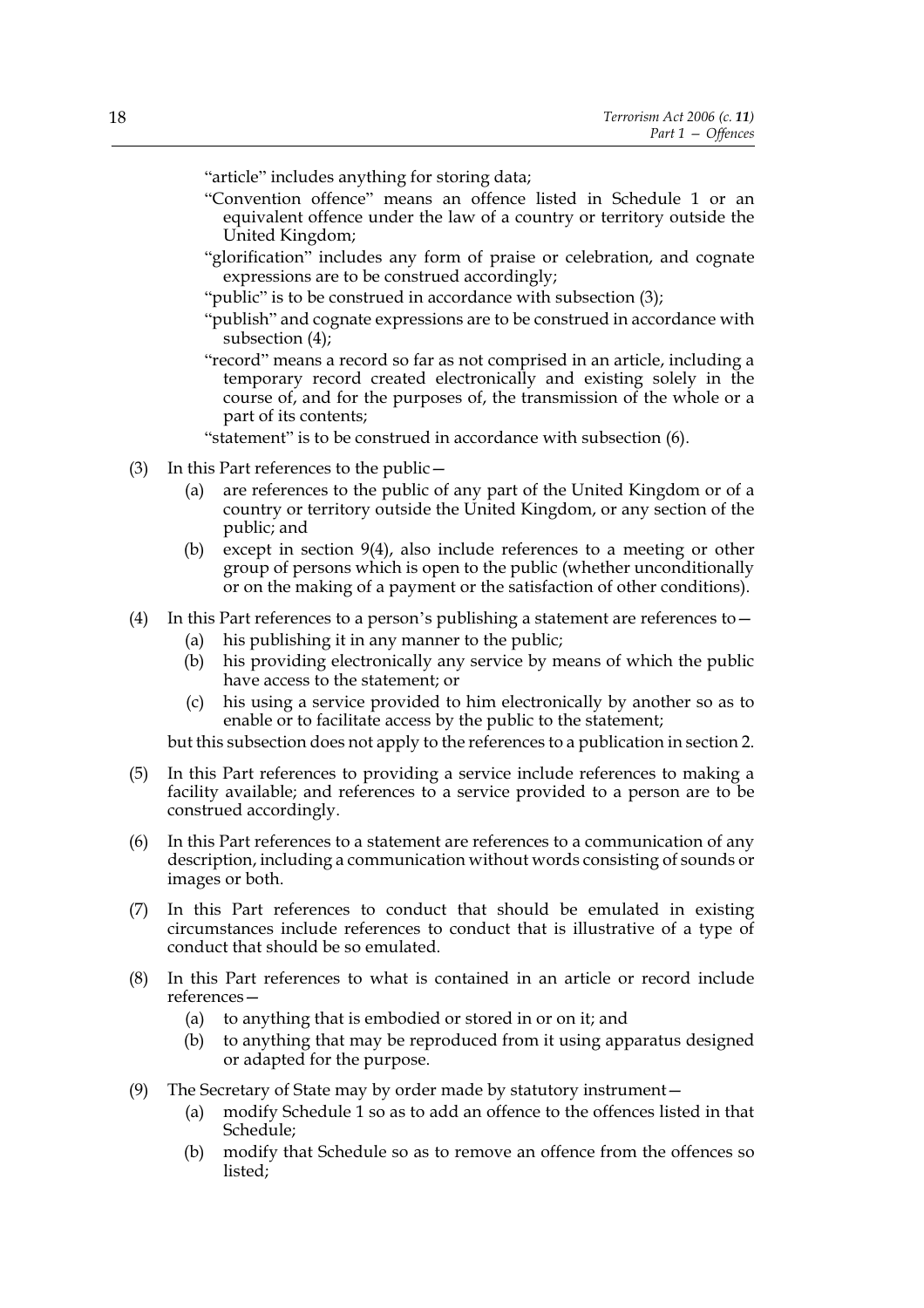- (c) make supplemental, incidental, consequential or transitional provision in connection with the addition or removal of an offence.
- (10) An order under subsection (9) may add an offence in or as regards Scotland to the offences listed in Schedule 1 to the extent only that a provision creating the offence would be outside the legislative competence of the Scottish Parliament.
- (11) The Secretary of State must not make an order containing (with or without other provision) any provision authorised by subsection (9) unless a draft of the order has been laid before Parliament and approved by a resolution of each House.

#### **PART 2**

#### MISCELLANEOUS PROVISIONS

*Proscription of terrorist organisations*

#### **21 Grounds of proscription**

In section 3 of the Terrorism Act 2000 (c. 11) (proscription of organisations), after subsection (5) insert—

- "(5A) The cases in which an organisation promotes or encourages terrorism for the purposes of subsection  $(5)(c)$  include any case in which activities of the organisation—
	- (a) include the unlawful glorification of the commission or preparation (whether in the past, in the future or generally) of acts of terrorism; or
	- (b) are carried out in a manner that ensures that the organisation is associated with statements containing any such glorification.
	- (5B) The glorification of any conduct is unlawful for the purposes of subsection (5A) if there are persons who may become aware of it who could reasonably be expected to infer that what is being glorified, is being glorified as—
		- (a) conduct that should be emulated in existing circumstances, or
		- (b) conduct that is illustrative of a type of conduct that should be so emulated.
- (5C) In this section—
	- 'glorification' includes any form of praise or celebration, and cognate expressions are to be construed accordingly;
	- 'statement' includes a communication without words consisting of sounds or images or both."

#### **22 Name changes by proscribed organisations**

- (1) The Terrorism Act 2000 is amended as follows.
- (2) In section 3 (proscription of organisations), at the end insert—
	- "(6) Where the Secretary of State believes—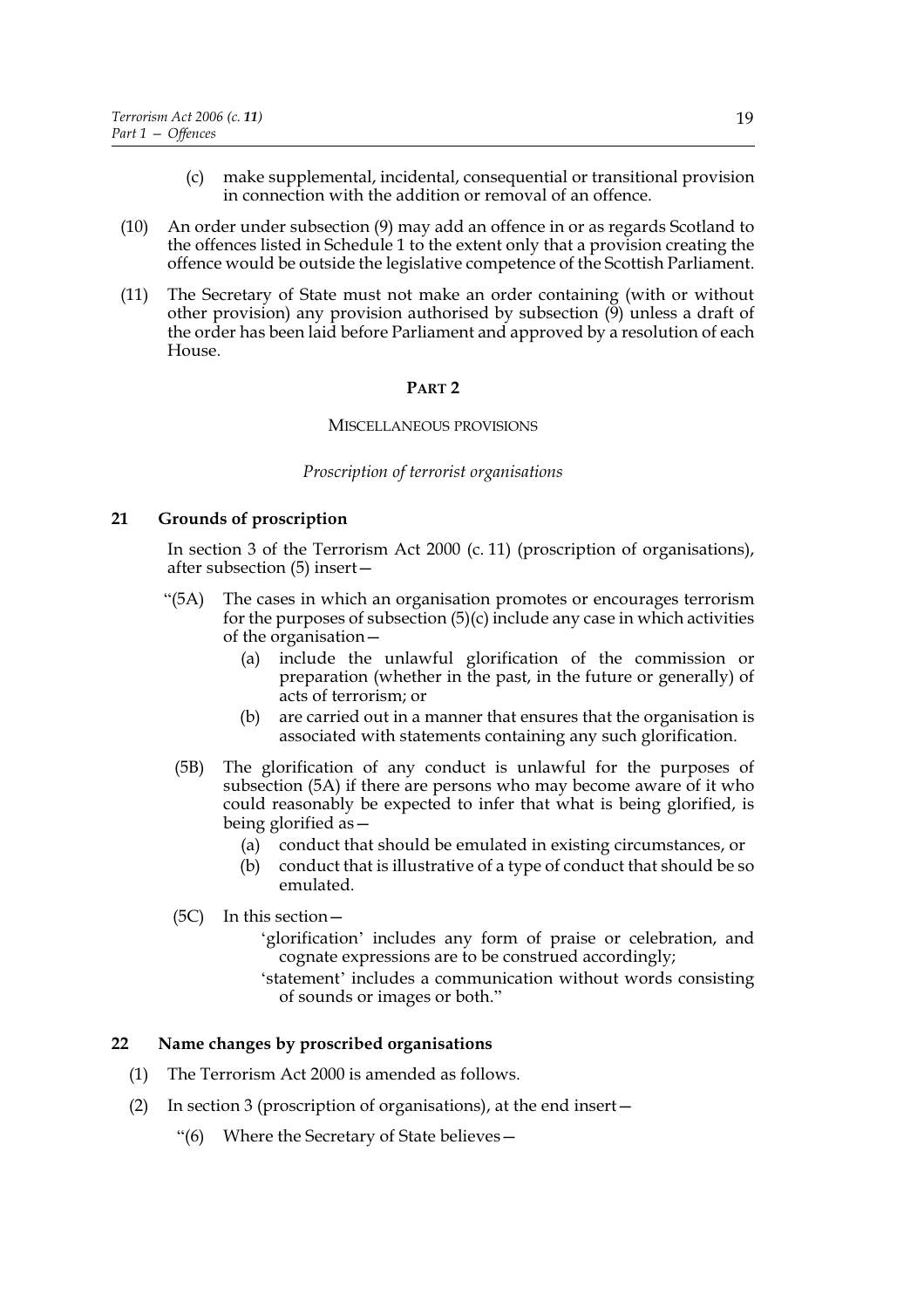- (a) that an organisation listed in Schedule 2 is operating wholly or partly under a name that is not specified in that Schedule (whether as well as or instead of under the specified name), or
- (b) that an organisation that is operating under a name that is not so specified is otherwise for all practical purposes the same as an organisation so listed,

he may, by order, provide that the name that is not specified in that Schedule is to be treated as another name for the listed organisation.

- (7) Where an order under subsection (6) provides for a name to be treated as another name for an organisation, this Act shall have effect in relation to acts occurring while—
	- (a) the order is in force, and
	- (b) the organisation continues to be listed in Schedule 2,

as if the organisation were listed in that Schedule under the other name, as well as under the name specified in the Schedule.

- (8) The Secretary of State may at any time by order revoke an order under subsection (6) or otherwise provide for a name specified in such an order to cease to be treated as a name for a particular organisation.
- (9) Nothing in subsections (6) to (8) prevents any liability from being established in any proceedings by proof that an organisation is the same as an organisation listed in Schedule 2, even though it is or was operating under a name specified neither in Schedule 2 nor in an order under subsection (6)."
- (3) For subsection (1) of section 4 (applications for deproscription) substitute  $-$ 
	- "(1) An application may be made to the Secretary of State for an order under section 3(3) or  $(8)$  –
		- (a) removing an organisation from Schedule 2, or
		- (b) providing for a name to cease to be treated as a name for an organisation listed in that Schedule."
- (4) In subsection (2)(b) of that section (applications may be made by persons affected by the organisation's proscription), after "proscription" insert "or by the treatment of the name as a name for the organisation."
- (5) In section 5 (appeals against refusals to deproscribe)—
	- (a) in subsection (3), after "an organisation" insert "or to provide for a name to cease to be treated as a name for an organisation";
	- (b) in subsection (4), omit "by or in respect of an organisation";
	- (c) in subsection (5), after "subsection (4)" insert "in respect of an appeal against a refusal to deproscribe an organisation,".
- (6) After subsection (5) of that section insert—
	- "(5A) Where an order is made under subsection (4) in respect of an appeal against a refusal to provide for a name to cease to be treated as a name for an organisation, the Secretary of State shall, as soon as is reasonably practicable, make an order under section 3(8) providing that the name in question is to cease to be so treated in relation to that organisation."
- (7) In section 7 (effect on conviction etc. of successful appeal), after subsection (1)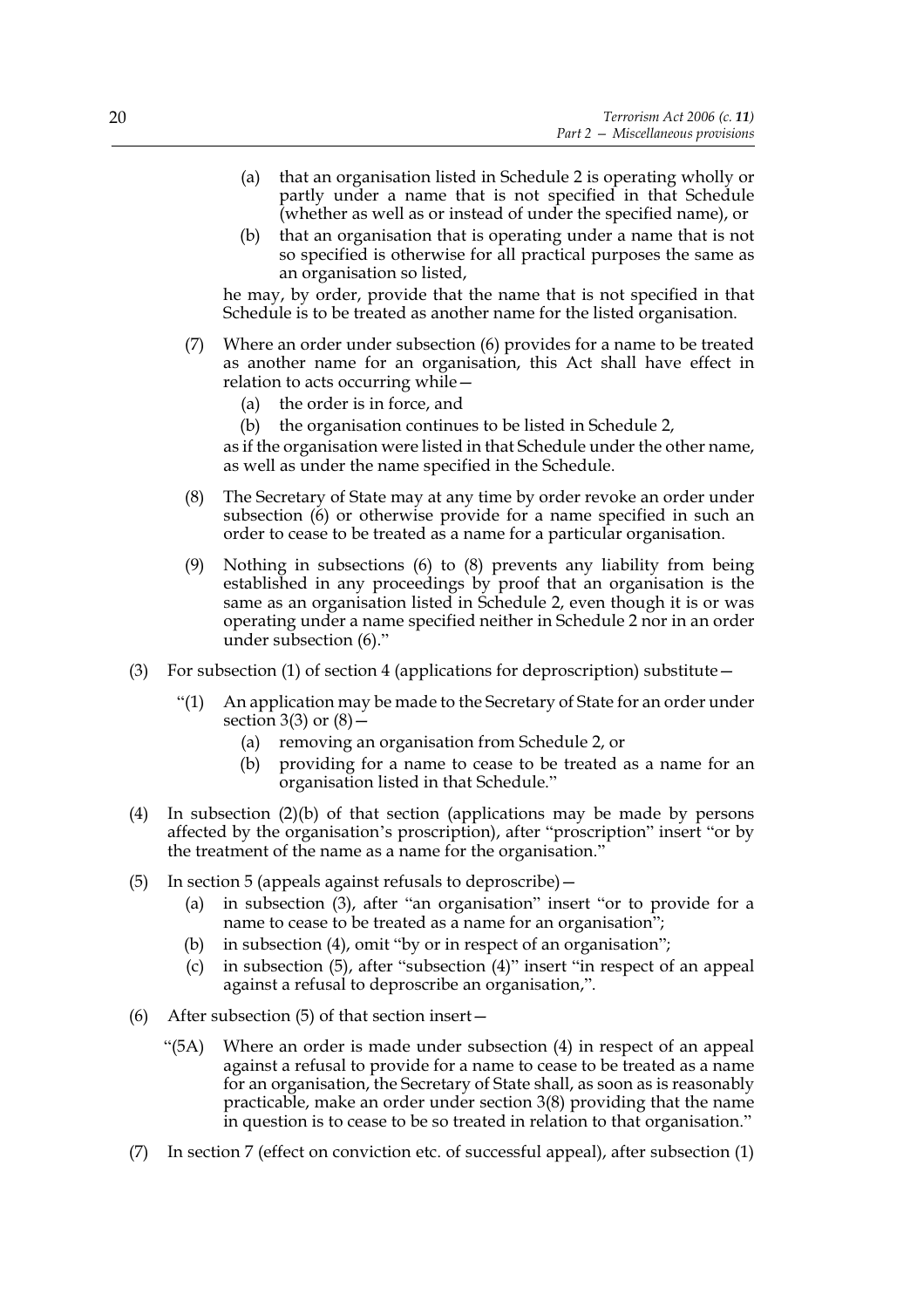#### insert—

" $(1A)$  This section also applies where  $-$ 

- (a) an appeal under section 5 has been allowed in respect of a name treated as the name for an organisation,
- (b) an order has been made under section 3(8) in respect of the name in accordance with an order of the Commission under section 5(4),
- (c) a person has been convicted of an offence in respect of the organisation under any of sections 11 to 13, 15 to 19 and 56, and
- (d) the activity to which the charge referred took place on or after the date of the refusal, against which the appeal under section 5 was brought, to provide for a name to cease to be treated as a name for the organisation."
- (8) In that section—
	- (a) in subsection (2), after "(1)(c)" insert "or  $(1A)(c)$ ";
	- (b) in subsection (4)(a), after " $(1)(b)$ " insert "or  $(1A)(b)$ ";
	- (c) in subsection (5), after " $(1)(c)$ " insert "or  $(1A)(c)$ ";
	- (d) in subsection  $(7)(a)$ , after " $(1)(b)$ " insert "or  $(1A)(b)$ ".
- (9) In section 9 (proceedings under the Human Rights Act 1998)—
	- (a) in subsection  $(2)(a)$ , for "and  $(5)$ " substitute ",  $(5)$  and  $(5A)$ ";
	- (b) in subsection (4), at the end insert ", and
		- (c) a reference to a refusal to provide for a name to cease to be treated as a name for an organisation shall be taken as a reference to the action of the Secretary of State which is found to be incompatible with a Convention right".
- (10) In section 123(2) (orders and regulations subject to negative resolution procedure), before paragraph (a) insert— " $(za)$  section 3(6) or  $(8)$ ;".
- (11) In paragraph 5(4) of Schedule 3 (the Proscribed Organisations Appeal Commission), after sub-paragraph (a) insert—
	- "(aa) provide for full particulars of the reasons for  $-$ 
		- (i) the making of an order under section 3(6), or
		- (ii) a refusal to provide for a name to cease to be treated as a name for an organisation,

to be withheld from the organisation or applicant concerned and from any person representing it or him;".

*Detention of terrorist suspects*

## **23 Extension of period of detention of terrorist suspects**

- (1) Schedule 8 to the Terrorism Act 2000 (c. 11) (detention of terrorist suspects) is amended as follows.
- (2) In sub-paragraph (1) of each of paragraphs 29 and 36 (applications by a superintendent or above for a warrant extending detention or for the extension of the period of such a warrant), for the words from the beginning to "may"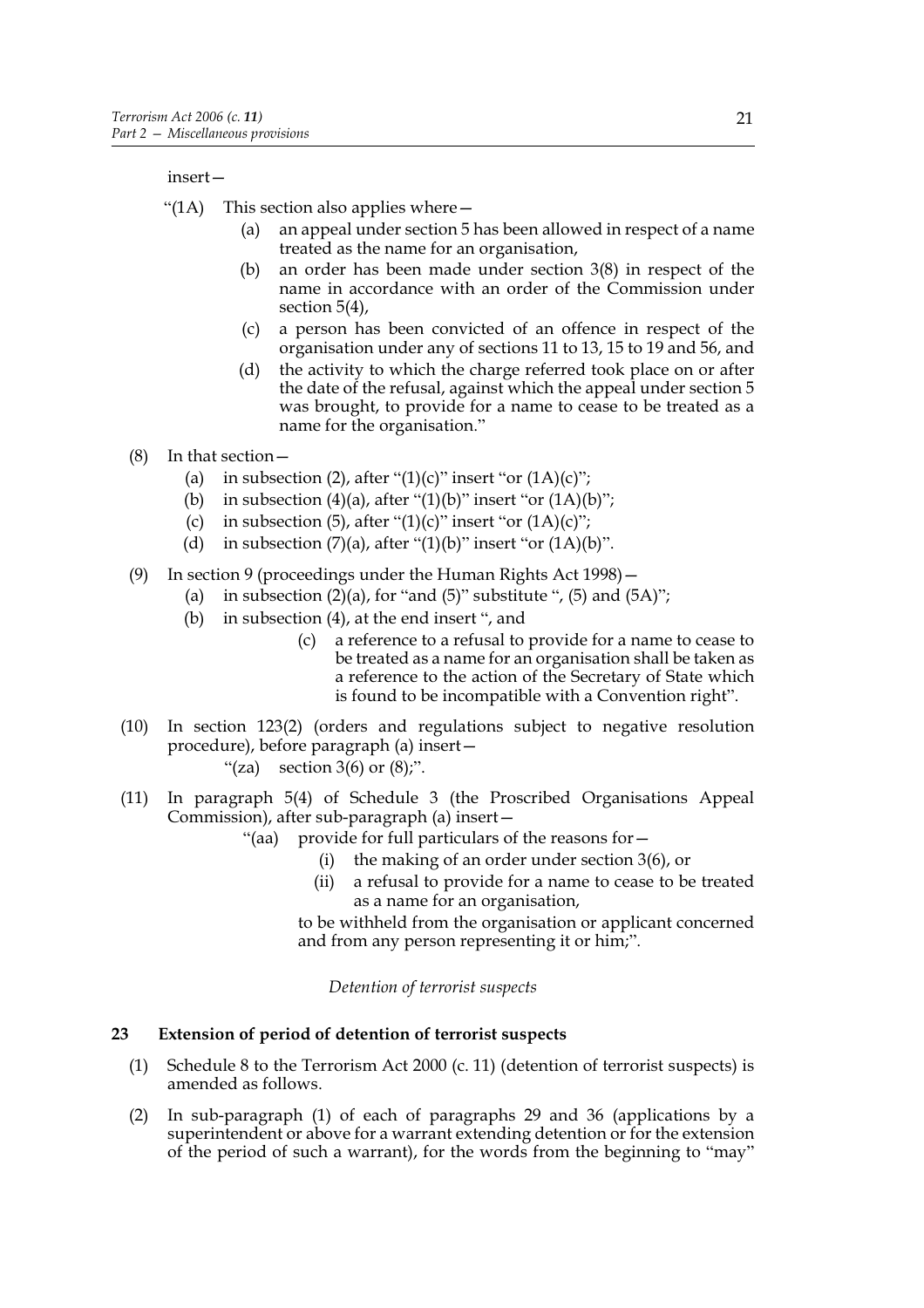substitute—

"(1) Each of the following—

- (a) in England and Wales, a Crown Prosecutor,
- (b) in Scotland, the Lord Advocate or a procurator fiscal,
- (c) in Northern Ireland, the Director of Public Prosecutions for Northern Ireland,
- (d) in any part of the United Kingdom, a police officer of at least the rank of superintendent,
- may".
- (3) In sub-paragraph (3) of paragraph 29 (period of extension to end no later than 7 days after arrest)—
	- (a) for "Subject to paragraph 36(3A)" substitute "Subject to sub-paragraph (3A) and paragraph 36"; and
	- (b) for "end not later than the end of" substitute "be".
- (4) After that sub-paragraph insert—
	- "(3A) A judicial authority may issue a warrant of further detention in relation to a person which specifies a shorter period as the period for which that person's further detention is authorised if -
		- (a) the application for the warrant is an application for a warrant specifying a shorter period; or
		- (b) the judicial authority is satisfied that there are circumstances that would make it inappropriate for the specified period to be as long as the period of seven days mentioned in subparagraph (3)."
- (5) In paragraph 34(1) (persons who can apply for information to be withheld from person to whom application for a warrant relates) for "officer" substitute "person".
- (6) In paragraph 36 (applications for extension or further extension), omit the words "to a judicial authority" in sub-paragraph (1), and after that subparagraph insert—
	- "(1A) The person to whom an application under sub-paragraph (1) may be made is—
		- (a) in the case of an application falling within sub-paragraph (1B), a judicial authority; and
		- (b) in any other case, a senior judge.
	- (1B) An application for the extension or further extension of a period falls within this sub-paragraph if -
		- (a) the grant of the application otherwise than in accordance with sub-paragraph (3AA)(b) would extend that period to a time that is no more than fourteen days after the relevant time; and
		- (b) no application has previously been made to a senior judge in respect of that period."
- (7) For sub-paragraphs (3) and (3A) of that paragraph (period for which warrants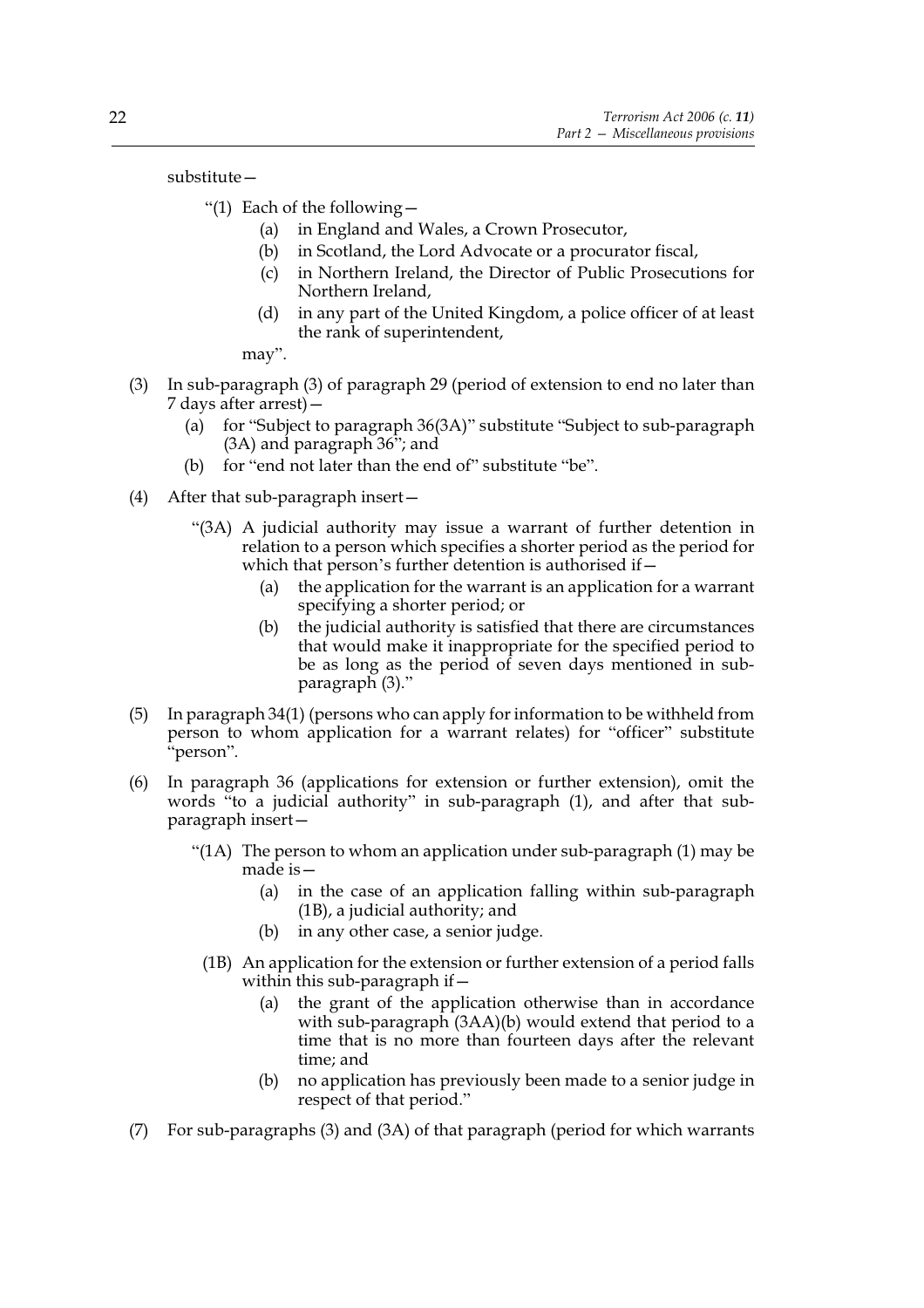may be extended) substitute—

- "(3) Subject to sub-paragraph (3AA), the period by which the specified period is extended or further extended shall be the period which—
	- (a) begins with the time specified in sub-paragraph (3A); and
	- (b) ends with whichever is the earlier of  $$ 
		- the end of the period of seven days beginning with that time; and
		- (ii) the end of the period of 28 days beginning with the relevant time.
- (3A) The time referred to in sub-paragraph  $(3)(a)$  is  $-$ 
	- (a) in the case of a warrant specifying a period which has not previously been extended under this paragraph, the end of the period specified in the warrant, and
	- (b) in any other case, the end of the period for which the period specified in the warrant was last extended under this paragraph.
- (3AA) A judicial authority or senior judge may extend or further extend the period specified in a warrant by a shorter period than is required by sub-paragraph  $(3)$  if  $-$ 
	- (a) the application for the extension is an application for an extension by a period that is shorter than is so required; or
	- (b) the judicial authority or senior judge is satisfied that there are circumstances that would make it inappropriate for the period of the extension to be as long as the period so required."
- (8) In sub-paragraph (4) of that paragraph (application of paragraphs 30(3), and 31 to 34), at the end insert "but, in relation to an application made by virtue of subparagraph  $(1A)(b)$  to a senior judge, as if  $-$ 
	- (a) references to a judicial authority were references to a senior judge; and
	- (b) references to the judicial authority in question were references to the senior judge in question."
- (9) In sub-paragraph (5) of that paragraph, after "authority" insert "or senior judge".
- (10) After sub-paragraph (6) of that paragraph insert—
	- "(7) In this paragraph and paragraph 37 'senior judge' means a judge of the High Court or of the High Court of Justiciary."
- (11) For paragraph 37 (release of detained person) substitute—
	- "37 (1) This paragraph applies where—
		- (a) a person ('the detained person') is detained by virtue of a warrant issued under this Part of this Schedule; and
		- (b) his detention is not authorised by virtue of section  $41(5)$  or  $(6)$ or otherwise apart from the warrant.
		- (2) If it at any time appears to the police officer or other person in charge of the detained person's case that any of the matters mentioned in paragraph 32(1)(a) and (b) on which the judicial authority or senior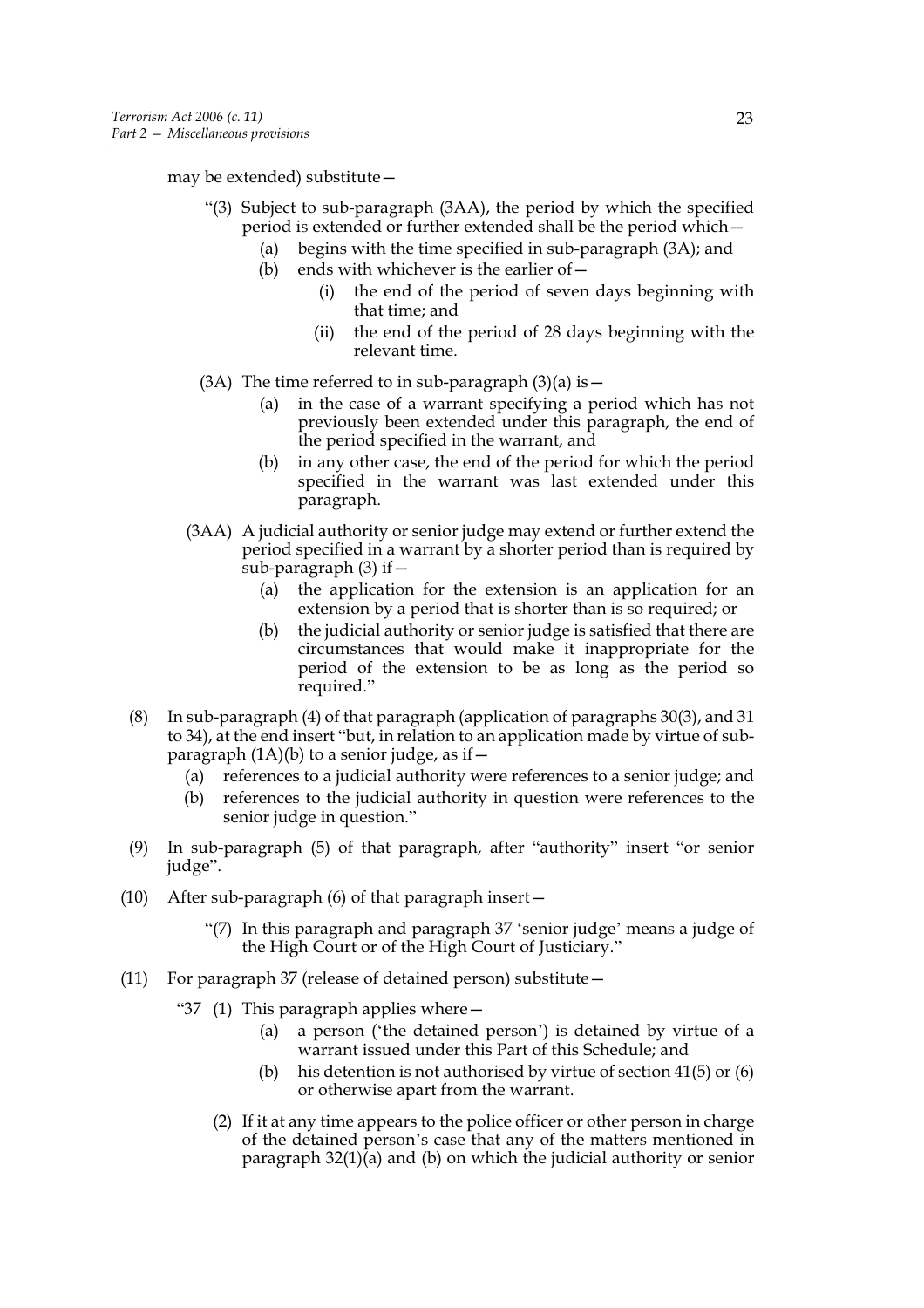judge last authorised his further detention no longer apply, he must—

- (a) if he has custody of the detained person, release him immediately; and
- (b) if he does not, immediately inform the person who does have custody of the detained person that those matters no longer apply in the detained person's case.
- (3) A person with custody of the detained person who is informed in accordance with this paragraph that those matters no longer apply in his case must release that person immediately."
- (12) This section does not apply in a case in which  $-$ 
	- (a) the arrest of the person detained under section 41 of the Terrorism Act 2000 (c. 11) took place before the commencement of this section; or
	- (b) his examination under Schedule 7 to that Act began before the commencement of this section.

## **24 Grounds for extending detention**

- (1) In Schedule 8 to the Terrorism Act 2000, in paragraph 23(1) (grounds on which a review officer may authorise continued detention), after paragraph (b) insert—
	- "(ba) pending the result of an examination or analysis of any relevant evidence or of anything the examination or analysis of which is to be or is being carried out with a view to obtaining relevant evidence;".
- (2) In sub-paragraph (1) of paragraph 32 of that Schedule (grounds on which a judicial authority may authorise further detention), for the words from "to obtain" to "preserve relevant evidence" substitute "as mentioned in subparagraph (1A)".
- (3) After that sub-paragraph insert—
	- "(1A) The further detention of a person is necessary as mentioned in this sub-paragraph if it is necessary—
		- (a) to obtain relevant evidence whether by questioning him or otherwise;
		- (b) to preserve relevant evidence; or
		- (c) pending the result of an examination or analysis of any relevant evidence or of anything the examination or analysis of which is to be or is being carried out with a view to obtaining relevant evidence."
- (4) In paragraph 23(4) (meaning of "relevant evidence"), for "sub-paragraph (1)(a) and (b)" substitute "this paragraph".
- (5) In paragraph 32(2) (meaning of "relevant evidence"), for "sub-paragraph (1)" substitute "this paragraph".
- (6) This section does not apply in a case in which  $-$ 
	- (a) the arrest of the person detained under section 41 of the Terrorism Act 2000 took place before the commencement of this section; or
	- (b) his examination under Schedule 7 to that Act began before the commencement of this section.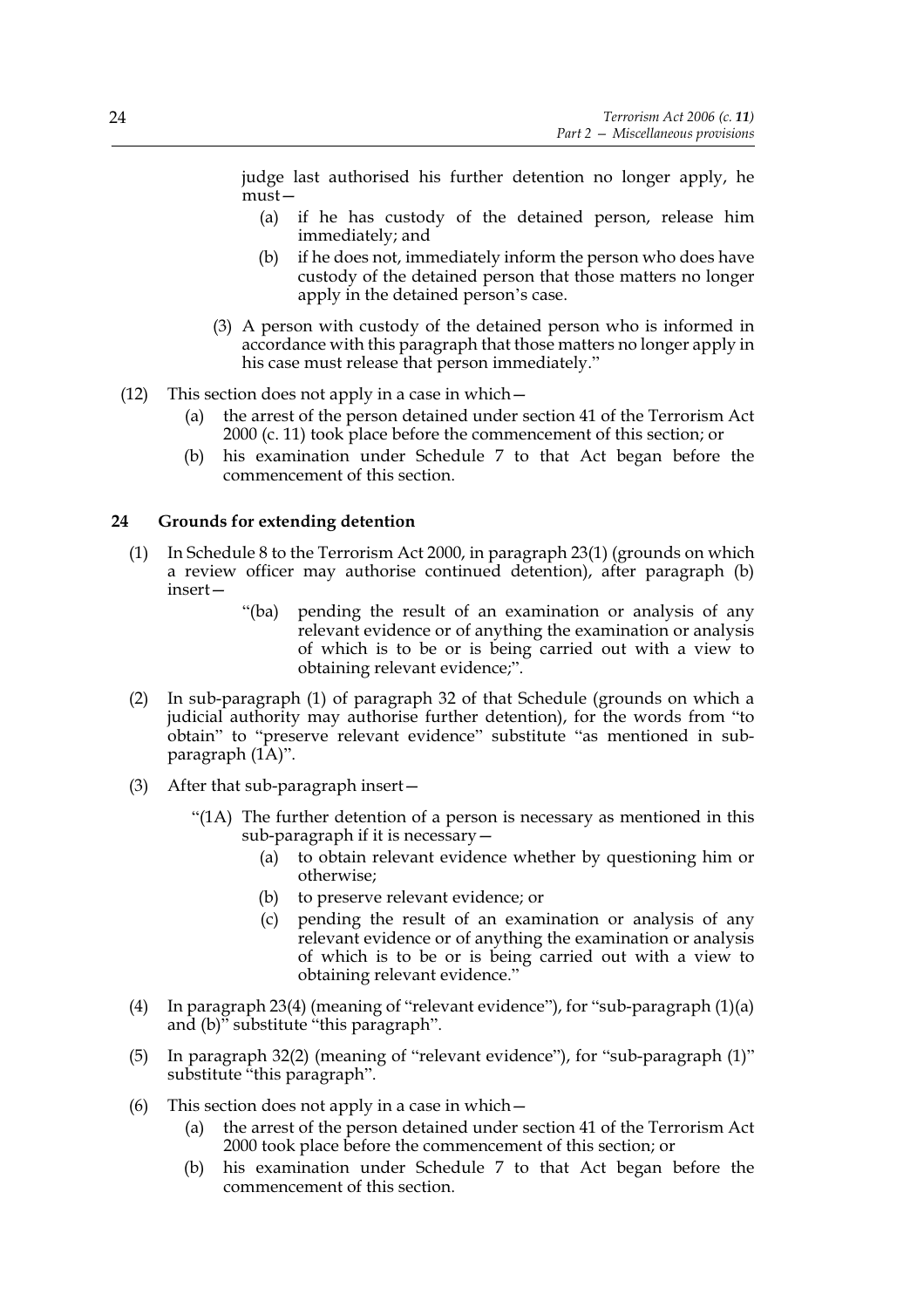## **25 Expiry or renewal of extended maximum detention period**

- (1) This section applies to any time which  $-$ 
	- (a) is more than one year after the commencement of section 23; and
	- (b) does not fall within a period in relation to which this section is disapplied by an order under subsection (2).
- (2) The Secretary of State may by order made by statutory instrument disapply this section in relation to any period of not more than one year beginning with the coming into force of the order.
- (3) Schedule 8 to the Terrorism Act 2000 (c. 11) has effect in relation to any further extension under paragraph 36 of that Schedule for a period beginning at a time to which this section applies—
	- (a) as if in sub-paragraph (3)(b) of that paragraph, for "28 days" there were substituted "14 days"; and
	- (b) as if that paragraph and paragraph 37 of that Schedule had effect with the further consequential modifications set out in subsection (4).
- (4) The further consequential modifications are—
	- (a) the substitution of the words "a judicial authority" for paragraphs (a) and (b) of sub-paragraph (1A) of paragraph 36;
	- (b) the omission of sub-paragraphs (1B) and (7) of that paragraph;
	- (c) the omission of the words "or senior judge" wherever occurring in subparagraphs (3AA) and (5) of that paragraph and in paragraph 37(2); and
	- (d) the omission of the words from "but" onwards in paragraph 36(4).
- (5) Where at a time to which this section applies—
	- (a) a person is being detained by virtue of a further extension under paragraph 36 of Schedule 8 to the Terrorism Act 2000,
	- (b) his further detention was authorised (at a time to which this section did not apply) for a period ending more than 14 days after the relevant time, and
	- (c) that 14 days has expired,

the person with custody of that individual must release him immediately.

- (6) The Secretary of State must not make an order containing (with or without other provision) any provision disapplying this section in relation to any period unless a draft of the order has been laid before Parliament and approved by a resolution of each House.
- (7) In this section "the relevant time" has the same meaning as in paragraph 36 of Schedule 8 to the Terrorism Act 2000.

#### *Searches etc.*

## **26 All premises warrants: England and Wales and Northern Ireland**

(1) Part 1 of Schedule 5 to the Terrorism Act 2000 (searches etc. for the purposes of terrorist investigations in England and Wales and Northern Ireland) is amended as follows.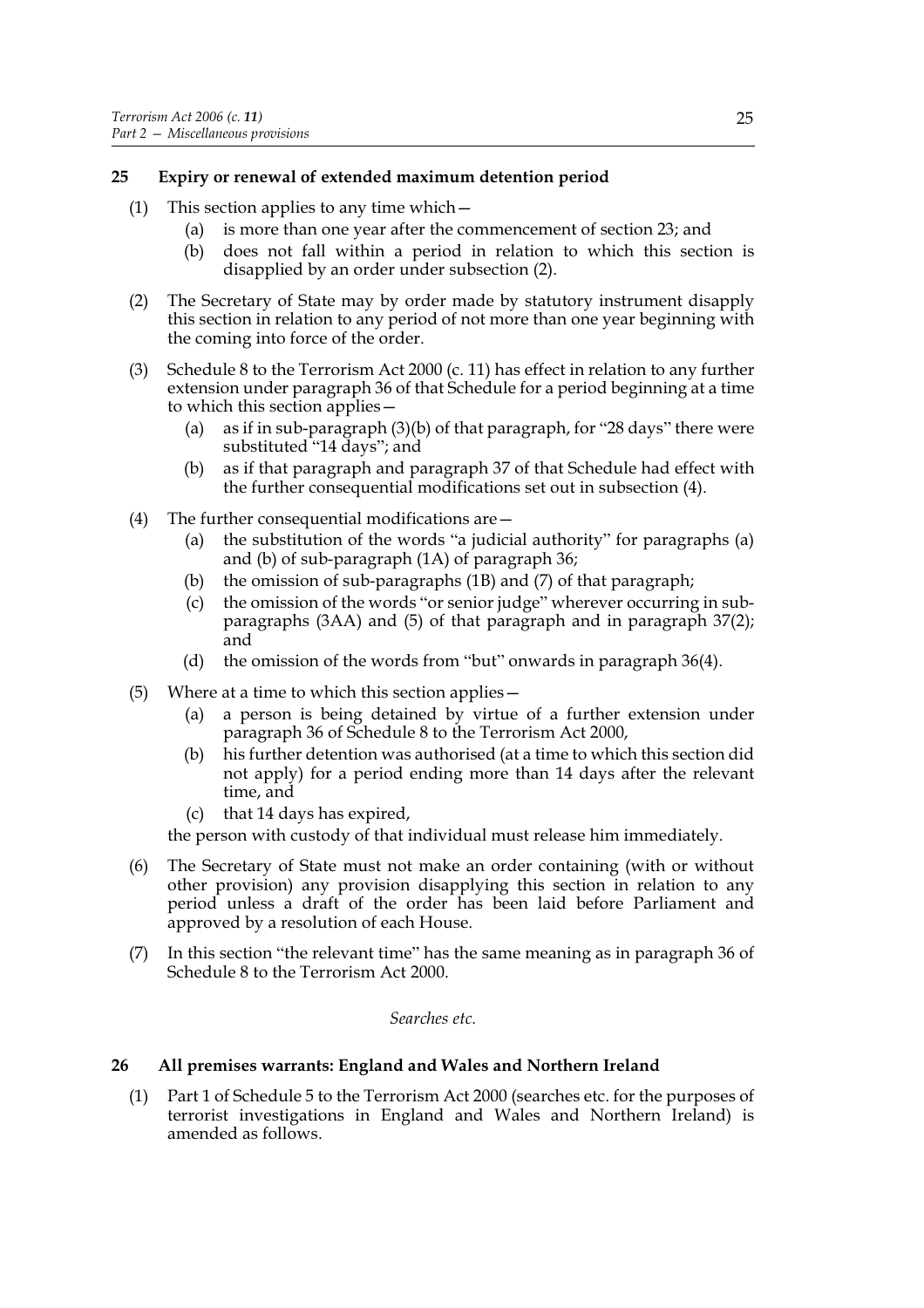- (2) In paragraph 1 (search warrants authorising entry to specified premises), in sub-paragraph (2)(a), for "the premises specified in the warrant" substitute "premises mentioned in sub-paragraph (2A)".
- (3) After sub-paragraph (2) of that paragraph insert—
	- "(2A) The premises referred to in sub-paragraph  $(2)(a)$  are  $-$ 
		- (a) one or more sets of premises specified in the application (in which case the application is for a 'specific premises warrant'); or
		- (b) any premises occupied or controlled by a person specified in the application, including such sets of premises as are so specified (in which case the application is for an 'all premises warrant')."
- (4) In sub-paragraph (5) of that paragraph—
	- (a) in paragraph (b), for "premises specified in the application" substitute "premises to which the application relates";
	- (b) in paragraph (c), at the end insert ", and"; and
	- (c) after that paragraph insert—
		- "(d) in the case of an application for an all premises warrant, that it is not reasonably practicable to specify in the application all the premises which the person so specified occupies or controls and which might need to be searched."
- (5) In paragraph 2 (warrants as to which special conditions are satisfied), in subparagraph (1), after "an application" insert "for a specific premises warrant".
- (6) After that paragraph insert—
	- "2A (1) This paragraph applies where an application for an all premises warrant is made under paragraph 1 and—
		- (a) the application is made by a police officer of at least the rank of superintendent, and
		- (b) the justice to whom the application is made is not satisfied of the matter referred to in paragraph  $1(5)(c)$ .
		- (2) The justice may grant the application if satisfied of the matters referred to in paragraph  $1(5)(a)$ , (b) and (d).
		- (3) Where a warrant under paragraph 1 is issued by virtue of this paragraph, the powers under paragraph 1(2)(a) and (b) are exercisable only—
			- (a) in respect of premises which are not residential premises, and
			- (b) within the period of 24 hours beginning with the time when the warrant is issued.
		- (4) For the purpose of sub-paragraph (3) 'residential premises', in relation to a power under paragraph  $1(2)(a)$  or  $(b)$ , means any premises which the constable exercising the power has reasonable grounds for believing are used wholly or mainly as a dwelling."
- (7) In paragraph 11 (applications for search warrants involving excluded or special procedure material), in sub-paragraph  $(2)(a)$ , for "the premises specified in the warrant" substitute "premises mentioned in sub-paragraph  $(3A)$ ".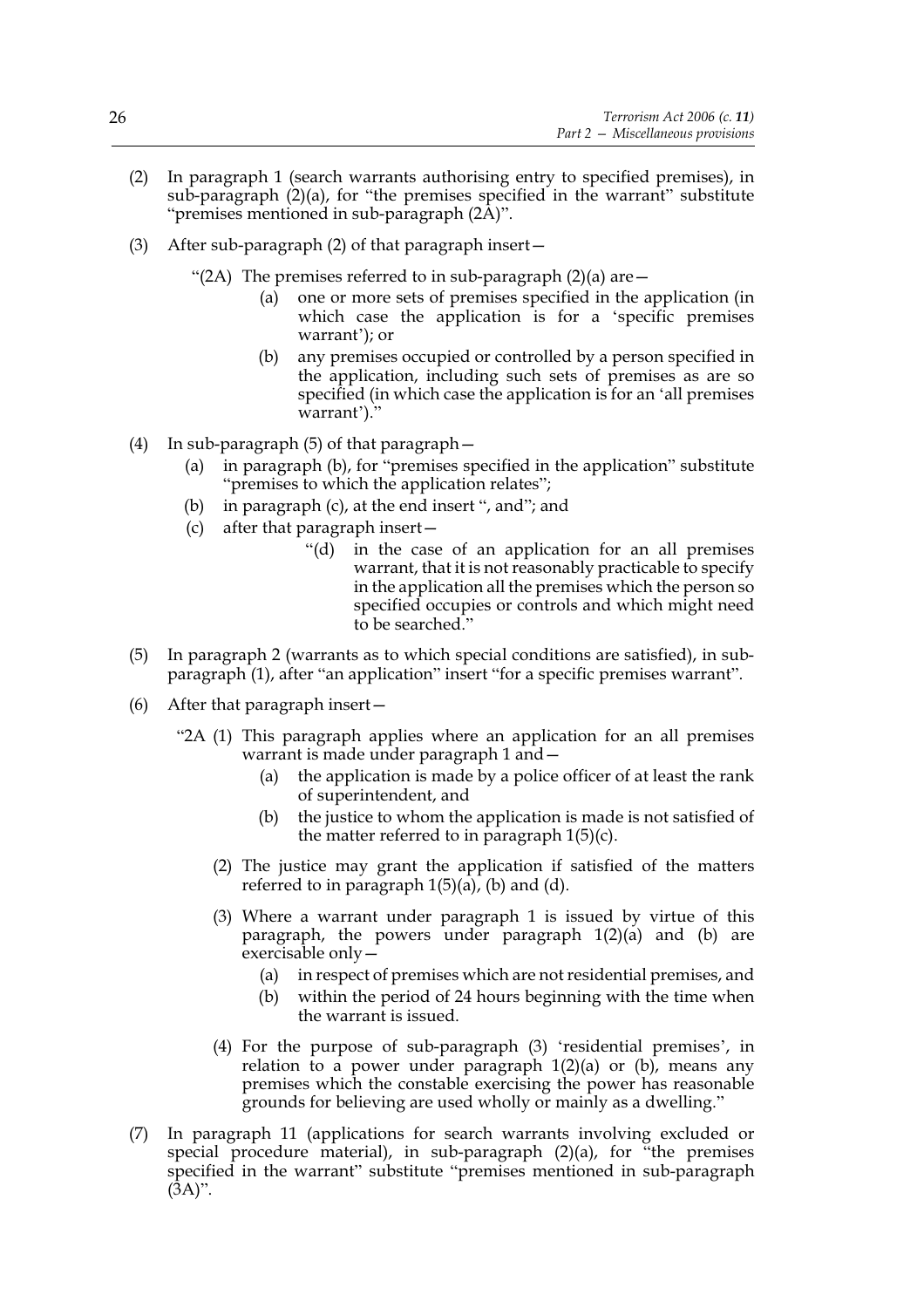- (8) After sub-paragraph (3) of that paragraph insert—
	- "(3A) The premises referred to in sub-paragraph  $(2)(a)$  are  $-$ 
		- (a) one or more sets of premises specified in the application (in which case the application is for a 'specific premises warrant'); or
		- (b) any premises occupied or controlled by a person specified in the application, including such sets of premises as are so specified (in which case the application is for an 'all premises warrant')."
- (9) In paragraph 12 (grant of applications where excluded or special procedure material is involved), in each of sub-paragraphs (1) and (2), after "an application" insert "for a specific premises warrant".
- (10) After sub-paragraph (2) of that paragraph insert—
	- "(2A) A Circuit judge or a District Judge (Magistrates' Courts) may grant an application for an all premises warrant under paragraph 11 if satisfied—
		- (a) that an order made under paragraph 5 has not been complied with, and
		- (b) that the person specified in the application is also specified in the order.
		- (2B) A Circuit judge or a District Judge (Magistrates' Courts) may also grant an application for an all premises warrant under paragraph 11 if satisfied that there are reasonable grounds for believing—
			- (a) that there is material on premises to which the application relates which consists of or includes excluded material or special procedure material but does not include items subject to legal privilege, and
			- (b) that the conditions in sub-paragraphs (3) and (4) are met."
- (11) In sub-paragraph (4)(b) of that paragraph, for "the premises on which the material is situated" substitute "premises to which the application for the warrant relates".

## **27 All premises warrants: Scotland**

- (1) Part 2 of Schedule 5 to the Terrorism Act 2000 (c. 11) (searches etc. for the purposes of terrorist investigations in Scotland) is amended as follows.
- (2) In paragraph 28 (search warrants authorising entry to specified premises in Scotland), in sub-paragraph (2)(a), for "the premises specified in the warrant" substitute "premises mentioned in sub-paragraph (2A)".
- (3) After sub-paragraph (2) of that paragraph insert—
	- "(2A) The premises referred to in sub-paragraph  $(2)(a)$  are  $-$ 
		- (a) one or more sets of premises specified in the application (in which case the application is for a 'specific premises warrant'); or
		- (b) any premises occupied or controlled by a person specified in the application, including such sets of premises as are so specified (in which case the application is for an 'all premises warrant')."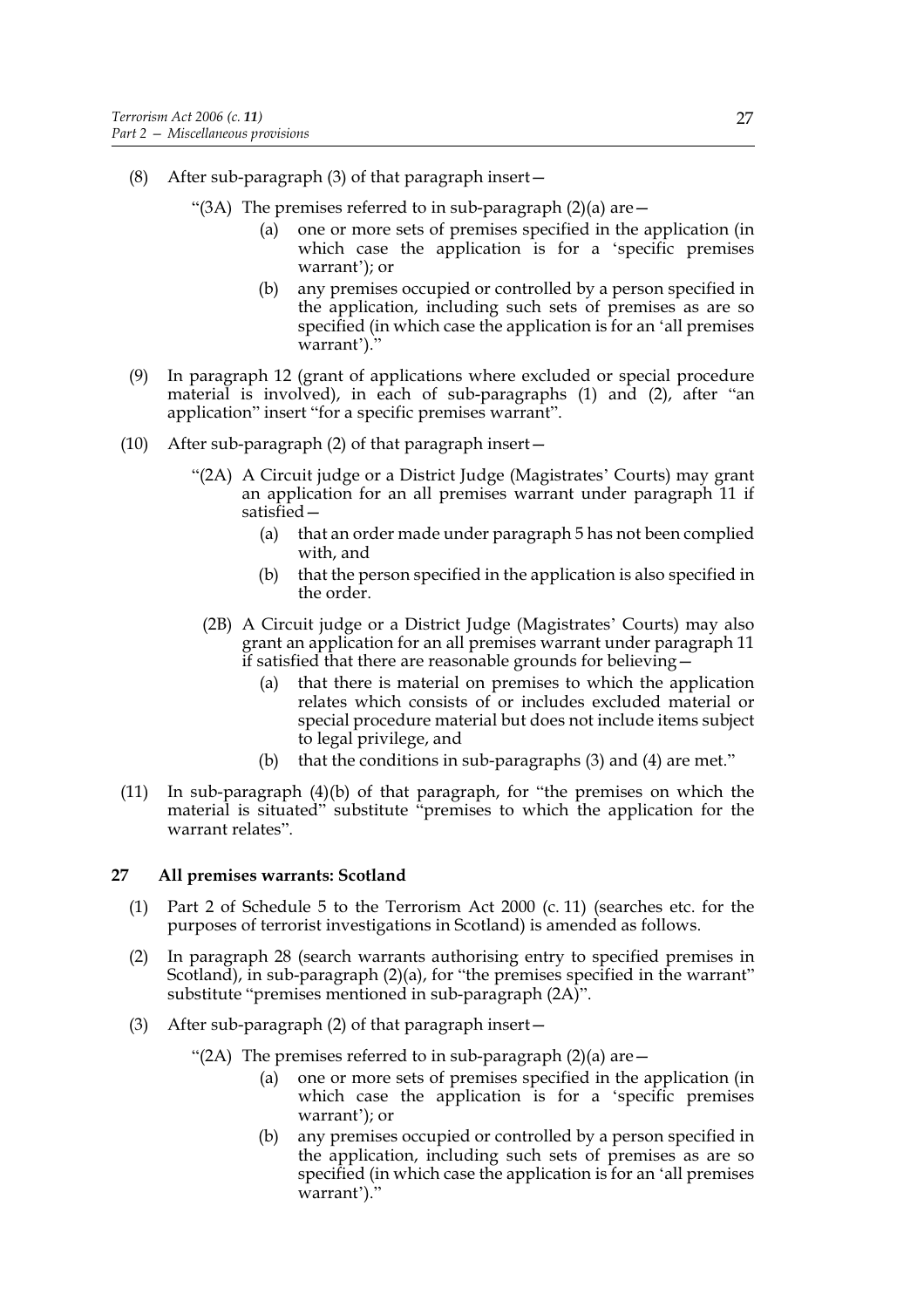- (4) In sub-paragraph (4) of that paragraph—
	- (a) in paragraph (b), for "premises specified in the application" substitute "premises to which the application relates";
	- (b) in paragraph (c), at the end insert ", and"; and
	- (c) after that paragraph insert—
		- "(d) in the case of an application for an all premises warrant, that it is not reasonably practicable to specify in the application all the premises which the person so specified occupies or controls and which might need to be searched."
- (5) In sub-paragraph (5) of that paragraph, for "a warrant" substitute "a specific premises warrant".
- (6) After sub-paragraph (6) of that paragraph insert—
	- "(6A) Where an all premises warrant is granted, entry and search in pursuance of the warrant of any premises which are non-residential premises must be within the period of 24 hours beginning with the time when the warrant is granted.
		- (6B) For the purpose of sub-paragraph (6A) "non-residential premises" means any premises other than those which the constable executing the warrant has reasonable grounds for believing are used wholly or mainly as a dwelling."
- (7) In paragraph 29 (conditions for grant of warrant under paragraph  $28$ )  $-$ 
	- (a) in sub-paragraph (1)(a), after "with" insert "and, in the case of an application for an all premises warrant, the person specified in the order in pursuance of paragraph 22(3) is also specified in the application"; and
	- (b) in sub-paragraph (2)(b), for "on which the material is situated" substitute "to which the application for the warrant relates".
- (8) In paragraph 33(2) (power to open lockfast places)—
	- (a) for "premises specified in" substitute "premises which he is entitled to enter in pursuance of"; and
	- (b) for "a notice under paragraph 32" substitute "an order under paragraph 31".

#### **28 Search, seizure and forfeiture of terrorist publications**

- (1) If a justice of the peace is satisfied that there are reasonable grounds for suspecting that articles to which this section applies are likely to be found on any premises, he may issue a warrant authorising a constable—
	- (a) to enter and search the premises; and
	- (b) to seize anything found there which the constable has reason to believe is such an article.
- (2) This section applies to an article if  $-$ 
	- (a) it is likely to be the subject of conduct falling within subsection (2)(a) to (e) of section 2; and
	- (b) it would fall for the purposes of that section to be treated, in the context of the conduct to which it is likely to be subject, as a terrorist publication.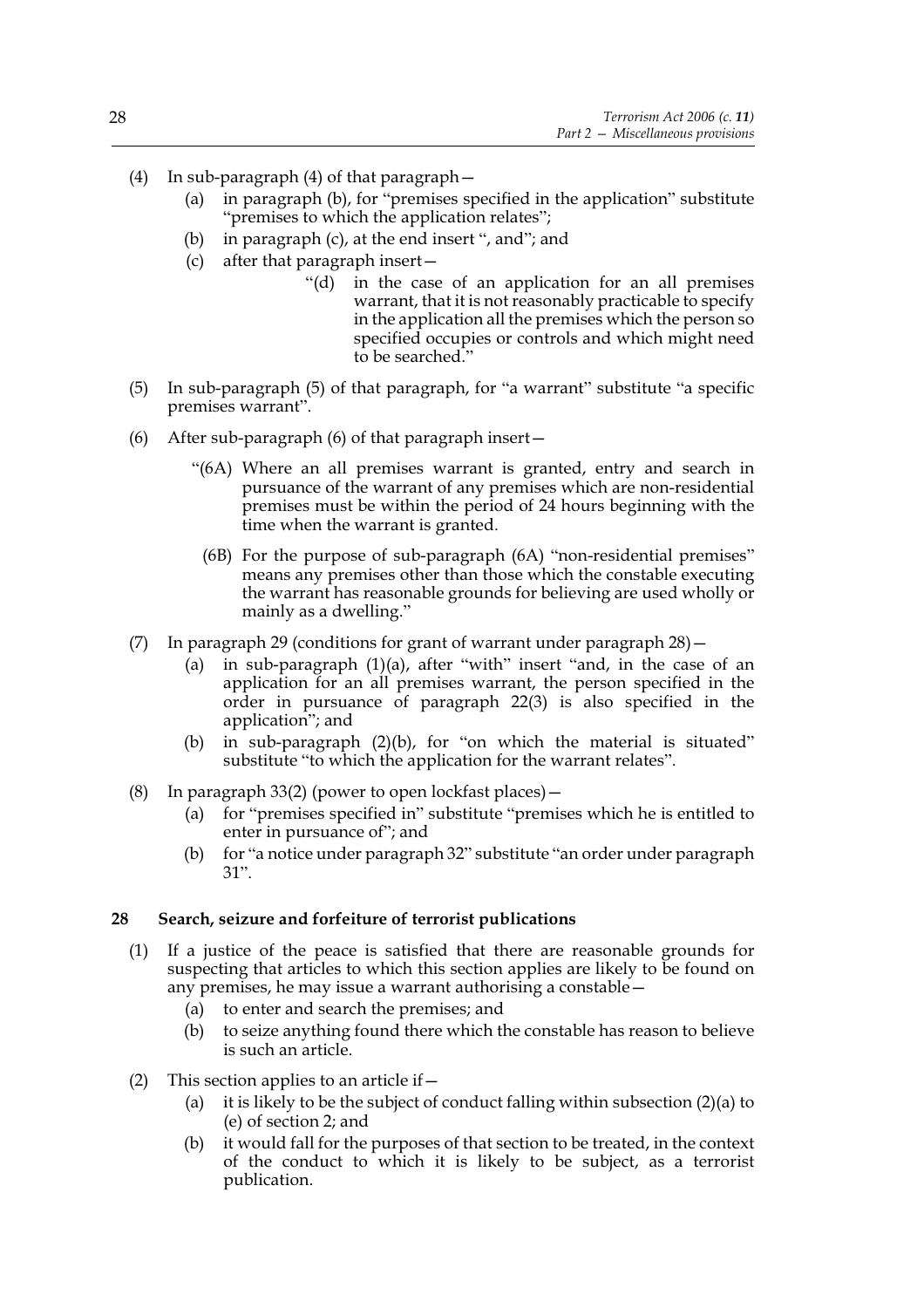- (3) A person exercising a power conferred by a warrant under this section may use such force as is reasonable in the circumstances for exercising that power.
- (4) An article seized under the authority of a warrant issued under this section—
	- (a) may be removed by a constable to such place as he thinks fit; and
	- (b) must be retained there in the custody of a constable until returned or otherwise disposed of in accordance with this Act.
- (5) An article to which this section applies which is seized under the authority of a warrant issued under this section on an information laid by or on behalf of the Director of Public Prosecutions or the Director of Public Prosecutions for Northern Ireland—
	- (a) shall be liable to forfeiture; and
	- (b) if forfeited, may be destroyed or otherwise disposed of by a constable in whatever manner he thinks fit.
- (6) In Schedule 1 to the Criminal Justice and Police Act 2001 (c. 16) (powers which relate to the seizure of property in bulk)—
	- (a) in Part 1, at the end insert—
		- "73H The power of seizure conferred by section 28 of the Terrorism Act  $2006$ ."
	- (b) in Part 3, at the end insert—
		- "113 The power of seizure conferred by section 28 of the Terrorism Act 2006."
- (7) Nothing in—
	- (a) the Police (Property) Act 1897 (c. 30) (property seized in the investigation of an offence), or
	- (b) section 31 of the Police (Northern Ireland) Act 1998 (c. 32) (which makes similar provision in Northern Ireland),

applies to an article seized under the authority of a warrant under this section.

- (8) Schedule 2 (which makes provision about the forfeiture of articles to which this section applies) has effect.
- (9) In this section—

"article" has the same meaning as in Part 1 of this Act;

- "forfeited" means treated or condemned as forfeited under Schedule 2, and "forfeiture" is to be construed accordingly;
- "premises" has the same meaning as in the Police and Criminal Evidence Act 1984 (c. 60) (see section 23 of that Act).
- (10) In the application of this section to Scotland—
	- (a) in subsection (1), for the words from the beginning to "satisfied" substitute "If a sheriff, on the application of a procurator fiscal, is satisfied";
	- (b) in subsection (5) omit "on an information laid by or on behalf of the Director of Public Prosecutions or the Director of Public Prosecutions for Northern Ireland";
	- (c) in subsection  $(9)$ , for the definition of ""premises" substitute  $-$ 
		- "'premises' has the same meaning as in the Terrorism Act 2000 (c. 11) (see section 121 of that Act)."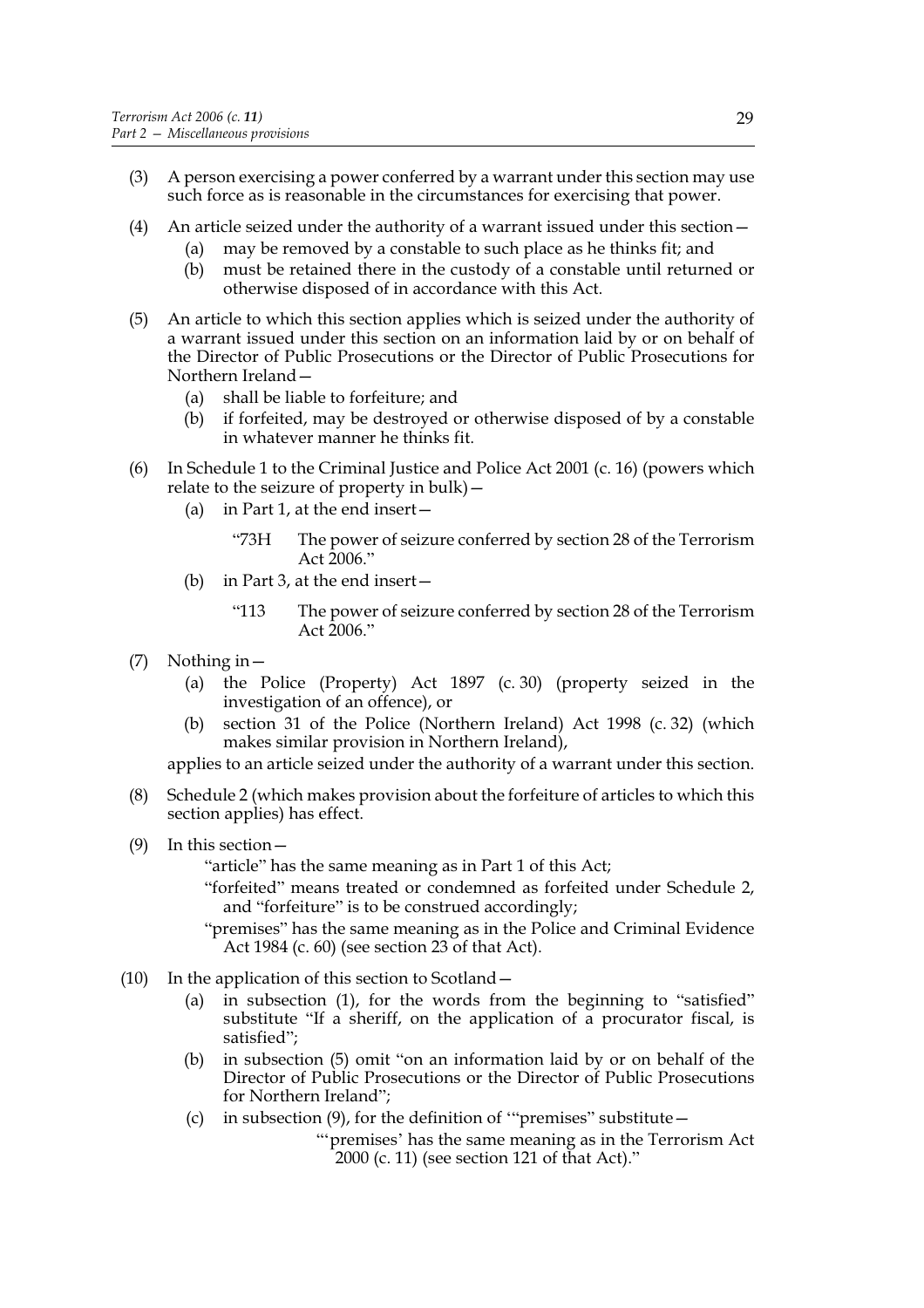## **29 Power to search vehicles under Schedule 7 to the Terrorism Act 2000**

In paragraph 8 of Schedule 7 to the Terrorism Act 2000 (c. 11) (search of a person at a port or in the border area to ascertain if he is involved in terrorism), after sub-paragraph (1)(d) insert—

- "(e) search a vehicle which is on a ship or aircraft;
	- (f) search a vehicle which the examining officer reasonably believes has been, or is about to be, on a ship or aircraft."

#### **30 Extension to internal waters of authorisations to stop and search**

- (1) The Terrorism Act 2000 is amended as follows.
- (2) In section 44 (authorisations for stop and search), after subsection (4) insert—
	- "(4ZA) The power of a person mentioned in subsection (4) to give an authorisation specifying an area or place so mentioned includes power to give such an authorisation specifying such an area or place together with—
		- (a) the internal waters adjacent to that area or place; or
		- (b) such area of those internal waters as is specified in the authorisation."
- (3) After subsection (5) of that section insert—
	- "(5A) In this section—
		- 'driver', in relation to an aircraft, hovercraft or vessel, means the captain, pilot or other person with control of the aircraft, hovercraft or vessel or any member of its crew and, in relation to a train, includes any member of its crew;
		- 'internal waters' means waters in the United Kingdom that are not comprised in any police area."
- (4) In section 45 (exercise of powers), after subsection (6) insert—
	- "(7) In this section 'driver' has the same meaning as in section 44."

#### *Other investigatory powers*

#### **31 Amendment of the Intelligence Services Act 1994**

- (1) The Intelligence Services Act 1994 (c. 13) is amended as follows.
- (2) In subsection (1) of section 6 (persons under whose hand a warrant to act within the British Islands may be issued), after paragraph (c) insert "or
	- (d) in an urgent case where the Secretary of State has expressly authorised the issue of warrants in accordance with this paragraph by specified senior officials and a statement of that fact is endorsed on the warrant, under the hand of any of the specified officials."
- (3) After that subsection insert—
	- "(1A) But a warrant issued in accordance with subsection  $(1)(d)$  may authorise the taking of an action only if the action is an action in relation to property which, immediately before the issue of the warrant, would,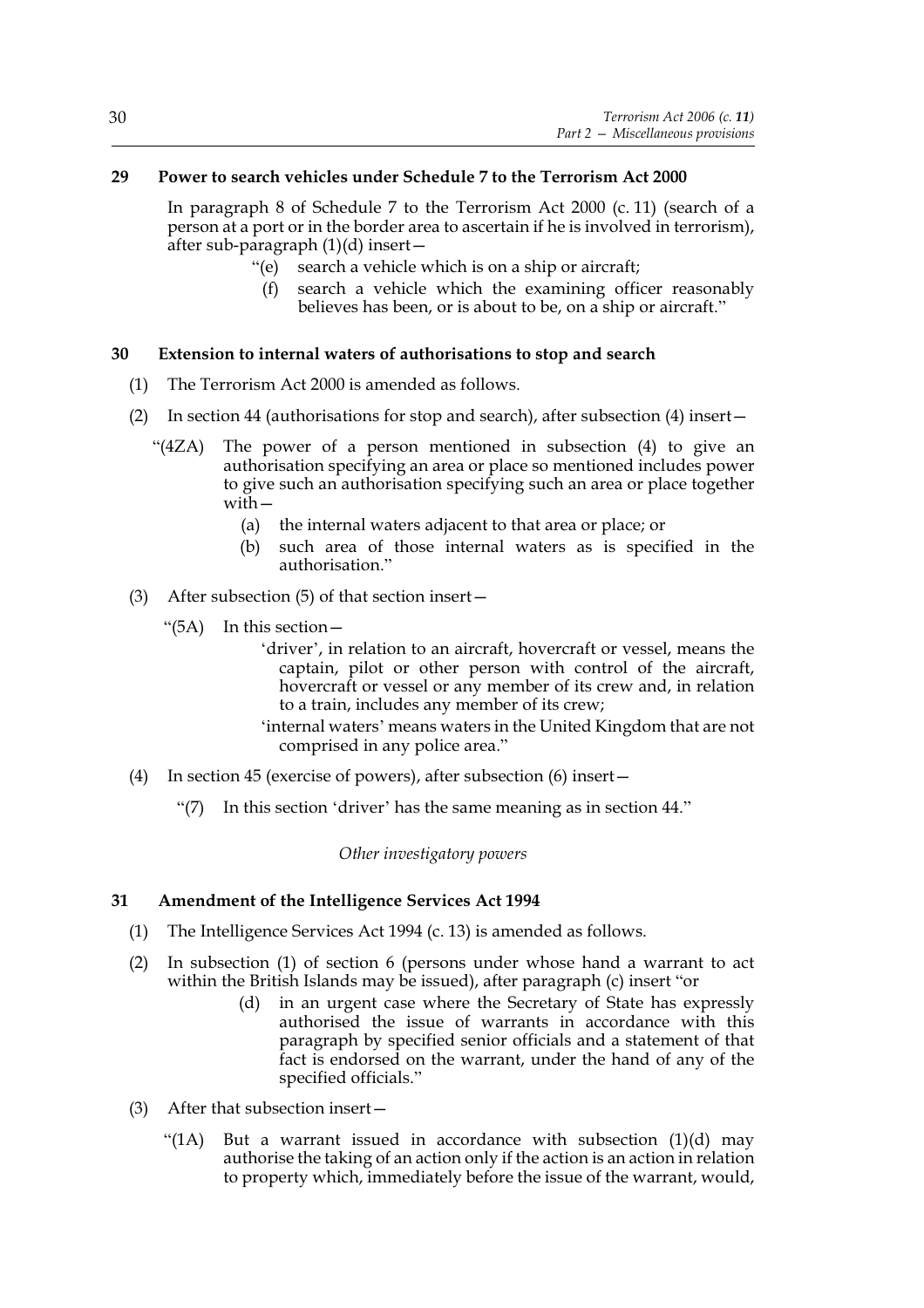if done outside the British Islands, have been authorised by virtue of an authorisation under section 7 that was in force at that time."

- (1B) A senior official who issues a warrant in accordance with subsection (1)(d) must inform the Secretary of State about the issue of the warrant as soon as practicable after issuing it."
- (4) In subsection (2)(b) of that section (duration of warrants issued by senior officials), for "second" substitute "fifth".
- (5) In subsection (6)(b) of section 7 (duration of authorisations to act outside the British Islands that are issued by senior officials), for "second" substitute "fifth".
- (6) After subsection (9) of that section insert—
	- "(10) Where—
		- (a) a person is authorised by virtue of this section to do an act outside the British Islands in relation to property,
		- (b) the act is one which, in relation to property within the British Islands, is capable of being authorised by a warrant under section 5,
		- (c) a person authorised by virtue of this section to do that act outside the British Islands, does the act in relation to that property while it is within the British Islands, and
		- (d) the act is done in circumstances falling within subsection (11) or (12),

this section shall have effect as if the act were done outside the British Islands in relation to that property.

- (11) An act is done in circumstances falling within this subsection if it is done in relation to the property at a time when it is believed to be outside the British Islands.
- $(12)$  An act is done in circumstances falling within this subsection if it  $-$ 
	- (a) is done in relation to property which was mistakenly believed to be outside the British Islands either when the authorisation under this section was given or at a subsequent time or which has been brought within the British Islands since the giving of the authorisation; but
	- (b) is done before the end of the fifth working day after the day on which the presence of the property in the British Islands first becomes known.
- (13) In subsection (12) the reference to the day on which the presence of the property in the British Islands first becomes known is a reference to the day on which it first appears to a member of the Intelligence Service or of GCHQ, after the relevant time—
	- (a) that the belief that the property was outside the British Islands was mistaken; or
	- (b) that the property is within those Islands.
- (14) In subsection (13) 'the relevant time' means, as the case may be  $-$ 
	- (a) the time of the mistaken belief mentioned in subsection (12)(a); or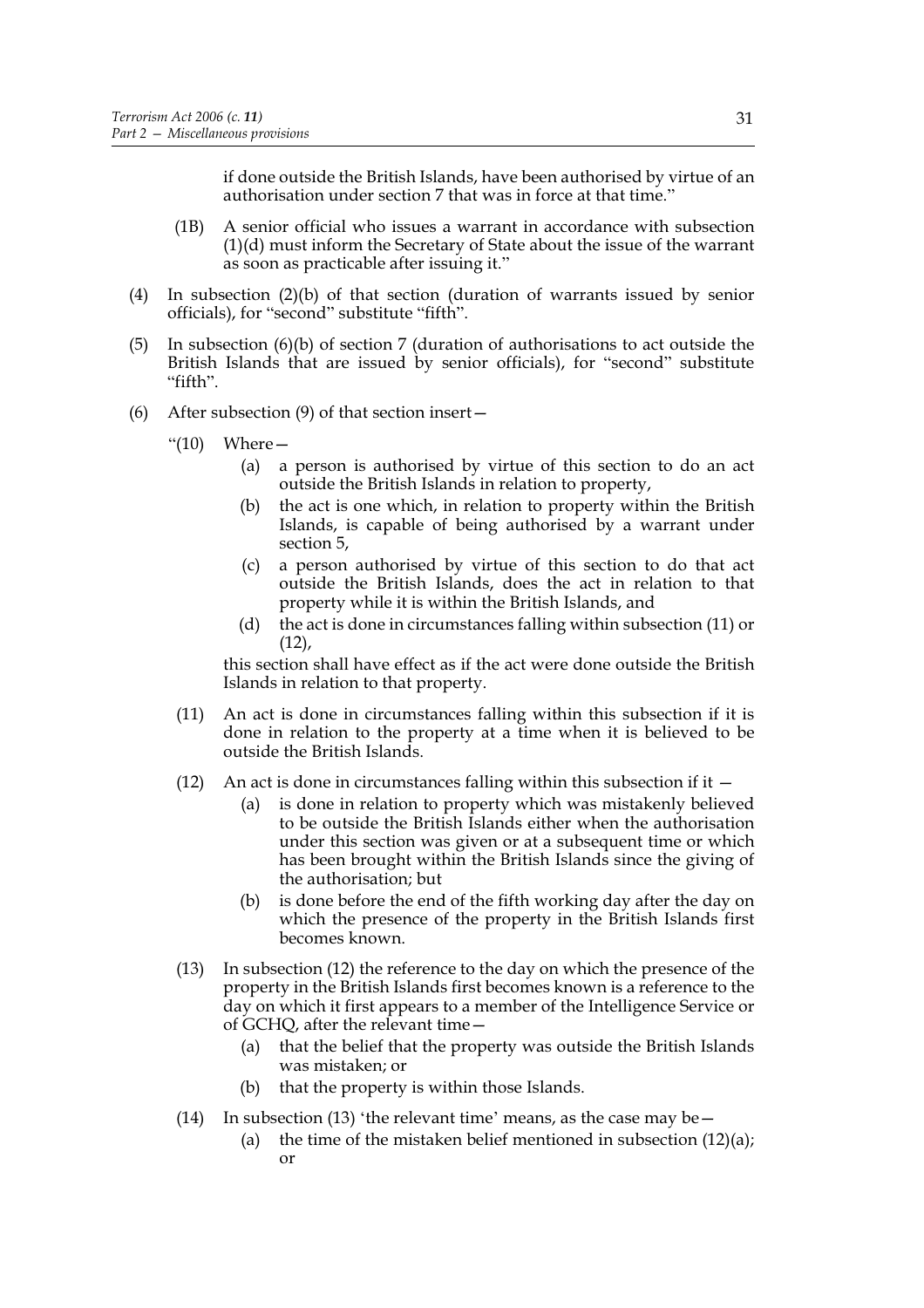(b) the time at which the property was, or was most recently, brought within the British Islands."

## **32 Interception warrants**

- (1) The Regulation of Investigatory Powers Act 2000 (c. 23) is amended as follows.
- (2) In section 9(6) (period for which interception warrants can be issued or renewed), after paragraph (a) insert—
	- "(ab) in relation to an unrenewed warrant which is endorsed under the hand of the Secretary of State with a statement that the issue of the warrant is believed to be necessary on grounds falling within section  $5(3)(a)$  or (c), means the period of six months beginning with the day of the warrant's issue;".
- (3) For subsection (6) of section 10 (prohibition on modification of scheduled parts of warrant by the person to whom the warrant is addressed or his subordinates) substitute—
	- " $(6)$  Subsection  $(4)$  authorises the modification of the scheduled parts of an interception warrant under the hand of a senior official who is either—
		- (a) the person to whom the warrant is addressed, or
		- (b) a person holding a position subordinate to that person,

only if the applicable condition specified in subsection (6A) is satisfied and a statement that the condition is satisfied is endorsed on the modifying instrument.

- (6A) The applicable condition is  $-$ 
	- (a) in the case of an unrenewed warrant, that the warrant is endorsed with a statement that the issue of the warrant is believed to be necessary in the interests of national security; and
	- (b) in the case of a renewed warrant, that the instrument by which it was last renewed is endorsed with a statement that the renewal is believed to be necessary in the interests of national security."
- (4) In subsection (9)(b) (modifications made otherwise than by Secretary of State ceasing to have effect after five days), after "(5A)(b)" insert ", (6)".
- (5) In section 16 (extra safeguards in the case of certificated warrants)—
	- (a) in subsection (3)(b) (exception for communications sent during a specified three month period), for "a period of not more than three months specified in the certificate" substitute "a period specified in the certificate that is no longer than the permitted maximum"; and
	- (b) in subsection (5)(c) (exception for material selected before the end of the first working day after a relevant change of circumstances), for the words from "the first working day" onwards substitute "the permitted period".
- (6) After subsection (3) of that section insert—
	- "(3A) In subsection  $(3)(b)$  'the permitted maximum' means
		- (a) in the case of material the examination of which is certified for the purposes of section 8(4) as necessary in the interests of national security, six months; and

32

(b) in any other case, three months."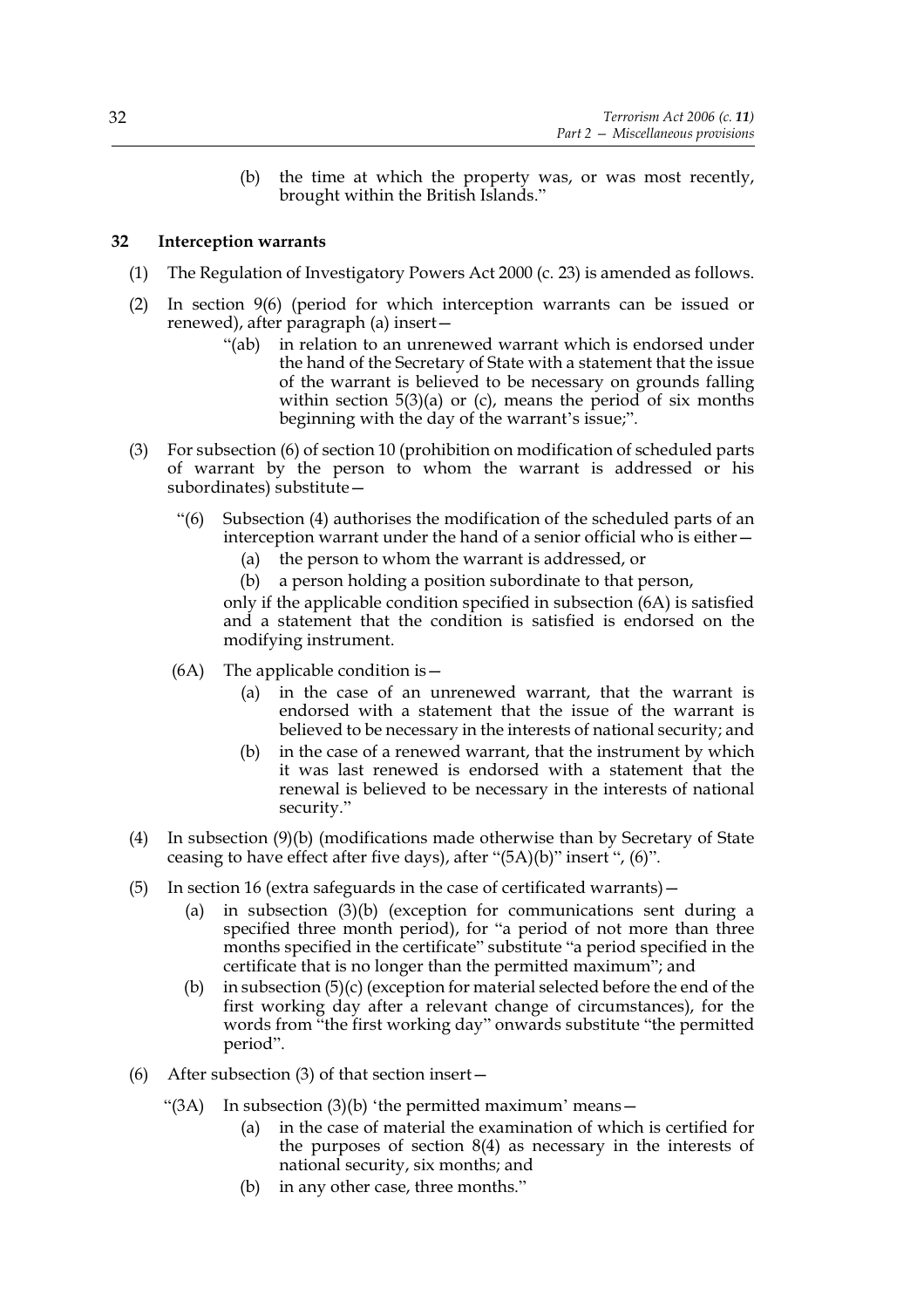- (7) After subsection (5) of that section insert—
	- "(5A) In subsection  $(5)(c)$  'the permitted period' means
		- in the case of material the examination of which is certified for the purposes of section 8(4) as necessary in the interests of national security, the period ending with the end of the fifth working day after it first appeared as mentioned in subsection (5)(a) to the person to whom the warrant is addressed; and
		- (b) in any other case, the period ending with the end of the first working day after it first so appeared to that person."

## **33 Disclosure notices for the purposes of terrorist investigations**

- (1) In section 60 of the Serious Organised Crime and Police Act 2005 (c. 15) (investigatory powers of DPP etc.), in subsection (1), after "applies" insert "or in connection with a terrorist investigation".
- (2) After subsection (6) of that section insert—
	- "(7) In this Chapter 'terrorist investigation' means an investigation of
		- the commission, preparation or instigation of acts of terrorism,
		- (b) any act or omission which appears to have been for the purposes of terrorism and which consists in or involves the commission, preparation or instigation of an offence, or
		- (c) the commission, preparation or instigation of an offence under the Terrorism Act 2000 (c. 11) or under Part 1 of the Terrorism Act 2006 other than an offence under section 1 or 2 of that Act."
- (3) In section 62 of that Act (disclosure notices), insert—
	- "( $1A$ ) If it appears to the Investigating Authority  $-$ 
		- (a) that any person has information (whether or not contained in a document) which relates to a matter relevant to a terrorist investigation, and
		- (b) that there are reasonable grounds for believing that information which may be provided by that person in compliance with a disclosure notice is likely to be of substantial value (whether or not by itself) to that investigation,

he may give, or authorise an appropriate person to give, a disclosure notice to that person."

- (4) In section 70(1) of that Act (interpretation of Chapter  $1$ )
	- (a) before the definition of "appropriate person" insert—
		- "'act of terrorism' includes anything constituting an action taken for the purposes of terrorism, within the meaning of the Terrorism Act 2000 (see section 1(5) of that Act);"
	- (b) after the definition of "document" insert—
		- "'terrorism' has the same meaning as in the Terrorism Act 2000 (see section  $1(1)$  to  $(4)$  of that Act);
		- 'terrorist investigation' has the meaning given by section  $60(7)$ ."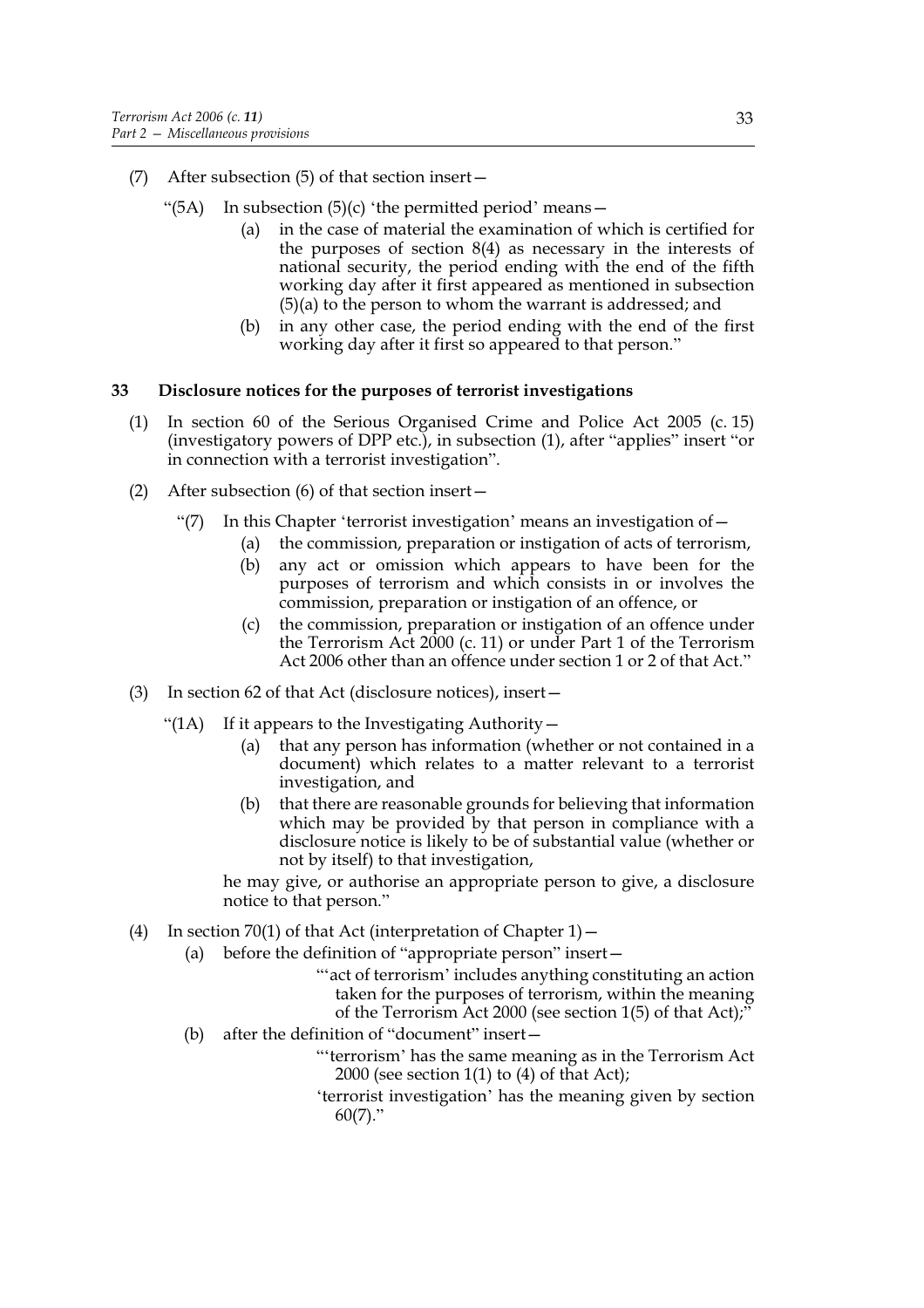*Definition of terrorism etc.*

## **34 Amendment of the definition of "terrorism" etc.**

In each of—

- (a) section  $1(1)(b)$  of the Terrorism Act 2000 (c. 11) (under which actions and threats designed to influence a government may be terrorism), and
- (b) section  $113(1)(c)$  of the Anti-terrorism, Crime and Security Act 2001 (c. 24) (offence of using noxious substances or things to influence a government or to intimidate),

after "government" insert "or an international governmental organisation".

## *Other amendments*

## **35 Applications for extended detention of seized cash**

- (1) In paragraph 3 of Schedule 1 to the Anti-terrorism, Crime and Security Act 2001 (application relating to period of detention of seized terrorist cash), after sub-paragraph (3) insert—
	- "(3A) An application to a justice of the peace or the sheriff for an order under sub-paragraph (2) making the first extension of the period—
		- (a) may be made and heard without notice of the application or hearing having been given to any of the persons affected by the application or to the legal representative of such a person, and
		- (b) may be heard and determined in private in the absence of persons so affected and of their legal representatives."
- (2) This section applies to applications made after the commencement of this section.

## **PART 3**

#### SUPPLEMENTAL PROVISIONS

## **36 Review of terrorism legislation**

- (1) The Secretary of State must appoint a person to review the operation of the provisions of the Terrorism Act 2000 and of Part 1 of this Act.
- (2) That person may, from time to time, carry out a review of those provisions and, where he does so, must send a report on the outcome of his review to the Secretary of State as soon as reasonably practicable after completing the review.
- (3) That person must carry out and report on his first review under this section before the end of the period of 12 months after the laying before Parliament of the last report to be so laid under section 126 of the Terrorism Act 2000 before the commencement of this section.
- (4) That person must carry out and report on a review under this section at least once in every twelve month period ending with an anniversary of the end of the twelve month period mentioned in subsection (3).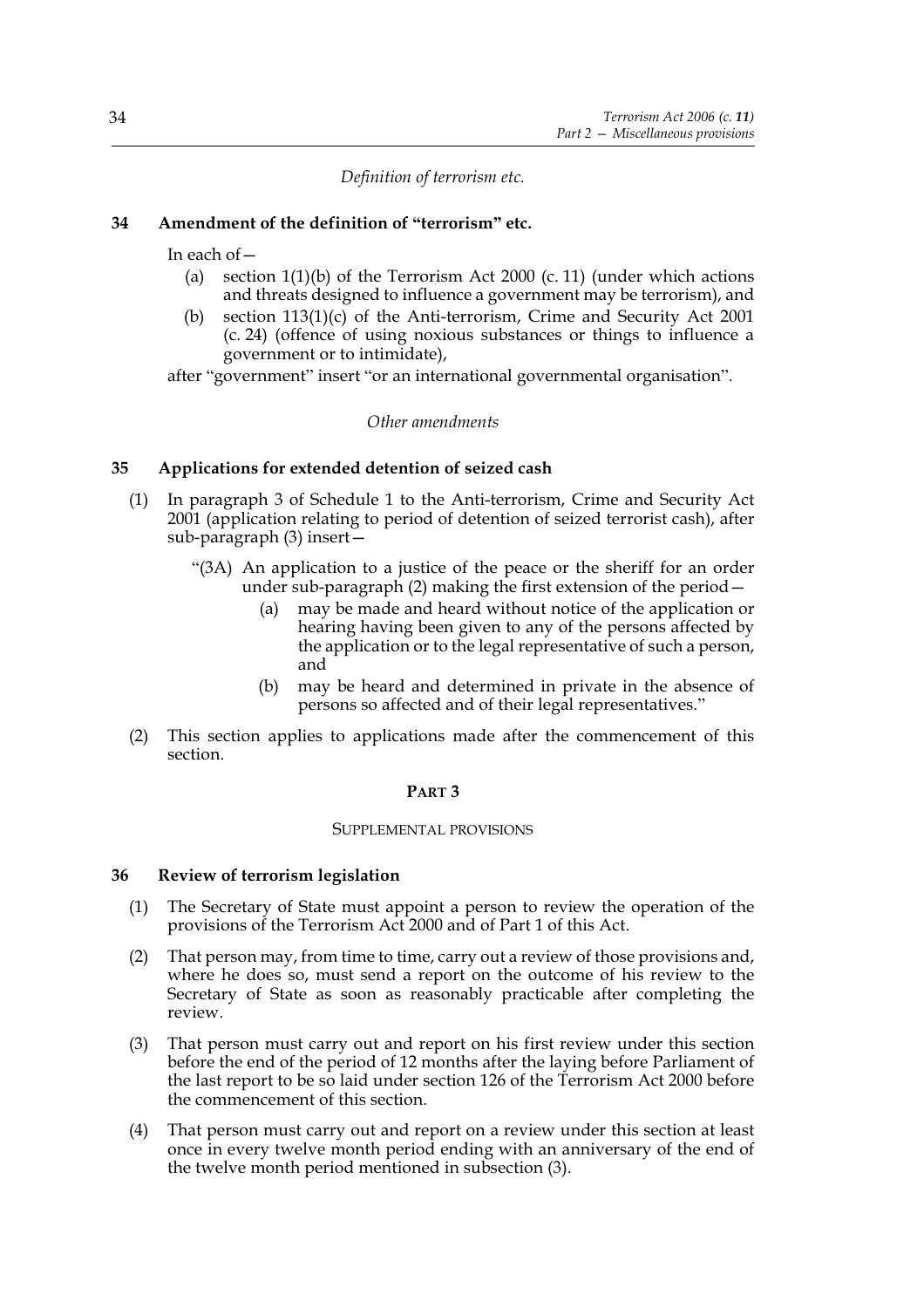- (5) On receiving a report under this section, the Secretary of State must lay a copy of it before Parliament.
- (6) The Secretary of State may, out of money provided by Parliament, pay a person appointed to carry out a review under this section, both his expenses and also such allowances as the Secretary of State determines.

## **37 Consequential amendments and repeals**

- (1) In section 32(e) of the Terrorism Act 2000 (c. 11) (meaning of "terrorist investigation"), after "offence under this Act" insert "or under Part 1 of the Terrorism Act 2006 other than an offence under section 1 or 2 of that Act".
- (2) In section 117 of that Act (consents to prosecutions), for subsection (3) substitute—
	- "(2A) But if it appears to the Director of Public Prosecutions or the Director of Public Prosecutions for Northern Ireland that an offence to which this section applies has been committed for a purpose wholly or partly connected with the affairs of a country other than the United Kingdom, his consent for the purposes of this section may be given only with the permission—
		- (a) in the case of the Director of Public Prosecutions, of the Attorney General; and
		- (b) in the case of the Director of Public Prosecutions for Northern Ireland, of the Advocate General for Northern Ireland.
	- (2B) In relation to any time before the coming into force of section 27(1) of the Justice (Northern Ireland) Act 2002, the reference in subsection (2A) to the Advocate General for Northern Ireland is to be read as a reference to the Attorney General for Northern Ireland."
- (3) After section 120 of that Act insert—

## **"120A Supplemental powers of court in respect of forfeiture orders**

- (1) Where court makes an order under section 54, 58 or 103 for the forfeiture of anything, it may also make such other provision as appears to it to be necessary for giving effect to the forfeiture.
- (2) That provision may include, in particular, provision relating to the retention, handling, disposal or destruction of what is forfeited.
- (3) Provision made by virtue of this section may be varied at any time by the court that made it."
- (4) In Part 1 of Schedule 9 to that Act (scheduled offences), at the end insert—

*"Terrorism Act 2006*

- 22C Offences under Part 1 of the Terrorism Act 2006 (terrorism-related offences)."
- (5) The enactments listed in column 1 of Schedule 3 are repealed to the extent set out in column 2 of that Schedule.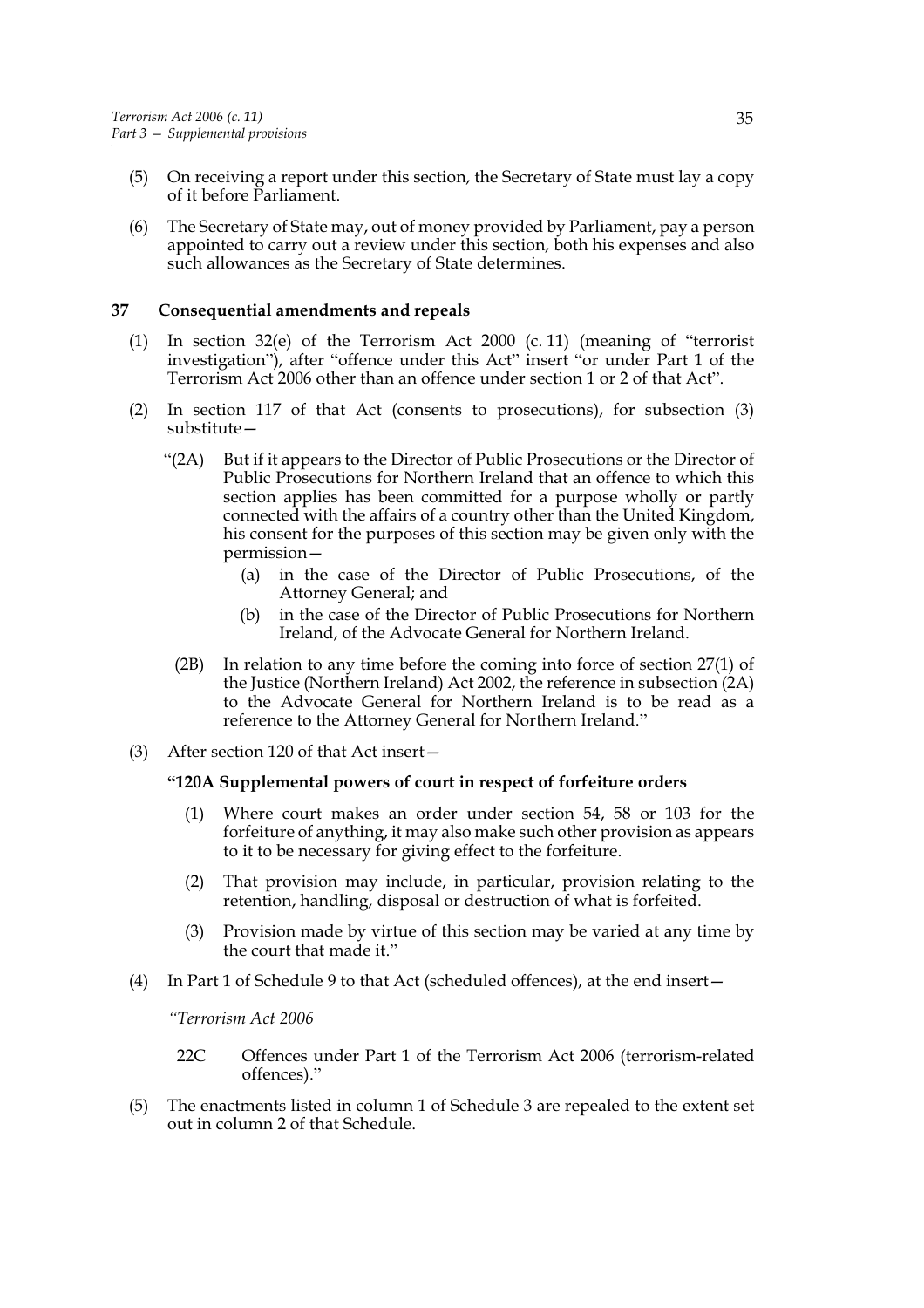#### **38 Expenses**

There shall be paid out of money provided by Parliament any increase attributable to this Act in the sums payable out of such money under any other Act.

#### **39 Short title, commencement and extent**

- (1) This Act may be cited as the Terrorism Act 2006.
- (2) This Act (apart from this section) shall come into force on such day as the Secretary of State may by order made by statutory instrument appoint.
- (3) An order made under subsection (2) may make different provision for different purposes.
- (4) Subject to section 17(6), an amendment or repeal by this Act of another enactment has the same extent as the enactment amended or repealed.
- (5) Subject to section 17(6) and to subsection (4) of this section, this Act extends to the whole of the United Kingdom.
- (6) Her Majesty may by Order in Council direct that any provisions of this Act shall extend, with such modifications as appear to Her Majesty to be appropriate, to any of the Channel Islands or the Isle of Man.
- (7) In subsection (6) "modification" includes omissions, additions and alterations.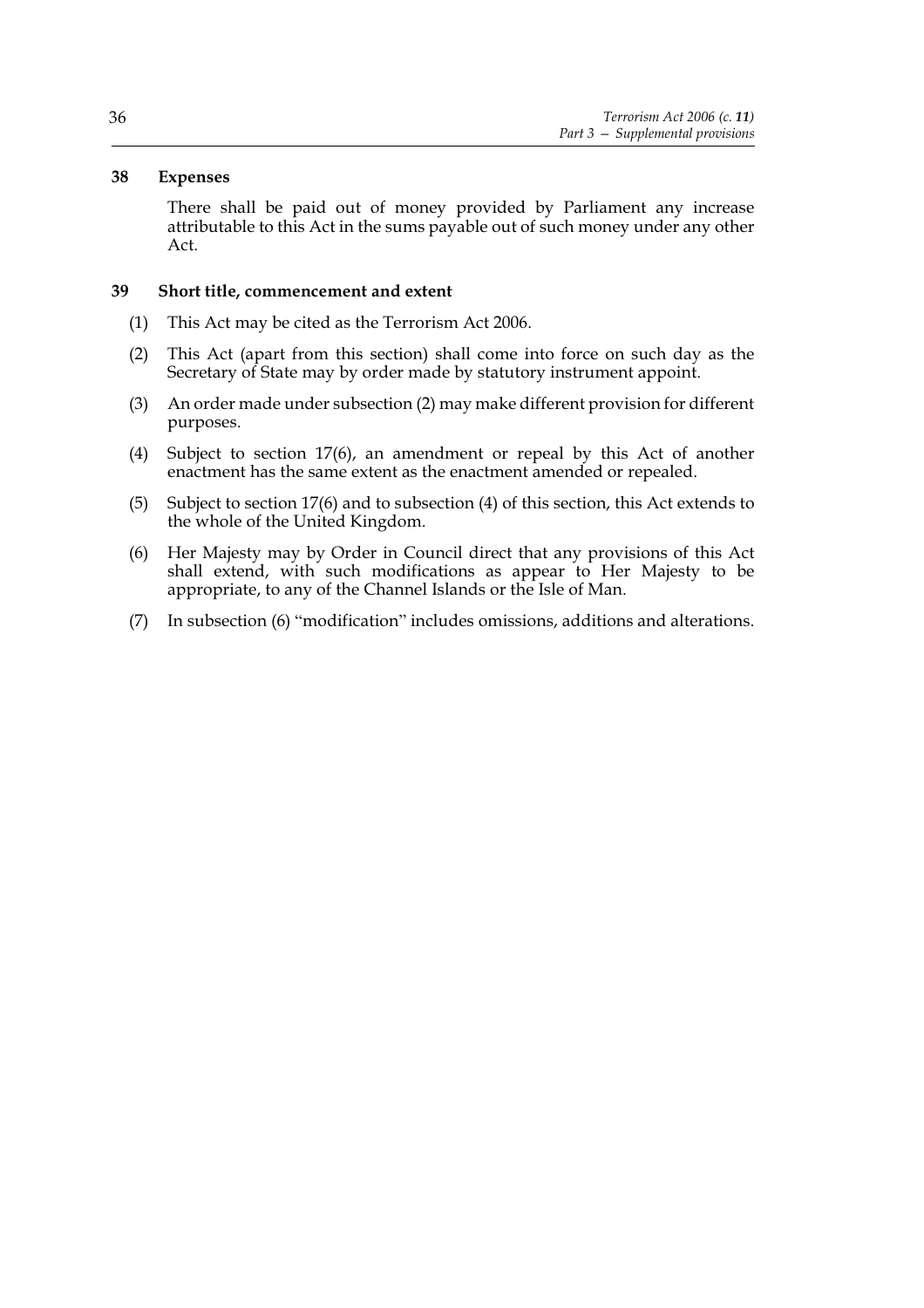# SCHEDULES

## SCHEDULE 1 Section 20

#### CONVENTION OFFENCES

#### *Explosives offences*

- 1 (1) Subject to sub-paragraph (3), an offence under any of sections 28 to 30 of the Offences against the Person Act 1861 (c. 100) (causing injury by explosions, causing explosions and handling or placing explosives).
	- (2) Subject to sub-paragraph (3), an offence under any of the following provisions of the Explosive Substances Act 1883 (c. 3)—
		- (a) section 2 (causing an explosion likely to endanger life);
		- (b) section 3 (preparation of explosions);
		- (c) section 5 (ancillary offences).
	- (3) An offence in or as regards Scotland is a Convention offence by virtue of this paragraph only if it consists in—
		- (a) the doing of an act as an act of terrorism; or
		- (b) an action for the purposes of terrorism.

#### *Biological weapons*

2 An offence under section 1 of the Biological Weapons Act 1974 (c. 6) (development etc. of biological weapons).

#### *Offences against internationally protected persons*

- 3 (1) Subject to sub-paragraph (4), an offence mentioned in section 1(1)(a) of the Internationally Protected Persons Act 1978 (c. 17) (attacks against protected persons committed outside the United Kingdom) which is committed (whether in the United Kingdom or elsewhere) in relation to a protected person.
	- (2) Subject to sub-paragraph (4), an offence mentioned in section 1(1)(b) of that Act (attacks on relevant premises etc.) which is committed (whether in the United Kingdom or elsewhere) in connection with an attack—
		- (a) on relevant premises or on a vehicle ordinarily used by a protected person, and
		- (b) at a time when a protected person is in or on the premises or vehicle.
	- (3) Subject to sub-paragraph (4), an offence under section 1(3) of that Act (threats etc. in relation to protected persons).
	- (4) An offence in or as regards Scotland is a Convention offence by virtue of this paragraph only if it consists in—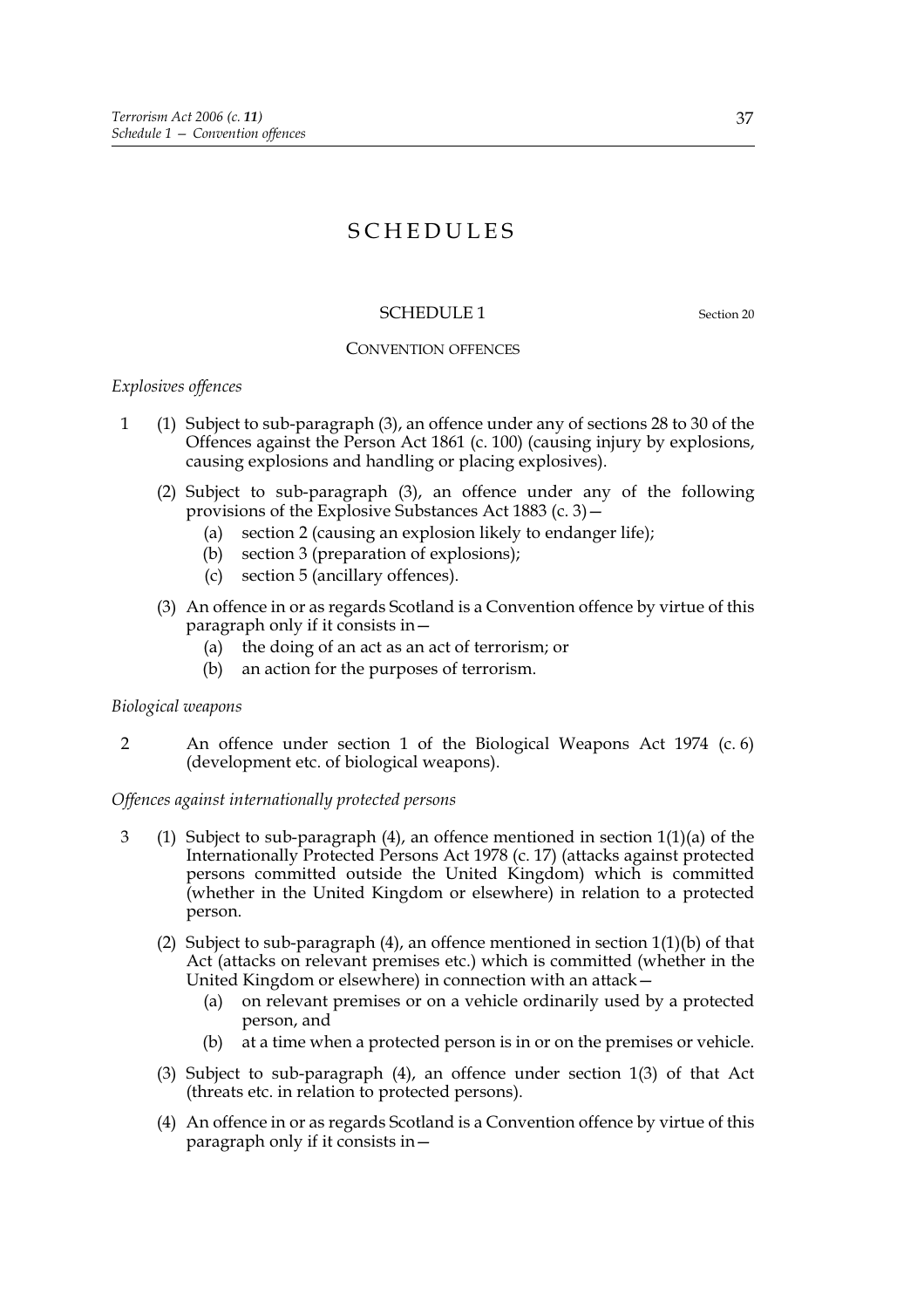- (a) the doing of an act as an act of terrorism; or
- (b) an action for the purposes of terrorism.
- (5) Expressions used in this paragraph and section 1 of that Act have the same meanings in this paragraph as in that section.

## *Hostage-taking*

4 An offence under section 1 of the Taking of Hostages Act 1982 (c. 28) (hostage-taking).

## *Hijacking and other offences against aircraft*

- 5 Offences under any of the following provisions of the Aviation Security Act 1982 (c. 36)  $-$ 
	- (a) section 1 (hijacking);
	- (b) section 2 (destroying, damaging or endangering safety of aircraft);
	- (c) section 3 (other acts endangering or likely to endanger safety of aircraft);
	- (d) section 6(2) (ancillary offences).

## *Offences involving nuclear material*

- 6 (1) An offence mentioned in section 1(1) of the Nuclear Material (Offences) Act 1983 (c. 18) (offences in relation to nuclear material committed outside the United Kingdom) which is committed (whether in the United Kingdom or elsewhere) in relation to or by means of nuclear material.
	- (2) An offence under section 2 of that Act (offence involving preparatory acts and threats in relation to nuclear material).
	- (3) In this paragraph "nuclear material" has the same meaning as in that Act.

*Offences under the Aviation and Maritime Security Act 1990 (c. 31)*

- 7 Offences under any of the following provisions of the Aviation and Maritime Security Act 1990—
	- (a) section 1 (endangering safety at aerodromes);
	- (b) section 9 (hijacking of ships);
	- (c) section 10 (seizing or exercising control of fixed platforms);
	- (d) section 11 (destroying ships or fixed platforms or endangering their safety);
	- (e) section 12 (other acts endangering or likely to endanger safe navigation);
	- (f) section 13 (offences involving threats relating to ships or fixed platforms);
	- (g) section 14 (ancillary offences).

## *Offences involving chemical weapons*

8 An offence under section 2 of the Chemical Weapons Act 1996 (c. 6) (use, development etc. of chemical weapons).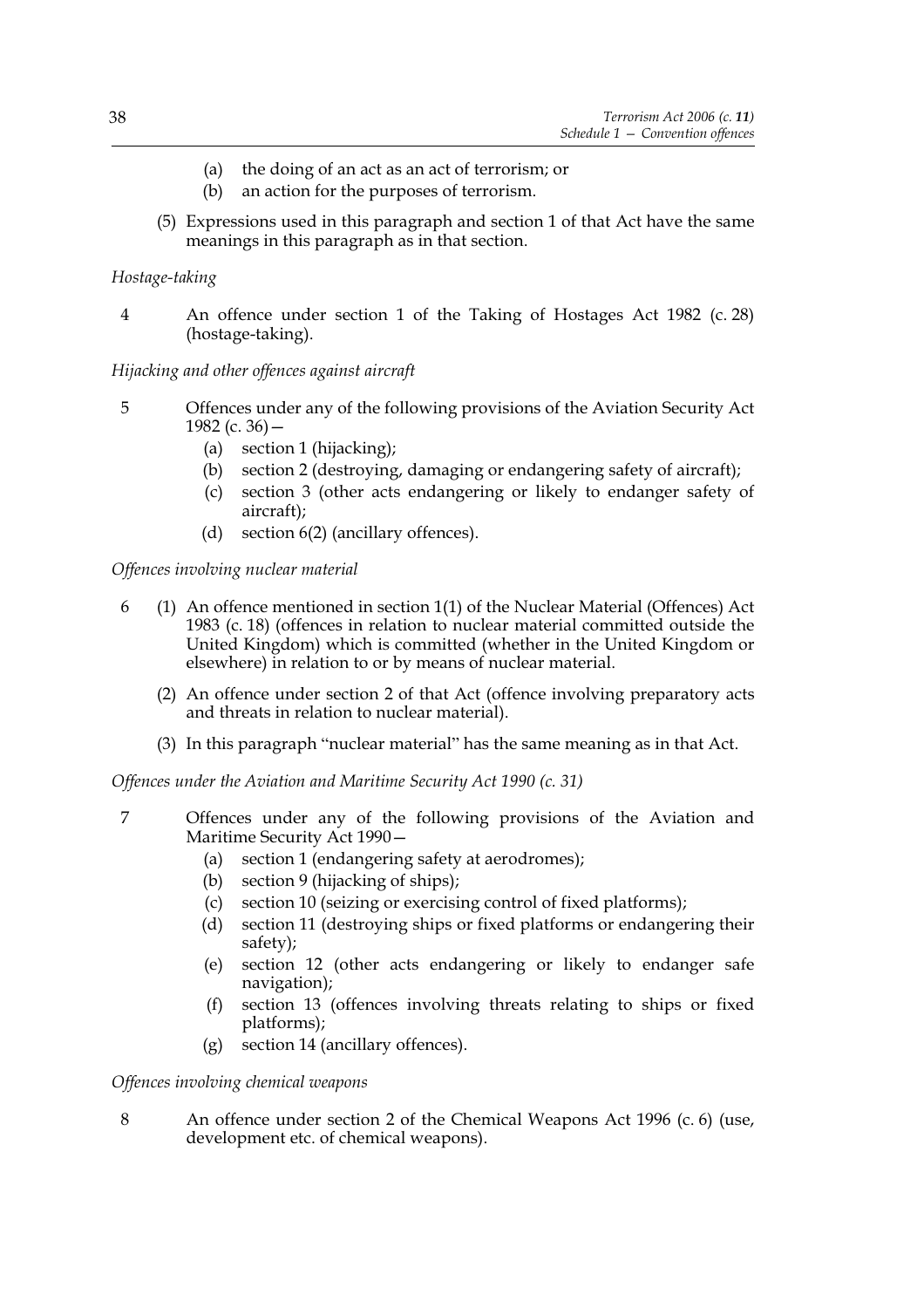## *Terrorist funds*

- 9 An offence under any of the following provisions of the Terrorism Act 2000  $(c. 11)$  –
	- (a) section 15 (terrorist fund-raising);
	- (b) section 16 (use or possession of terrorist funds);
	- (c) section 17 (funding arrangements for terrorism);
	- (d) section 18 (money laundering of terrorist funds).

*Directing terrorist organisations*

10 An offence under section 56 of the Terrorism Act 2000 (directing a terrorist organisation).

*Offences involving nuclear weapons*

11 An offence under section 47 of the Anti-terrorism, Crime and Security Act 2001 (c. 24) (use, development etc. of nuclear weapons).

*Conspiracy etc.*

- 12 Any of the following offences—
	- (a) conspiracy to commit a Convention offence;
	- (b) inciting the commission of a Convention offence;
	- (c) attempting to commit a Convention offence;
	- (d) aiding, abetting, counselling or procuring the commission of a Convention offence.

## SCHEDULE 2 Section 28

## SEIZURE AND FORFEITURE OF TERRORIST PUBLICATIONS

## *Application of Schedule*

- 1 This Schedule applies where an article—
	- (a) has been seized under the authority of a warrant under section 28; and
	- (b) is being retained in the custody of a constable ("the relevant constable").

## *Notice of seizure*

- 2 (1) The relevant constable must give notice of the article's seizure to—
	- (a) every person whom he believes to have been the owner of the article, or one of its owners, at the time of the seizure; and
	- (b) if there is no such person or it is not reasonably practicable to give him notice, every person whom the relevant constable believes to have been an occupier at that time of the premises where the article was seized.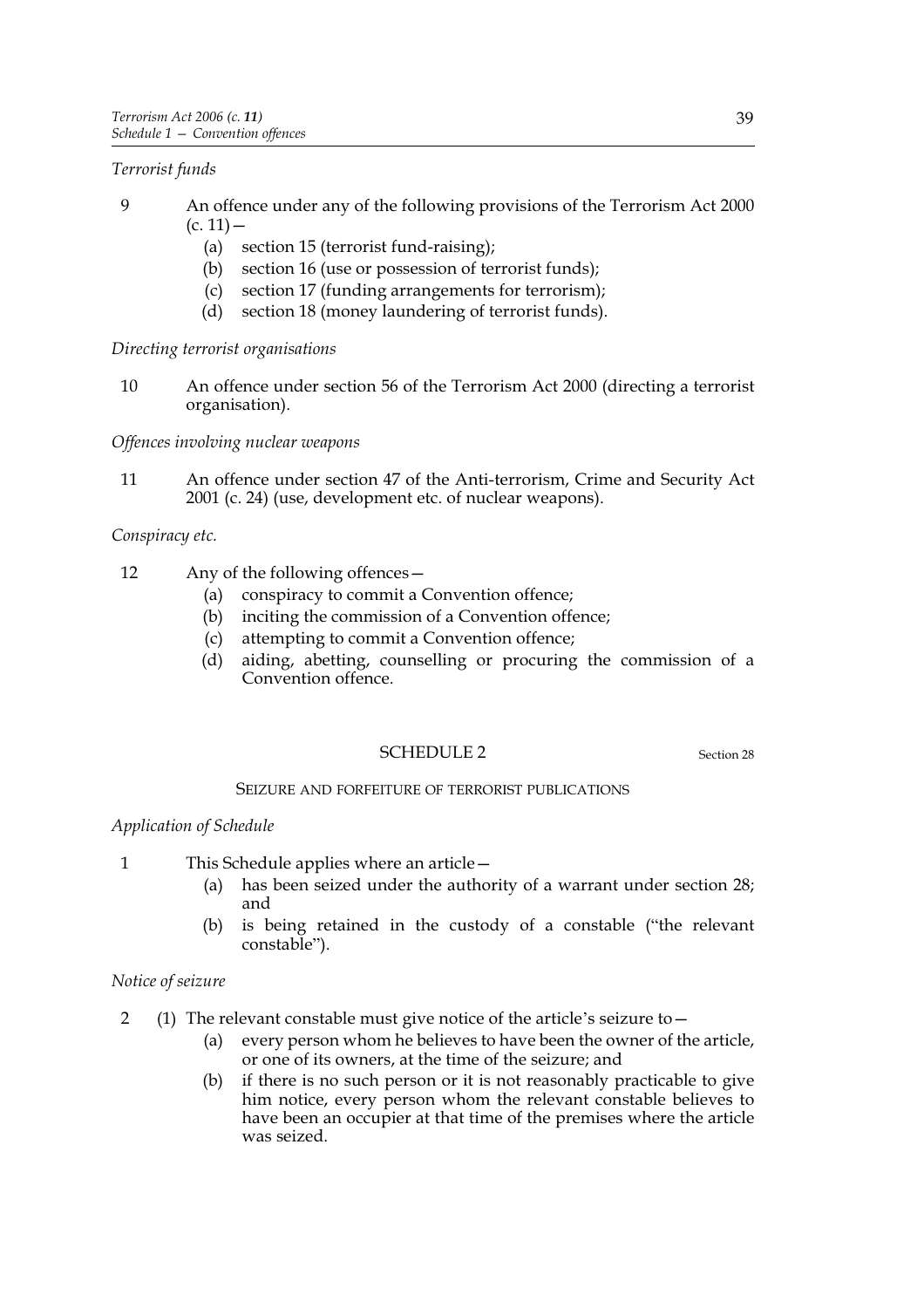- (2) The notice must set out what has been seized and the grounds for the seizure.
- (3) The notice may be given to a person only by  $-$ 
	- (a) delivering it to him personally;
	- (b) addressing it to him and leaving it for him at the appropriate address; or
	- (c) addressing it to him and sending it to him at that address by post.
- (4) But where it is not practicable to give a notice in accordance with subparagraph (3), a notice given by virtue of sub-paragraph (1)(b) to the occupier of the premises where the article was seized may be given by  $-$ 
	- (a) addressing it to "the occupier" of those premises, without naming him; and
	- (b) leaving it for him at those premises or sending it to him at those premises by post.
- (5) An article may be treated or condemned as forfeited under this Schedule only if—
	- (a) the requirements of this paragraph have been complied with in the case of that article; or
	- (b) it was not reasonably practicable for them to be complied with.
- (6) In this paragraph "the appropriate address", in relation to a person, means  $-$ 
	- (a) in the case of a body corporate, its registered or principal office in the United Kingdom;
	- (b) in the case of a firm, the principal office of the partnership;
	- (c) in the case of an unincorporated body or association, the principal office of the body or association; and
	- (d) in any other case, his usual or last known place of residence in the United Kingdom or his last known place of business in the United Kingdom.
- (7) In the case of  $-$ 
	- (a) a company registered outside the United Kingdom,
	- (b) a firm carrying on business outside the United Kingdom, or
	- (c) an unincorporated body or association with offices outside the United Kingdom,

the references in this paragraph to its principal office include references to its principal office within the United Kingdom (if any).

## *Notice of claim*

- 3 (1) A person claiming that the seized article is not liable to forfeiture may give notice of his claim to a constable at any police station in the police area in which the premises where the seizure took place are located.
	- (2) Oral notice is not sufficient for these purposes.
- 4 (1) A notice of claim may not be given more than one month after—
	- (a) the day of the giving of the notice of seizure; or
	- (b) if no such notice has been given, the day of the seizure.
	- (2) A notice of claim must specify—
		- (a) the name and address of the claimant; and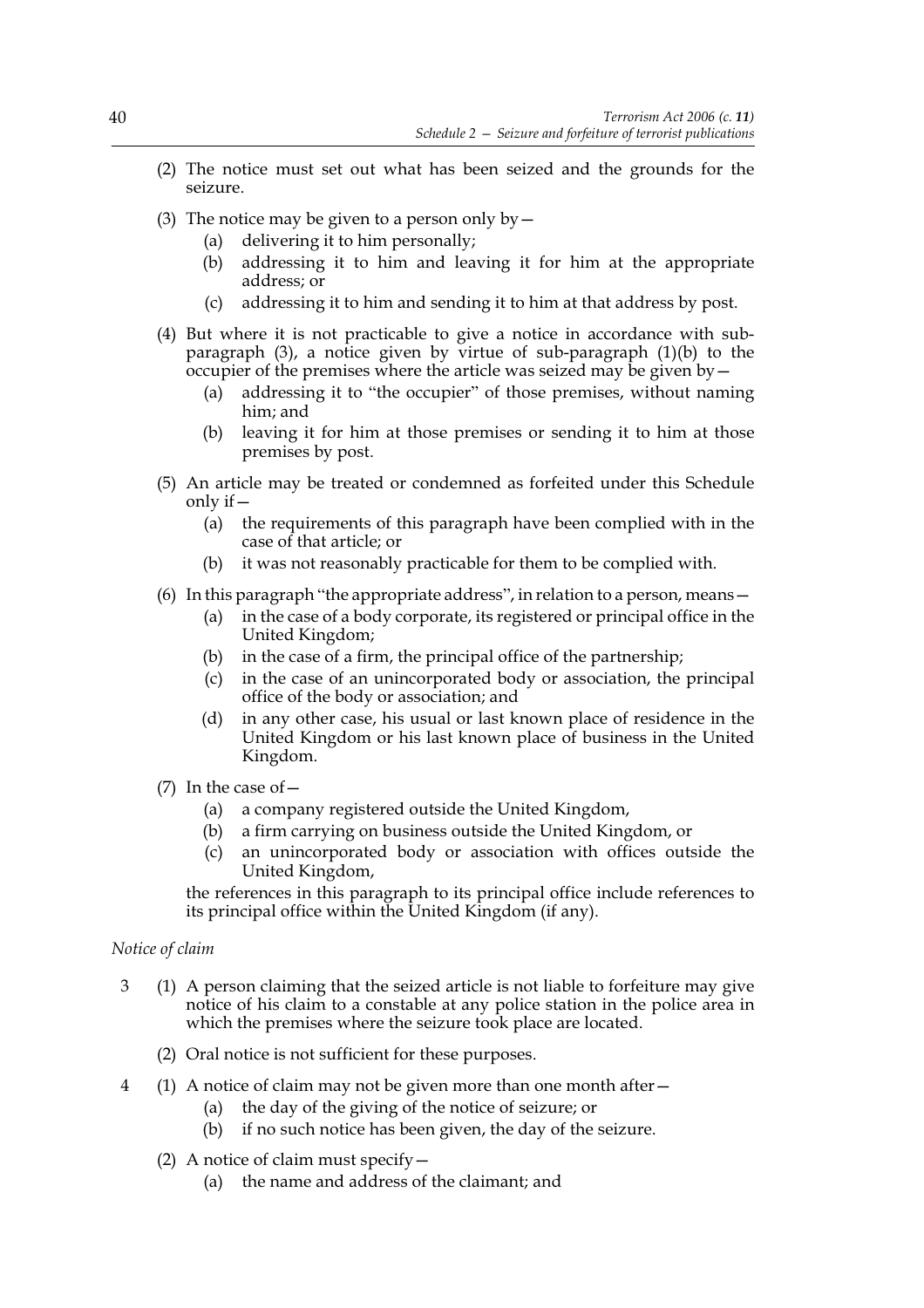- (b) in the case of a claimant who is outside the United Kingdom, the name and address of a solicitor in the United Kingdom who is authorised to accept service, and to act, on behalf of the claimant.
- (3) Service upon a solicitor so specified is to be taken to be service on the claimant for the purposes of any proceedings by virtue of this Schedule.
- (4) In a case in which notice of the seizure was given to different persons on different days, the reference in this paragraph to the day on which that notice was given is a reference—
	- (a) in relation to a person to whom notice of the seizure was given, to the day on which that notice was given to that person; and
	- (b) in relation to any other person, to the day on which notice of the seizure was given to the last person to be given such a notice.

#### *Automatic forfeiture in a case where no claim is made*

- 5 The article is to be treated as forfeited if, by the end of the period for the giving of a notice of claim in respect of it—
	- (a) no such notice has been given; or
	- (b) the requirements of paragraphs 3 and 4 have not been complied with in relation to the only notice or notices of claim that have been given.

#### *Forfeiture by the court in other cases*

- 6 (1) Where a notice of claim in respect of an article is duly given in accordance with paragraphs 3 and 4, the relevant constable must decide whether to take proceedings to ask the court to condemn the article as forfeited.
	- (2) The decision whether to take such proceedings must be made as soon as reasonably practicable after the giving of the notice of claim.
	- (3) If the relevant constable takes such proceedings and the court—
		- (a) finds that the article was liable to forfeiture at the time of its seizure, and
		- (b) is not satisfied that its forfeiture would be inappropriate,
		- the court must condemn the article as forfeited.
	- (4) If that constable takes such proceedings and the court—
		- (a) finds that the article was not liable to forfeiture at the time of its seizure, or
		- (b) is satisfied that its forfeiture would be inappropriate,

the court must order the return of the article to the person who appears to the court to be entitled to it.

- (5) If the relevant constable decides not to take proceedings for condemnation in a case in which a notice of claim has been given, he must return the article to the person who appears to him to be the owner of the article, or to one of the persons who appear to him to be owners of it.
- (6) An article required to be returned in accordance with sub-paragraph (5) must be returned as soon as reasonably practicable after the decision not to take proceedings for condemnation.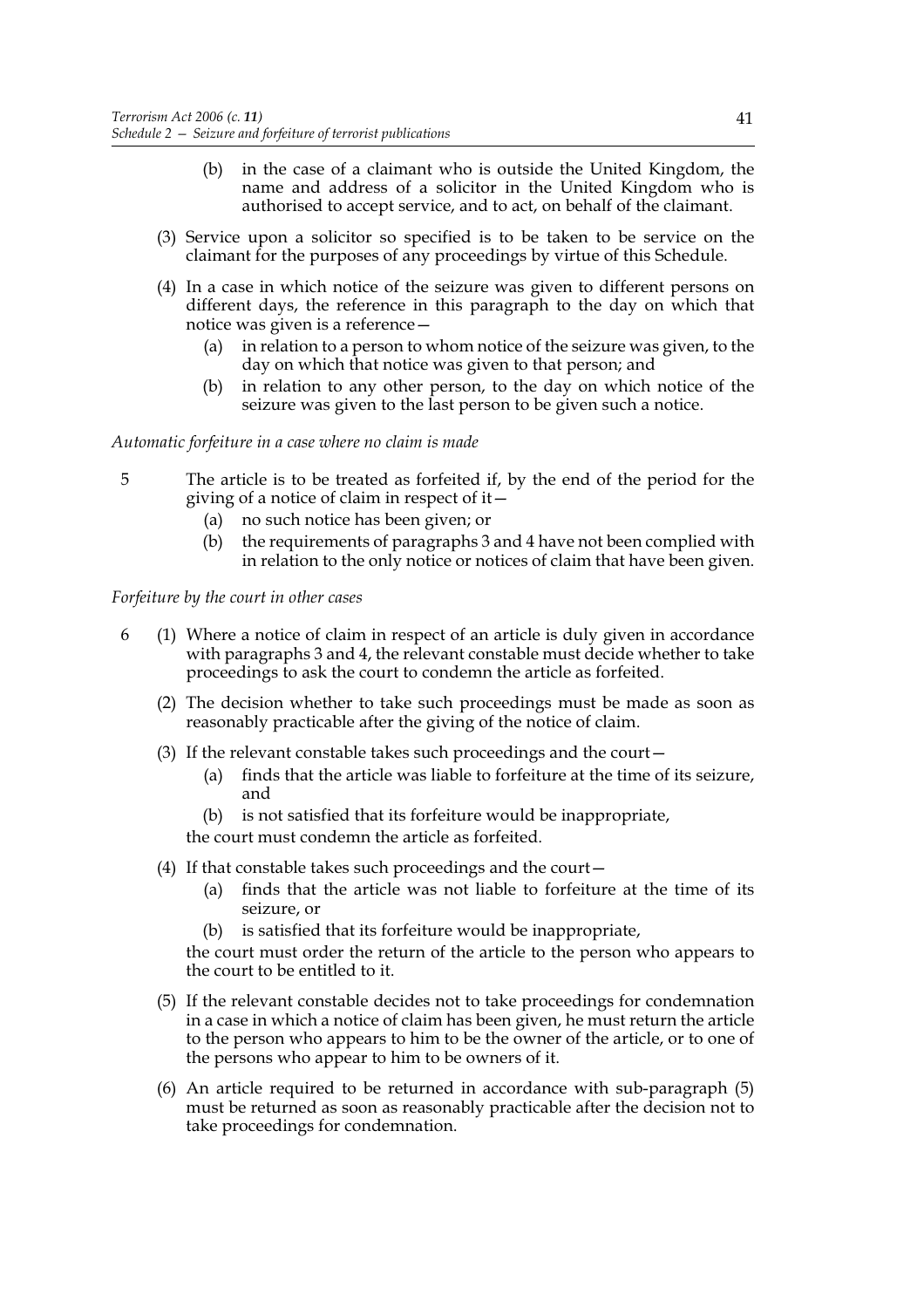*Forfeiture proceedings*

- 7 Proceedings by virtue of this Schedule are civil proceedings and may be instituted—
	- (a) in England or Wales, either in the High Court or in a magistrates' court;
	- (b) in Scotland, either in the Court of Session or in the sheriff court; and
	- (c) in Northern Ireland, either in the High Court or in a court of summary jurisdiction.
- 8 Proceedings by virtue of this Schedule in—
	- (a) a magistrates' court in England or Wales,
	- (b) the sheriff court in Scotland, or
	- (c) a court of summary jurisdiction in Northern Ireland,

may be instituted in that court only if it has jurisdiction in relation to the place where the article to which they relate was seized.

- 9 (1) In proceedings by virtue of this Schedule that are instituted in England and Wales or Northern Ireland, the claimant or his solicitor must make his oath that, at the time of the seizure, the seized article was, or was to the best of his knowledge and belief, the property of the claimant.
	- (2) In any such proceedings instituted in the High Court—
		- (a) the court may require the claimant to give such security for the costs of the proceedings as may be determined by the court; and
		- (b) the claimant must comply with any such requirement.
	- (3) If a requirement of this paragraph is not complied with, the court must find against the claimant.
- 10 (1) In the case of proceedings by virtue of this Schedule that are instituted in a magistrates' court in England or Wales, either party may appeal against the decision of that court to the Crown Court.
	- (2) In the case of such proceedings that are instituted in a court of summary jurisdiction in Northern Ireland, either party may appeal against the decision of that court to the county court.
	- (3) This paragraph does not affect any right to require the statement of a case for the opinion of the High Court.
- 11 Where an appeal has been made (whether by case stated or otherwise) against the decision of the court in proceedings by virtue of this Schedule in relation to an article, the article is to be left in the custody of a constable pending the final determination of the matter.

## *Effect of forfeiture*

12 Where an article is treated or condemned as forfeited under this Schedule, the forfeiture is to be treated as having taken effect as from the time of the seizure.

## *Disposal of unclaimed property*

13 (1) This paragraph applies where the article seized under the authority of a warrant under section 28 is required to be returned to a person.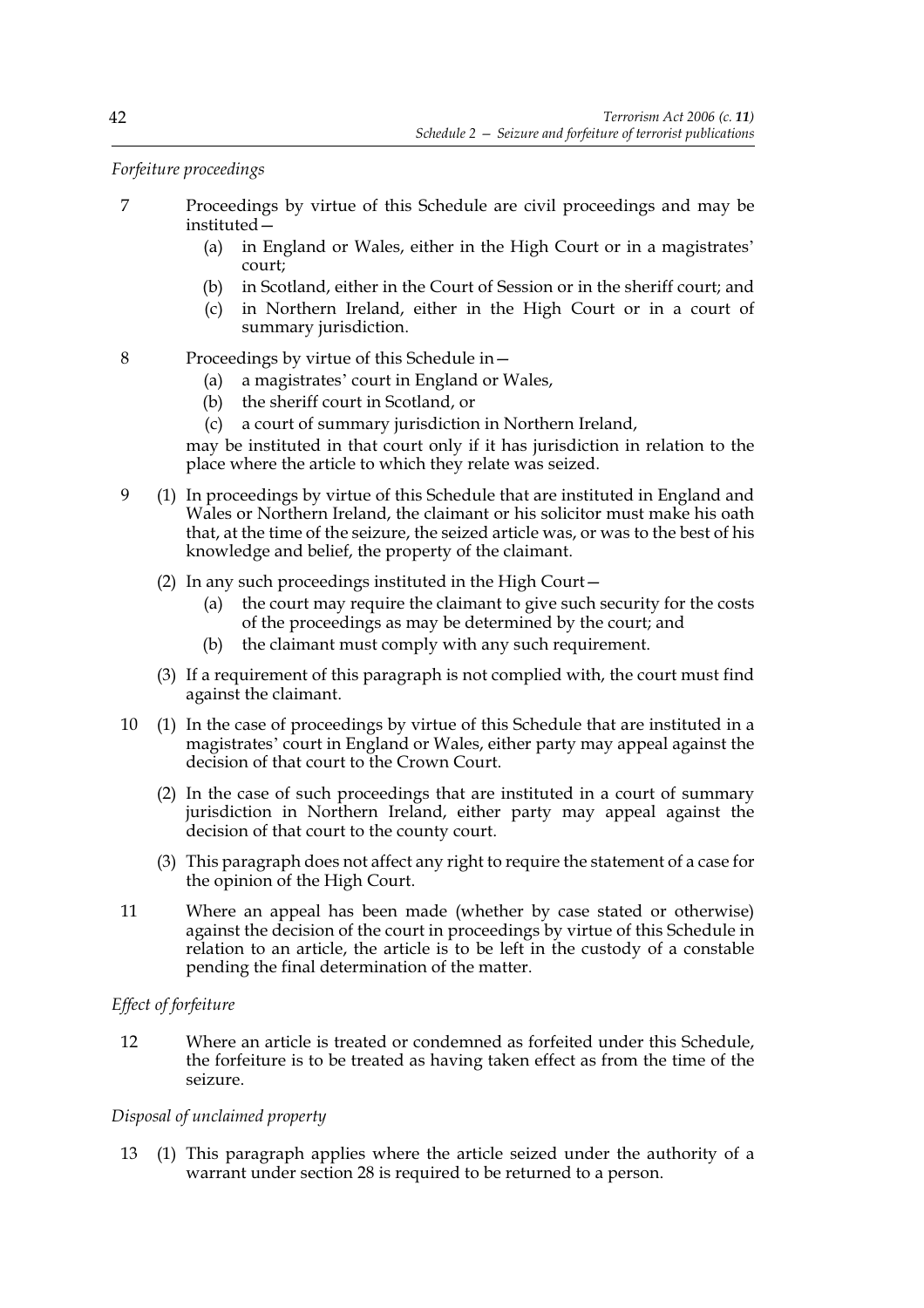## $(2)$  If  $-$

- (a) the article is (without having been returned) still in the custody of a constable after the end of the period of 12 months beginning with the day after the requirement to return it arose, and
- (b) it is not practicable to dispose of the article by returning it immediately to the person to whom it is required to be returned,

the constable may dispose of it in any manner he thinks fit.

## *Provisions as to proof*

- 14 In proceedings arising out of the seizure of an article, the fact, form and manner of the seizure is to be taken, without further evidence and unless the contrary is shown, to have been as set forth in the process.
- 15 In proceedings, the condemnation by a court of an article as forfeited under this Schedule may be proved by the production of either—
	- (a) the order of condemnation; or
	- (b) a certified copy of the order purporting to be signed by an officer of the court by which the order was made.

## *Special provisions as to certain claimants*

- 16 (1) This paragraph applies where, at the time of the seizure of the article, it was—
	- (a) the property of a body corporate;
	- (b) the property of two or more partners; or
	- (c) the property of more than five persons.
	- (2) The oath required by paragraph 9, and any other thing required by this Schedule or by rules of court to be done by an owner of the article, may be sworn or done by—
		- (a) a person falling within sub-paragraph (3); or
		- (b) a person authorised to act on behalf of a person so falling.
	- (3) The persons falling within this sub-paragraph are—
		- (a) where the owner is a body corporate, the secretary or some duly authorised officer of that body;
		- (b) where the owners are in partnership, any one or more of the owners;
		- (c) where there are more than five owners and they are not in partnership, any two or more of the owners acting on behalf of themselves and any of their co-owners who are not acting on their own behalf.

## *Saving for owner's rights*

- 17 Neither the imposition of a requirement by virtue of this Schedule to return an article to a person nor the return of an article to a person in accordance with such a requirement affects—
	- (a) the rights in relation to that article of any other person; or
	- (b) the right of any other person to enforce his rights against the person to whom it is returned.